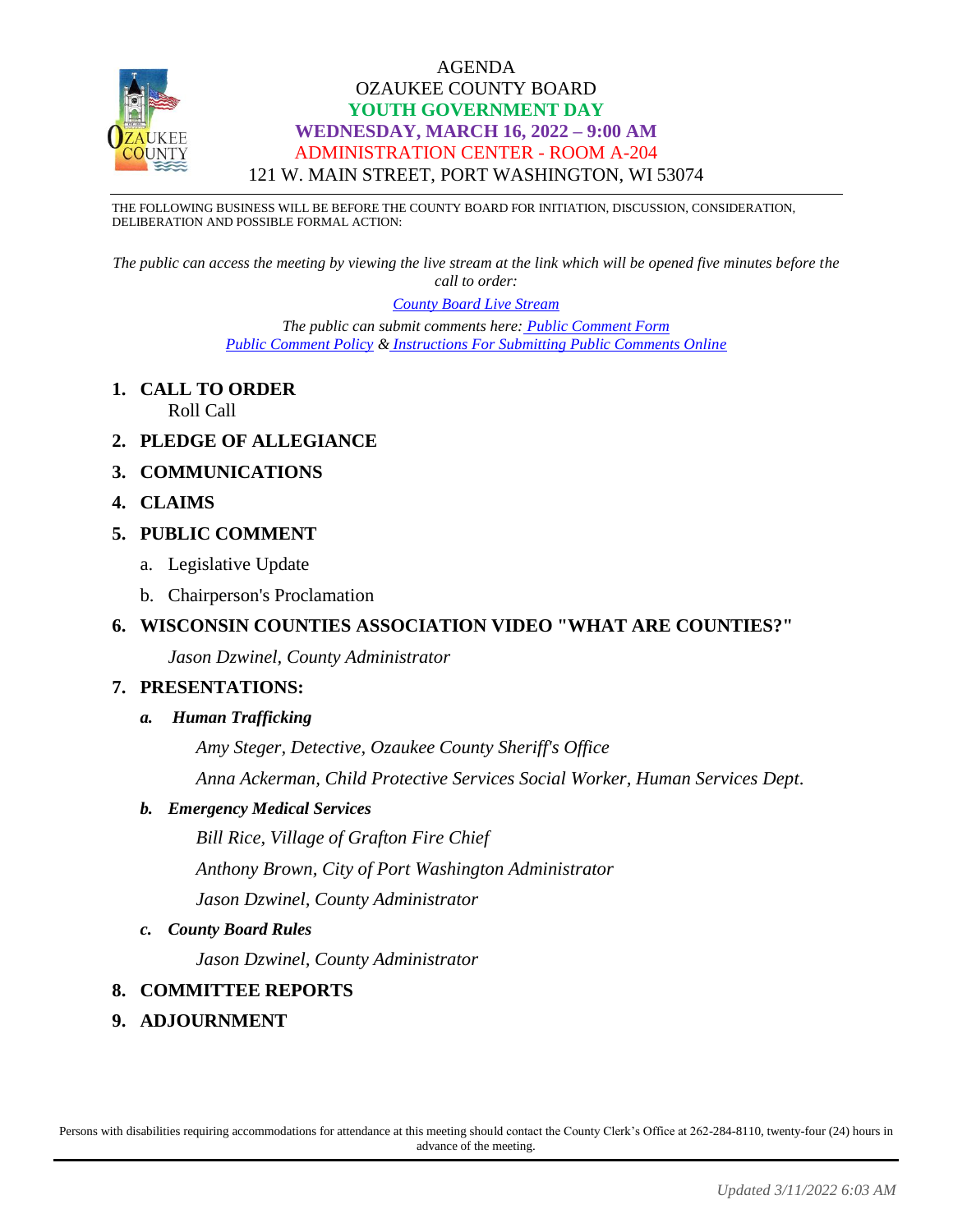# **Executive Committee**

## **AGENDA INFORMATION SHEET**

| <b>AGENDA DATE:</b><br>DEPARTMENT:   | <b>March 16, 2022</b><br><b>Administrator</b> |  |
|--------------------------------------|-----------------------------------------------|--|
| <b>DIRECTOR:</b><br><b>PREPARER:</b> | <b>Jason Dzwinel</b><br><b>Jason Dzwinel</b>  |  |

### **Agenda Summary** Review County Board Rules

It is recommended best practice for County Boards to adopt County Board Rules in advance of a new County Board term. The current County Board Rules were adopted when the Policy and Procedure Manual was created and while amended for specific items, there has not been a comprehensive review since.

The County Administrator reviewed the County Board Rules of a majority of Wisconsin Counties to identify areas where the Ozaukee County Board Rules were deficient or in need of an update. The draft was also reviewed with the Corporation Counsel and the County Clerk and is presented for review and discussion.

This proposed update will place the County Board Rules in Section 2.01 of the Policy and Procedure Manual. The remaining sections will be renumbered accordingly. The sections pertaining to specific committees will be relocated to the appropriate committee section in the Policy and Procedure Manual.

The new County Board Rules include new language on the following:

- The role and responsibilities of the County Board 2.01(1)
- The purpose of the rules  $-2.01(2)$
- Rules of decorum  $-2.01(2)(f)$
- The process to elect the County Board Chairperson, Vice-Chairperson, and 2nd Vice-Chairperson  $-2.01(4)(a)(d)$
- Closed sessions of the County Board  $2.01(4)(h)(a)$
- Open meetings law compliance  $-2.01(4)(h)(b)$
- The presentation of motions  $-2.01(4)(i)$
- Voting procedures  $-2.01(4)(i)$
- Clarifying language on the hierarchy of motions  $-2.01(4)(h)(2)(c)$
- Duties of the County Board Chairperson, Vice-Chairperson, and 2nd Vice-Chairperson -2.01(6)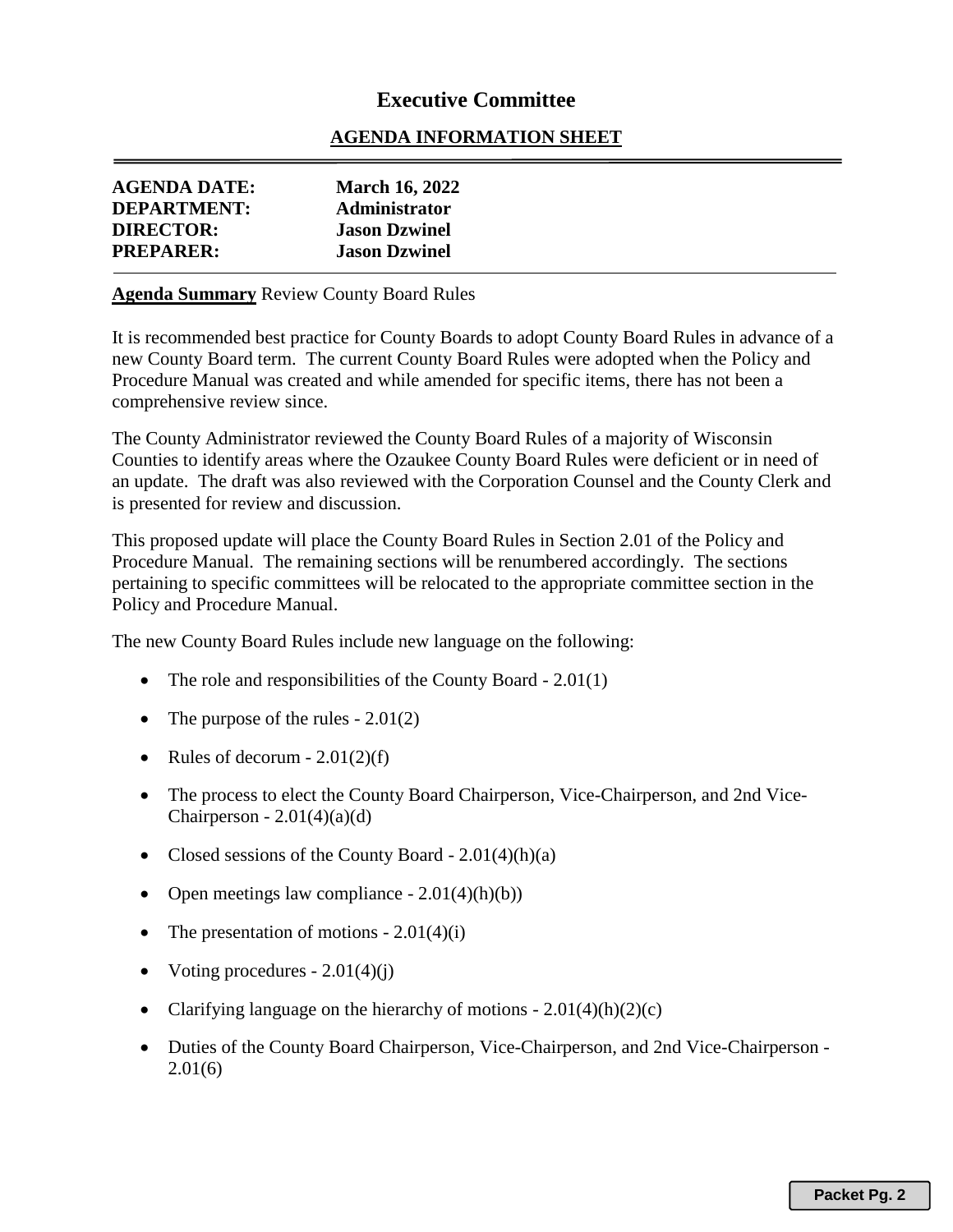# **ATTACHMENTS:**

- WCA County Board Rules (PDF)
- CH II CB RULES\_FINAL\_Draft (PDF)
- CH II CB RULES\_CLEANED\_FINAL\_Changes Accepted (PDF)

# **HISTORY:**

**02/28/22 Executive Committee**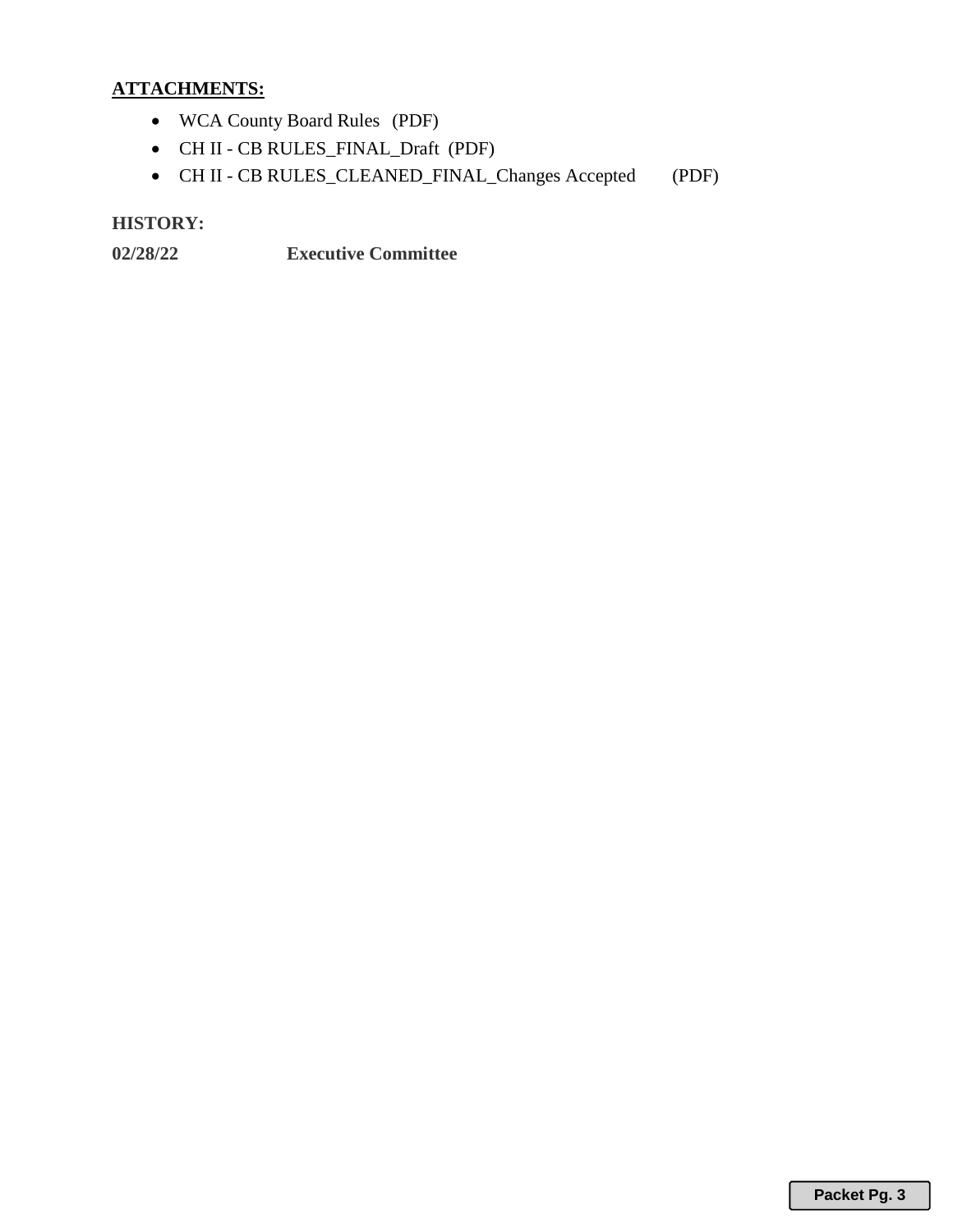

# **COUNTY BOARD RULES** The Foundation for Well-Run Meetings

Andrew T. Phillips, von Briesen & Roper, s.c.

fter the April elections, Wis. Stat. § 59.11(1)(c) requires the county board to meet on the third Tuesday of April to organize and transact business. The organizational meeting provides an opportunity for counties to elect leadership and establish the rules that will govern the board for the next two years. This article will address a component of that biennial county organizational process critical to the effective operation of the county board - the county board rules.

### **COUNTY BOARD RULES**

State statutes, local rules, and Robert's Rules of Order all provide guidance on how county business is conducted. There is no statute that requires counties to adopt county board rules. However, there are a few statutes that require county boards to conduct business in a specified manner. For example, Wis. Stat. § 19.81, et seq., Wisconsin's Open Meetings Law, requires that meetings of county boards and committees of the board be open to the public consistent with certain notice requirements. Beyond Open Meetings Law requirements, other statutes require that county boards maintain certain committees, such as the county highway committee, and specify committee membership and the method for appointing members to the committee. Still other statutes identify required county board officers and the method for electing those officers, such as board chair. With the exception of these relatively few required procedures, counties are free to organize and conduct business in a manner similar to any other deliberative assembly.

### **PROCESS**

To begin the process of reviewing and suggesting modifications to the current board rules, the current board or a committee should review the rules and propose amendments, as necessary, prior to the organizational meeting. In addition, counties should consider codifying the rules in ordinance such that they become a permanent feature of the county code.

### **CONTENT**

There are three basic components to a set of county board rules: (1) county board officers; (2) organization of the county board; and (3) county board rules of procedure. Common drafting considerations for each of these three categories are discussed below.

### **COUNTY BOARD OFFICERS**

The statutes require counties to elect a chair and vice chair. However, counties should consider whether additional officer positions, such as 2nd vice chair or sergeant-at-arms, are desirable. A 2nd vice chair is beneficial when the chair and vice chair are absent or they both wish to speak on an issue and need to step down as the presiding officer. Once the officer positions are established, any rules and duties relating to the particular office should be codified.

The statutory duties of the board chair and vice chair are contained in Wis. Stat. § 59.12; however, the statute only provides the minimum duties. Counties are free to add to those duties at the discretion of the board. For example, the rules could specify whether the board chair is an automatic member of a committee or committees, whether the board chair is able to fill in for absent committee members at com-

continues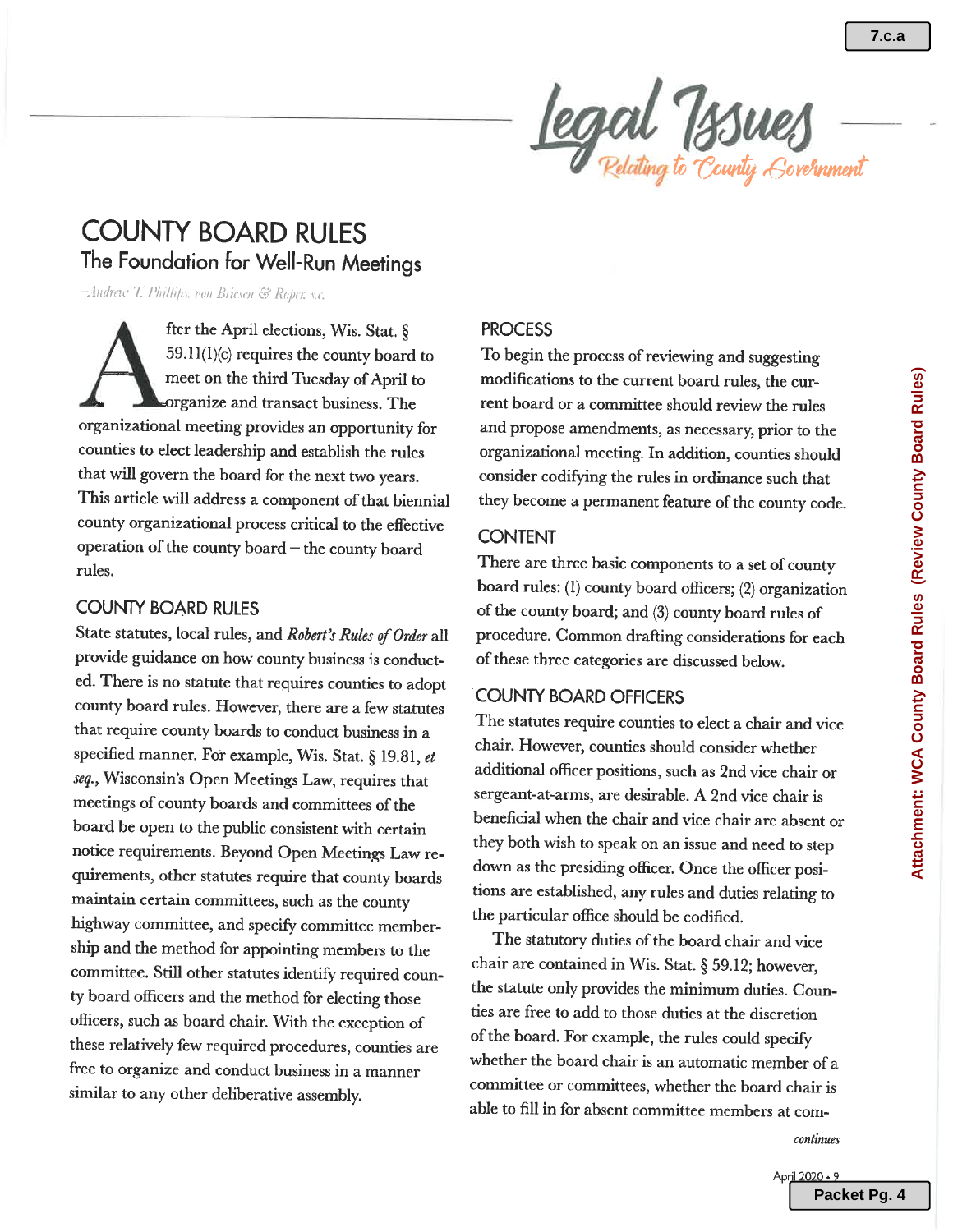ounty Eorernment

mittee meetings, how the vice chair assumes chair responsibilities in the absence of the chair, and what happens in the event the chair seat is vacated. In addition, the rules should specify that the board chair maintains the right to vote (not just on tie votes) and whether the board chair makes committee appointments, serves as chair of other committees, and sets the county board agenda.

Some of the duties of a board chair as described in Wis. Stat.  $\S 59.12$  are as follows:

- **Q** Perform all duties required of the chair.
- May administer oaths to persons required to  $\Box$ be sworn.
- Countersign all ordinances of the board.  $\Box$
- Preside at meetings and when directed by  $\Box$ ordinance.
- **Q** Countersign all county orders.
- $\Box$ Transact all necessary board business with local and county officers.

Big or small, construction projects can present administrative and financial challenges The terms of the relationship between a county and its architect, construction manager and contractors is typically built upon a set of contract templates that rarely provide the "one size fits solution as advertised. Our Government Law Group has decades of experience working with the AIA contract set and has negotiated hundreds of millions of dollars of construction deals. No matter the size or complexity of the project, having the right contractual terms from the outset is critical. We know how to put our clients in the best position for success and, more importantly, we know county government.

To learn more about how our Government Law Group can assist with your Construction Contracts, please contact Andy Phillips at

Every tool you need, from one trusted resource.



vonbriesen.com/government

aukee • Madison • Waukesha • Oshkosł<br>• Green Bay • Appleton • Neenah

- Expedite all measures resolved upon by the board.
- Take care that all federal, state, and local  $\Box$ laws pertaining to county government are enforced.

Some of the duties of the vice chair as described in Wis. Stat. § 59.12 are to perform the chair's duties when the chair is unable due to disability or absence, as well as attend official events representing the county in the absence of the chair. Other rules to consider are whether the vice chair should receive the chair's salary if the chair is disabled or incapacitated for any length of time. Additionally, in the event of death or resignation, if the vice chair becomes chair or whether a special election is held.

Similarly, if a county establishes the position of sergeant-at-arms, the board rules should provide guidance on the powers of the sergeant-at-arms. A

**WE'VE GOT YOU COVERED ON** 



**COUNTY COUNSEL WITH ANDY PHILLIPS**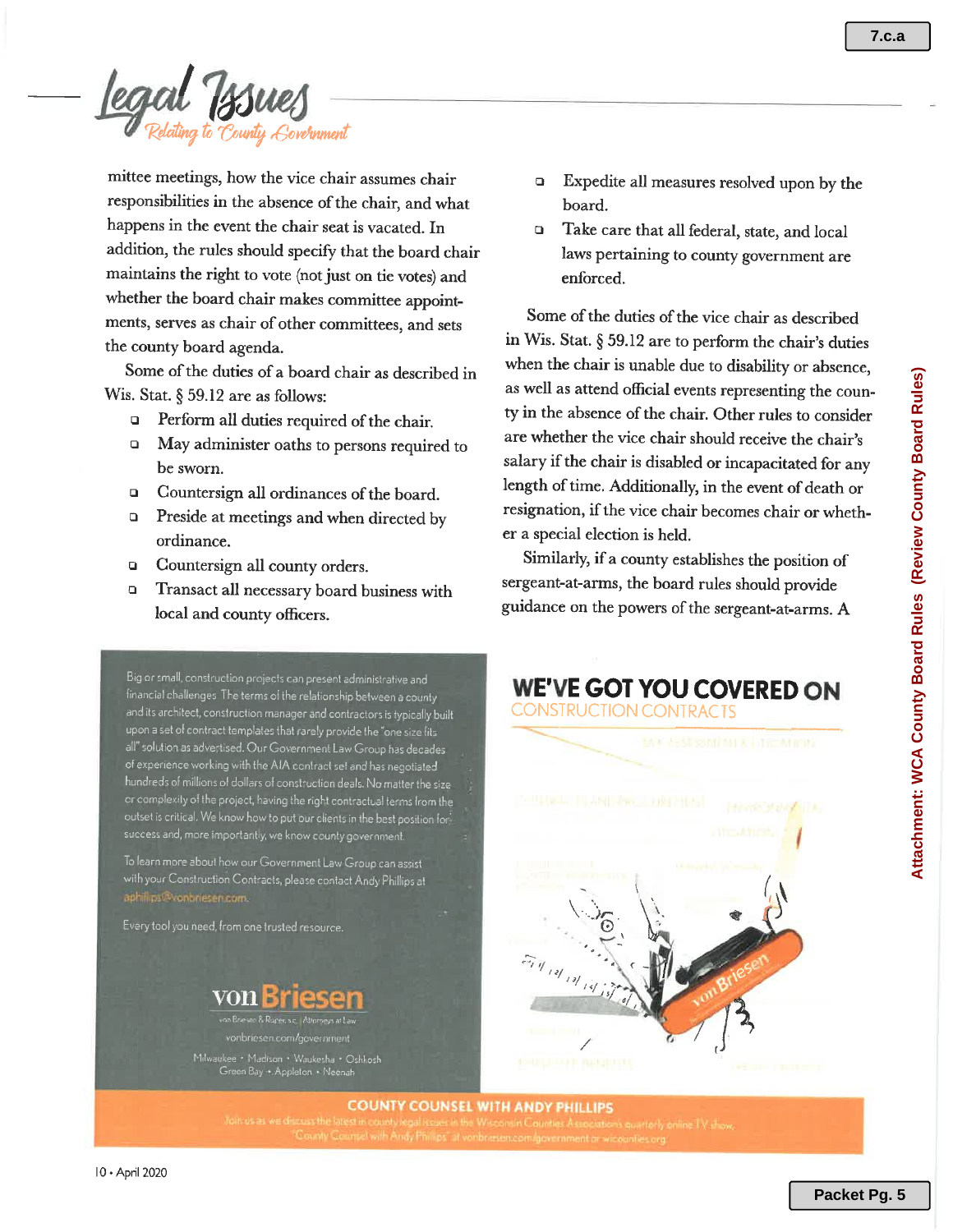sergeant-at-arms may be used to gather members for the start of a meeting, remove unruly members of the board or public as directed by the chair, notify board members or the public of special events or procedures, contact department heads, or distribute materials to board members relevant to agenda topics.

A process and rules for removal of board officers should also be stated. A motion filed with the clerk, introduction of a resolution, majority versus twothirds vote of the members, and cause such as inefficiency, neglect of duty, official misconduct or malfeasance in office are all points to consider. However, the attorney general's office opined that a board chair may be removed at will by a simple majority of the members and it is advisable that a county consider the same process for other board officers. The process for removal of committee officers or committee members, if allowed, should specify the responsible party - be it the board, board chair, or committee.

# ORGANIZATION OF THE BOARD

The second part of the rules relates to how the board is organized.

Standing committees. These are the "permanent" board committees. In some cases, the statutes require that the board establish certain committees, e.g., the county highway committee. In other instances, the board may want to establish a permanent committee even if not required by statute, e.g., the finance committee. Some of the duties and responsibilities may include:

- $\Box$ Provide policy oversight.
- Provide policy direction and make program  $\Box$ recommendations.
- Recommend policy and planning initiatives.  $\Box$
- $\Box$ Monitor certain activities.
- Act as a liaison.  $\Box$
- Advise the county board.  $\Box$

The rules should specify:

The number of members, odd number if  $\Box$ 

possible, and how members are appointed whether it is the board chair, board election, or a committee on committees;

- If members are allowed to serve on multiple  $\blacksquare$ committees:
- The officers of each committee and whether  $\Box$ they are elected by the committee or appointed by the chair;
- If the board chair is a member, ex-officio  $\Box$ member, voting member or allowed to fill in for absent members;
- The removal process of officers and mem- $\Box$ bers, whether by the board chair, the county board or the committee, by a majority or super majority and with or without cause: and
- The authority of the chair to preside at meet- $\Box$ ings, set agendas, schedule meetings, and make reports on behalf of the committee.

All of the board's standing committees and each committee's duties or charge should be contained within the rules.

Other committees. The rules should specify how additional "ad hoc" committees are created and populated. In addition, the rules should specify that "ad hoc" committees are automatically discharged once the purpose for the committee's creation is satisfied.

Committee procedure. All committees should follow a uniform set of procedural rules. The procedural rules should likely address: (a) meeting minutes; (b) staff involvement; (c) budget involvement; (d) process for introducing and considering items of business; (e) responsibility for the agenda (coordinate posting and notice form with county clerk); (f) committee officer elections or appointment and removal; (g) any rules for "ex officio" members; (h) meeting schedule; (i) ability to call special meetings and similar matters.

Public appearances. While the Open Meetings Law allows the public access to public meetings, it

continues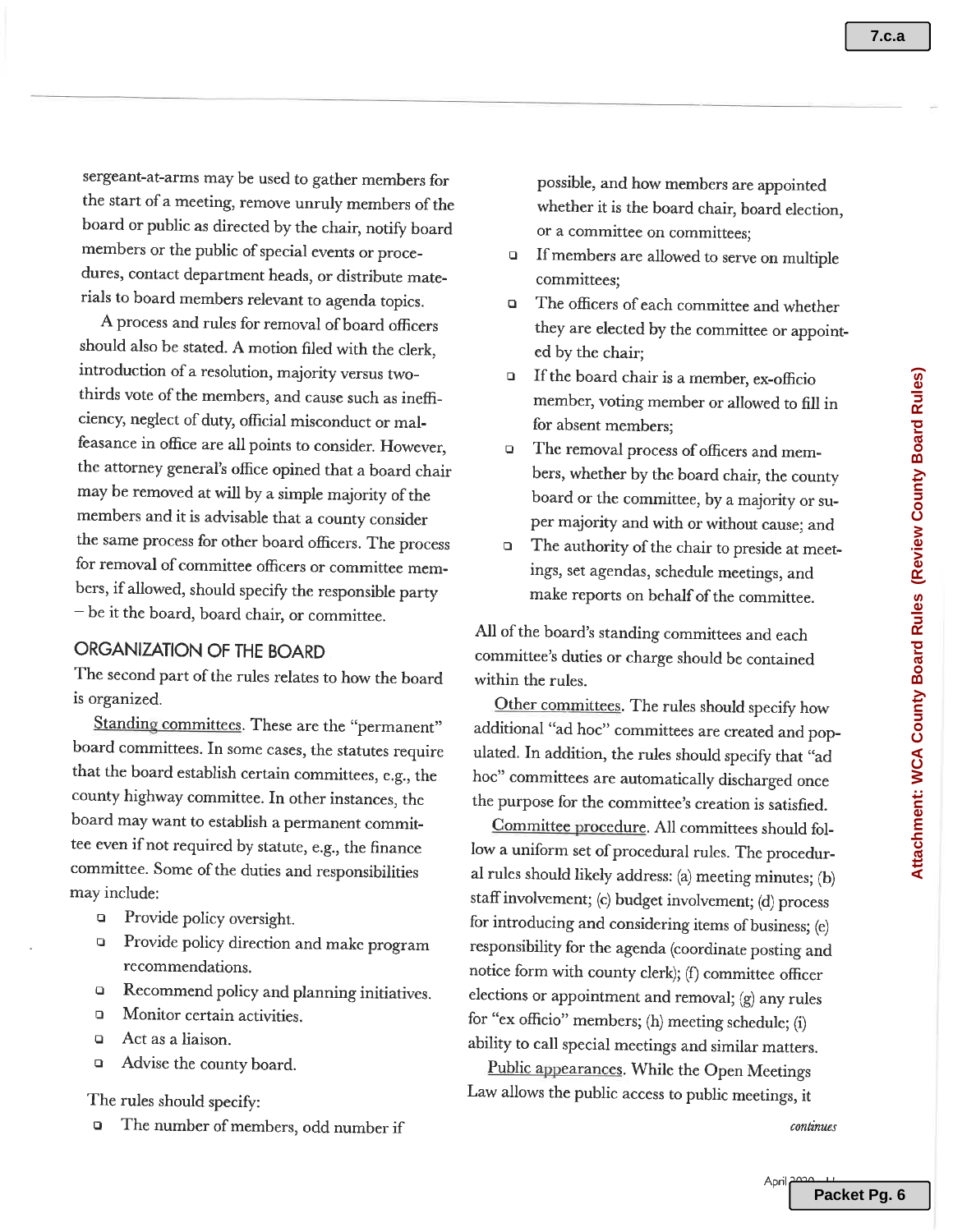legal Tssues

does not require public participation in meetings. Certain matters, such as matters related to zoning, require public hearings. In other cases, committees will allow public comment on matters appearing on the meeting agenda. The board rules should specify the process for public hearings and public comment. Common considerations for public participation include the following:

- $\Box$ Should the public be limited to speaking to a specific agenda item?
- Should members of the public be encouraged  $\Box$ to speak at the committee level?
- $\Box$ Specify time period, e.g., three, four, or five minutes.
- Clarify if board members are allowed to  $\Box$ speak as a matter of right at committee meetings.
- Specify that board members should not be  $\Box$ allowed to discuss or participate in debate, if not a member of the committee.
- Should members of the public be required to  $\Box$ register?
- Are members allowed to ask questions?  $\Box$
- Are the rules different for a public hearing  $\Box$ versus a public comment?

Meeting Minutes. It is important to coordinate with the county clerk's office on the form, content, and responsibility for minutes given the clerk's responsibility under Wis. Stat. § 59.23. While the county clerk is responsible for the minutes, the clerk may delegate functions to staff related to taking and filing the minutes.

### **PROCEDURAL RULES**

The final section of the board rules relates to how the board conducts its business.

Board Meetings. The board rules should specify the following as it relates to meetings of the county board:

- Specify meeting dates and times.  $\Box$
- Specify if the chair may cancel meetings or  $\Box$ call special meetings.
- Allow the chair to designate special budget  $\Box$ meetings during the budget process with no other business.
- Specify rules for committee of the whole.  $\Box$
- $\Box$ Allow the chair to schedule public hearings.

Form of Resolutions. The transaction of official business should be in ordinance or resolution format. All resolutions and ordinance amendments should be sponsored by a supervisor and allow for co-sponsors. Drafting of certain resolutions and ordinances can be limited to certain departments such as the corporation counsel preparing ordinance amendments, and the finance director preparing budget amendments. The rules should define the introduction process; i.e., submit to county clerk, board chair, committee, by certain date, etc. Likewise, if there is a preferred review process for the corporation counsel or finance director, that process should be codified.

Referral of Resolutions. Resolutions and ordinance amendments should proceed before a committee before going to the county board. The rules could authorize the chair or committee to refer a resolution to an appropriate standing committee, board, or commission. The matter's primary sponsor should be invited and allowed to speak at the committee meeting.

Board Action on Resolutions. The rules should define the process for placing resolutions and ordinance amendments on the agenda once the committees have acted. A motion before the board could be the committee recommendation (there is no need for formal motion or second). Consider requiring all amendments to resolutions and ordinance amendments to be in writing.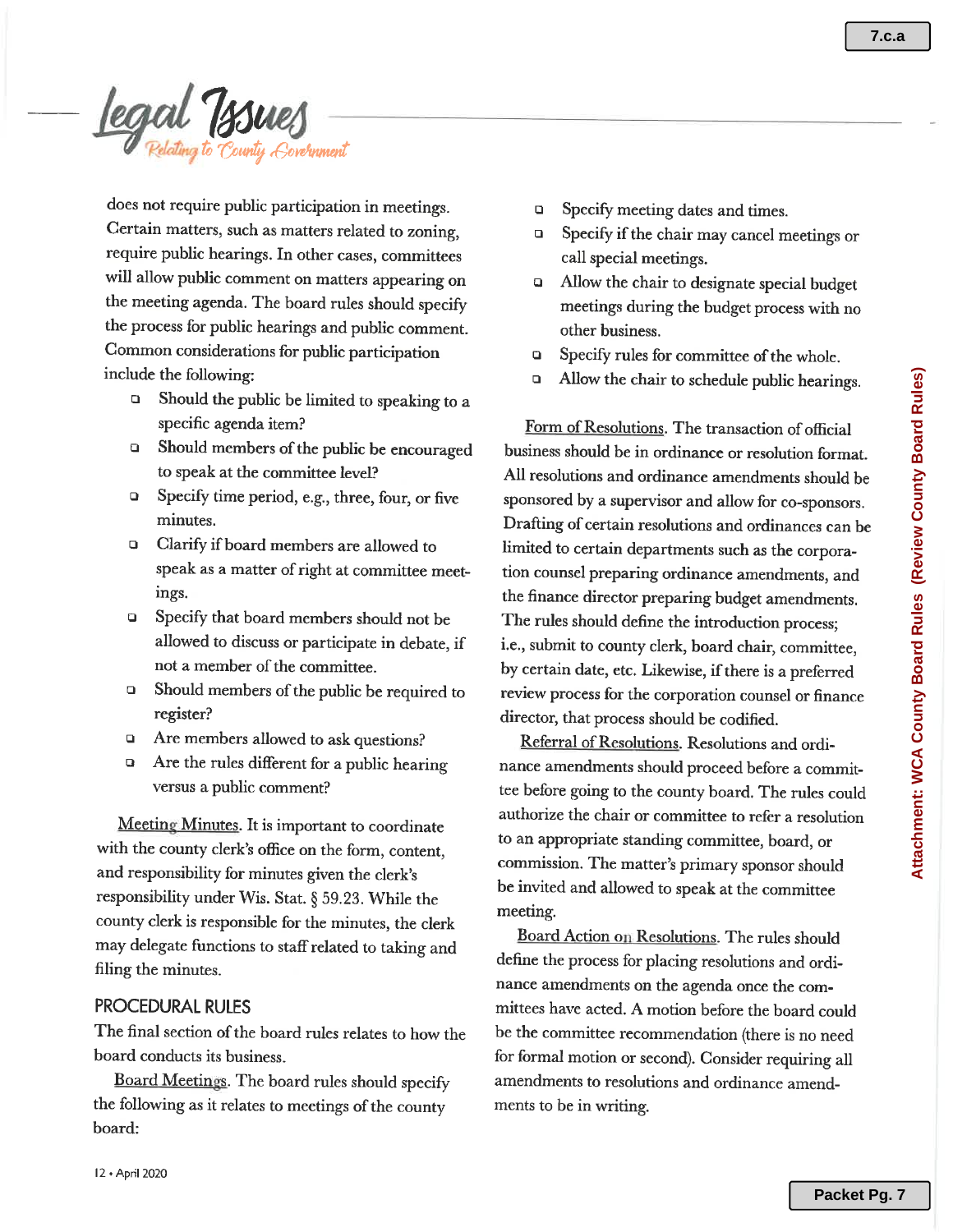**7.c.a**

Seating Arrangements for Board Meetings. The rules should designate the process for supervisor seat selection. Likewise, the rules should designate seating for the public, press, staff, corporation counsel. county clerk, administrator, department heads, and a place for the public to address the board.

Agenda - Order of Business. The rules should specify the order of business for all county board meetings. The order of business could include:

- Call to order.  $\Box$
- Roll call.  $\Box$
- $\Box$ Pledge of Allegiance.
- Special matters & announcements.  $\Box$
- Approval of bills & accounts.  $\Box$
- Approval of county board minutes.  $\Box$
- Consent calendar.  $\Box$
- Reports on zoning petition.  $\Box$
- Motions from previous meetings.  $\Box$
- $\overline{Q}$ Ordinances.
- Award of contracts.  $\Box$
- Resolutions.  $\Box$
- Special order of business.  $\Box$
- Adjournment.  $\Box$

Conduct at County Board Meetings. This is a very important part of the rules as it establishes the foundation for an orderly, deliberative process. The rules should specify that:

- Committees should not meet when the board  $\Box$ is in session.
- Supervisors, visitors, staff, and others shall at  $\Box$ all times conduct themselves in a respectful manner.
- No conversation is allowed on the board floor or in the visitor's section.
- All electronic devices shall be kept in the  $\Box$ silent mode.
- Supervisors shall use county-provided elec- $\Box$ tronic devices in accordance with policy.

A designee should be chosen to distribute  $\Box$ literature  $-$  supervisors, county board staff, sergeant-at-arms, county clerk, administrator,  $etc.$  – not the general public.

County Board Voting. The rules should indicate that any supervisor should be able to request a roll call vote as long as it is done prior to the next order of business. The vote should be recorded in the minutes. Roll call votes should, if possible, be taken in a rotating fashion per meeting so that the same supervisor is not always casting the first ballot. Supervisors should be in their seats when voting.

Defining a "Session." A session determines when business can be brought back before the assembly. A session may be one meeting, one year, the term of supervisors, or as determined in the rules.

Parliamentary Procedure. The rules should specify the latest edition of Robert's Rules of Order, Newly Revised, 11th Edition (RONR) as the rules governing the board. In addition, to the extent the board adopts rules that vary from the procedure in RONR (as is expressly allowed in RONR), those variations should be codified in the board rules. It is also a good idea to provide basic information concerning Robert's Rules within the board rules as an easy reference for supervisors.

### **CONCLUSION**

Codifying county board rules may seem like a daunting task. However, by breaking the task into the sections identified above, the task becomes much more manageable. In addition, there are a variety of resources available to assist counties in the process. If you would like additional information relating to board rules or the process for adopting board rules, please do not hesitate to contact the authors at  $1.866.404.2700.$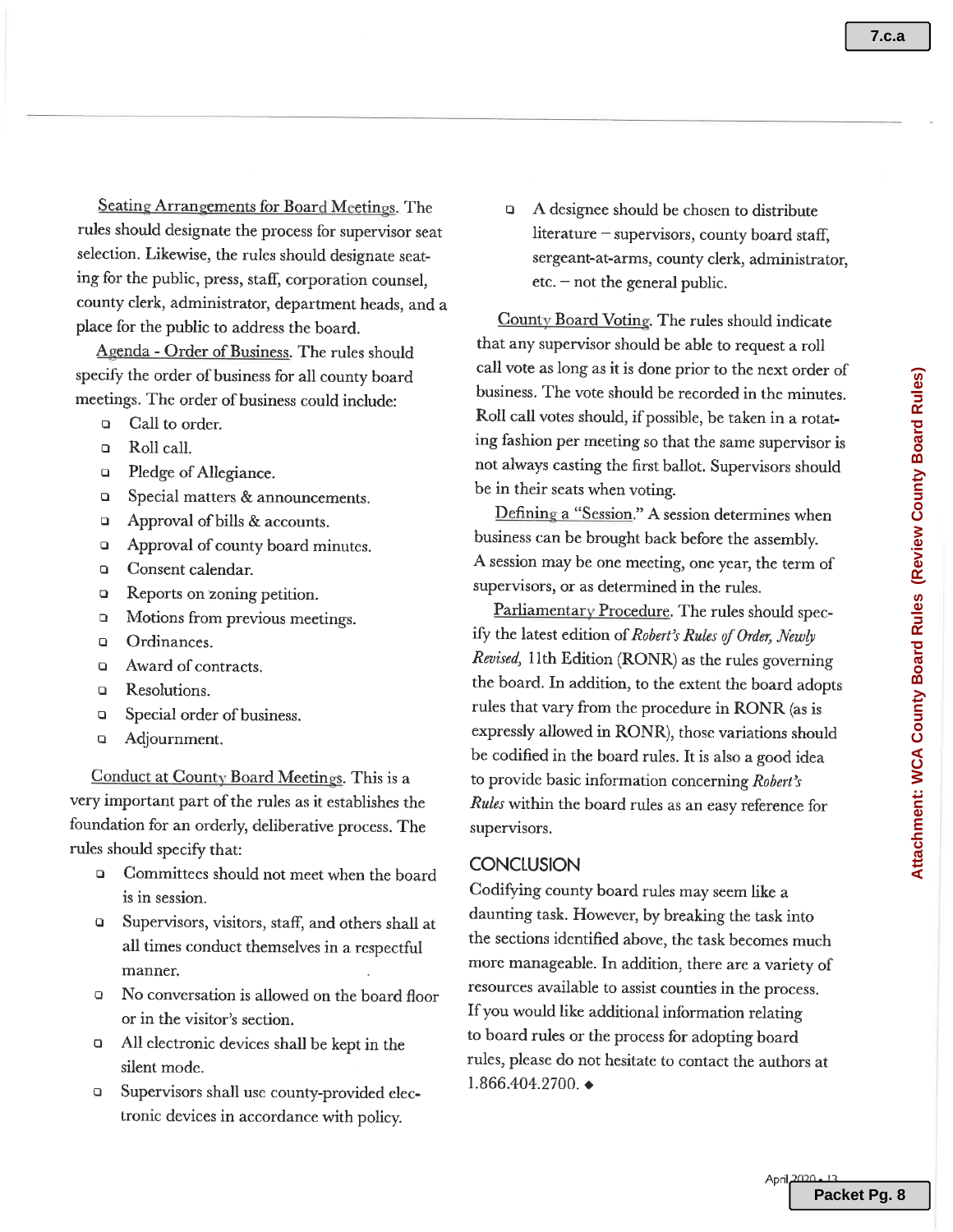**7.c.b**

# 2.015 RULES OF THE COUNTY BOARD OF SUPERVISORS

- (1) The governing body of Ozaukee County shall be known as the Ozaukee County Board of Supervisors.
- (a) The County Board shall consist of twenty-six (26) Supervisors representing twenty-six (26) Districts within Ozaukee County.
- (b) The County Board shall serve a two (2) year term expiring on the third (3rd) Tuesday in April in the even numbered years.
- (c) The role of the County Board is to set the strategic mission and priorities for the County, establish the general policies by which the County is guided in its management of County affairs, consider and act upon resolutions and ordinances, provide financial oversight and support of the mission and priorities of Ozaukee County
- (d) The County Board appoints the County Administrator and monitors the County Administrator's management of the daily operations and implementation of policy.
- (e) The County Board may exercise any of the powers conferred on it by the laws of the State of Wisconsin in accordance with the Ozaukee County Code of Ordinances and the County Board Rules contained herein and the Ozaukee County Policy and Procedure Manual.
- (2) Purpose:
- (a) The purpose of these Rules is to provide a procedure to protect the participation rights of County Board Supervisors, to ensure equal application of those rights, to maintain order and decorum, and to protect the interests of their constituents.
- (b) The County Board has adopted these Rules to ensure that County Board business is conducted in a smooth and organized manner.
- (c) The County Board Rules are adopted in even numbered years at the first Regular Meeting in April.
- (d) The Rules may be suspended by a two-thirds (2/3) vote of the Supervisors present and voting.
- (e) The Rules may be amended by Resolution at any Regular Meeting of the County Board by a two-thirds (2/3) vote of Supervisors present and voting.
- (f) Rules of Decorum:
	- 1. County Board Supervisors shall address the County Board Chairperson as "Chairperson."
	- 2. County Board Supervisors shall refer to other County Board members in a respectful manner.
	- 3. County Board Supervisors shall refrain from speaking until recognized by the Chairperson.
	- 4. If two members request to speak at the same time the Chairperson shall use his/her discretion to recognize the member to speak first.
	- 5. County Board Supervisors shall address all remark to the Chairperson, maintain a courteous tone & avoid injecting a personal tone into the debate
	- 6. County Board members shall only speak to the subject under debate.
	- 7. Remarks must be confined to the merits of the pending question and germane.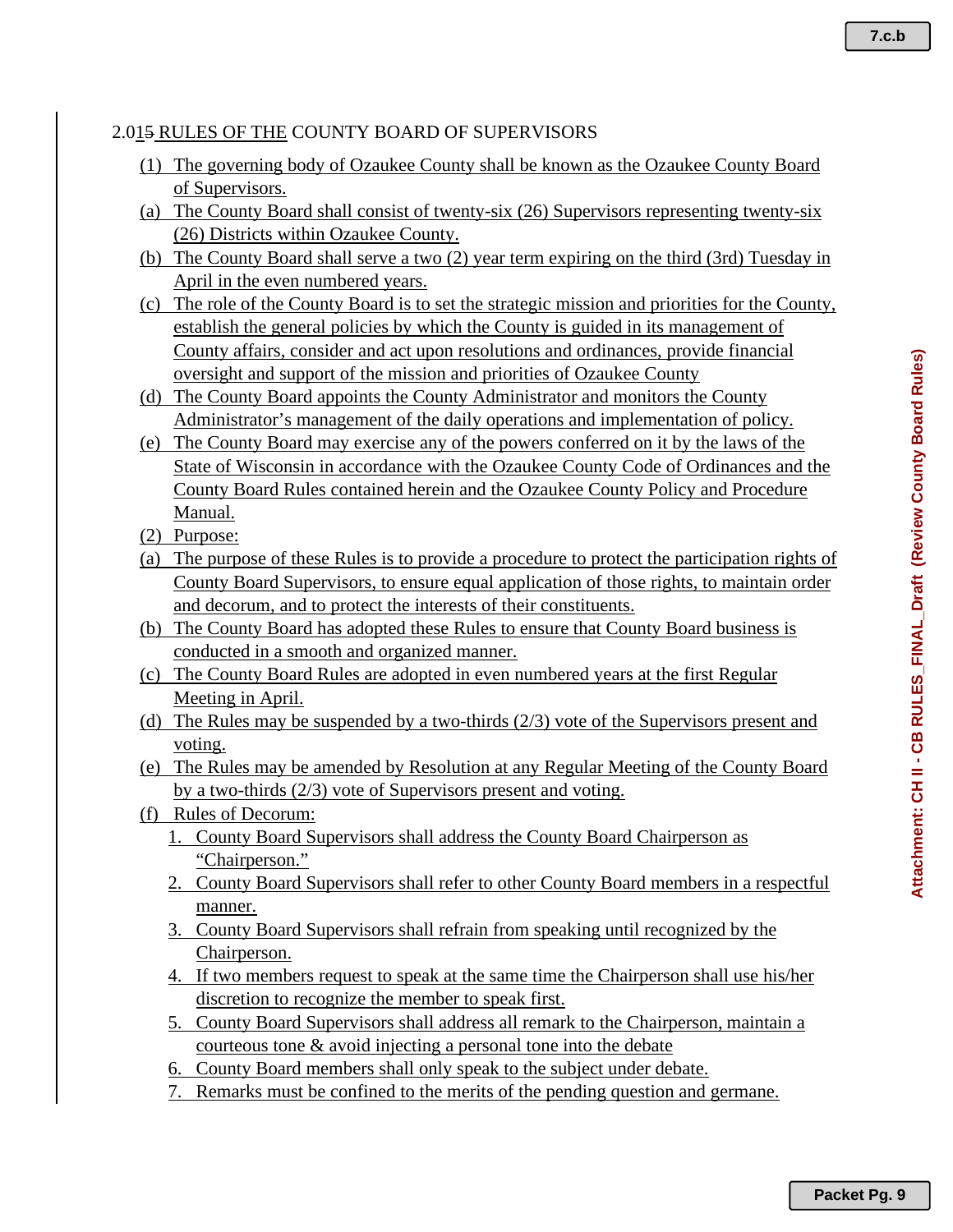- 8. County Board Supervisors shall refrain from personal attacks or questioning a member's motives.
- 9. County Board Supervisors shall refrain from the use of another members name.
- 10. County Board Supervisors shall refrain from speaking against one's own motion.
- 11. Duties of the Chairperson:
- a. County Board Supervisors have an obligation to obey legitimate orders of the Chairperson.
- b. The County Board Chairperson shall:
	- (1) Protect the County Board from obviously frivolous or dilatory motions by refusing to recognize them.
	- (2) Enforce the rules relating to debate and those relating to order and decorum within the assembly.
	- (3) Make necessary rulings on questions of parliamentary procedure.
- 12. The County Board Chairperson may enter debate in rare instances and shall relinquish the chair in instances of lengthy debate.
- $(1)$  (3) Session of the County Board of Supervisors: Session is defined as a single twoyear term of the Ozaukee County Board of Supervisors. A session commences on the 3rd Tuesday in April following the biennial election of County Board Supervisors and terminates the 3rd Monday in April following the next biennial election of County Board Supervisors. (20-34)
- $(2)$  (4) Meetings
- (a) Organizational Meetings: (10-75), (20-37), (20-62)
	- 1. The County Board shall convene on the 3rd Tuesday of April, in each year, for the purposes of organization per Sec. 59.11(1)(c), Wis. Stats.
	- a. At the organizational meeting in April of each even numbered year, the County Board shall elect one of its members Chairperson of the County Board and Executive Committee for a term of two years, or until a successor is elected and qualified.
	- b. The County Board, immediately following the election of the Chairperson, shall then elect one of its members Vice-Chairperson of the County Board and Executive Committee for the same term, who, in the temporary absence or disability of the Chairperson, shall perform the duties of the Chairperson. In the event of a permanent vacancy of If the position of Chairperson becomes permanently vacant, the Vice-Chairperson shall perform the duties of the Chairperson until a successor is elected and qualified.
	- c. The County Board, immediately following the election of the Vice-Chairperson, shall then elect one of its members 2nd Vice-Chairperson of the County Board and Executive Commit-tee for the same term, who, in the temporary absence or disability of the Vice-Chairperson, shall perform the duties of the Vice-Chairperson. In the event of a permanent vacancy of If the position of Vice-Chairperson becomes permanently vacant, the 2nd Vice-Chairperson shall succeed the Vice-Chairperson and an election shall be held for the 2nd Vice-Chairperson.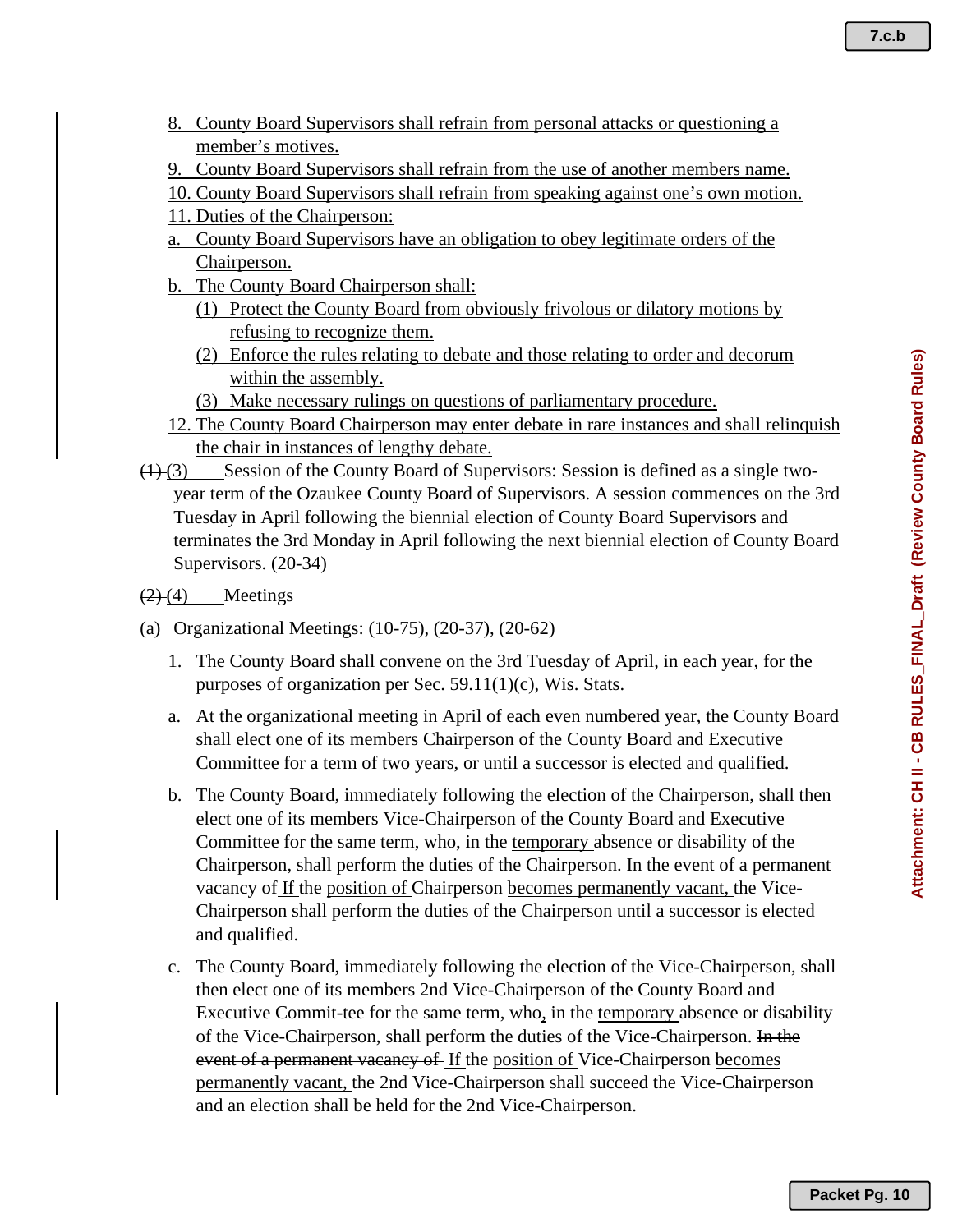**7.c.b**

- d. All vacancies of BoardCounty Board Chairperson, Vice-Chairperson, and 2nd Vice-Chairperson shall be elected within two meetings of the vacancy.
	- (1) The County Board Chairperson, Vice Chairperson and Second Vice Chairperson shall be chosen in the following manner:
	- (a) The County Board shall select as a temporary County Board Chairperson to receive nominations for County Board Chairperson
	- (b) Nominations for Vice-Chairperson and  $2<sup>nd</sup>$  Vice Chairperson-the office to be filled shall be called for by the County Board Chairperson and may be made by any Supervisor of the County Board Supervisor.
	- (2) Nomination and Election Procedure:
	- (a) The person nominated shall immediately state an objection if he or she wishes the nomination to be withdrawn from consideration.
	- (b) Nominations need not be seconded and shall be recorded by the Clerk.
	- (c) The Chairperson shall request if additional nominations are to be made and, when hearing no additional nominations, shall close nominations.
	- (d) If only one candidate receives a nomination for County Board Chairperson, Vice-Chairperson, and 2nd Vice-Chairperson the Chairperson may request that the nominee be elected by unanimous consent.
	- (e) After closing nominations, and absent a motion to reopen nominations, the County Board shall proceed with the election of one of the nominees.
	- (f) Nominees may address the County Board and their candidacy with a threeminute comment period if requested.
	- (g) Votes for the nominees shall be cast via secret written ballot.
	- (h) The Clerk and County Administrator shall serve as ballot tabulators.
	- (i) If any nominee receives a majority of the votes cast, he or she shall be declared elected.
	- (j) If no nominee receives a majority of the votes cast, successive votes shall be undertaken until one of the nominees receives a majority of the votes cast.
	- (k) Secret ballots cast in the election of the Chairperson, Vice-Chairperson and Second Vice-Chairperson shall not be available for public inspection

2.(b) Budget Meetings:

- 3.1.The County Board shall convene on the first Wednesday in November, in each year, for the purpose of transacting general business-of the Board and approving the annual County Budget per Sec. 59.11(1)(a), Wis. Stats.
- 4.(c) Regular Meetings: (21-56)
	- a.1.The County Board shall convene on the first and third Wednesday of each month at 9:00 A.M. for the purpose of transacting general business.
	- $\frac{1}{a}$ . The meeting scheduled for the third Wednesday shall primarily be for the purpose of receiving information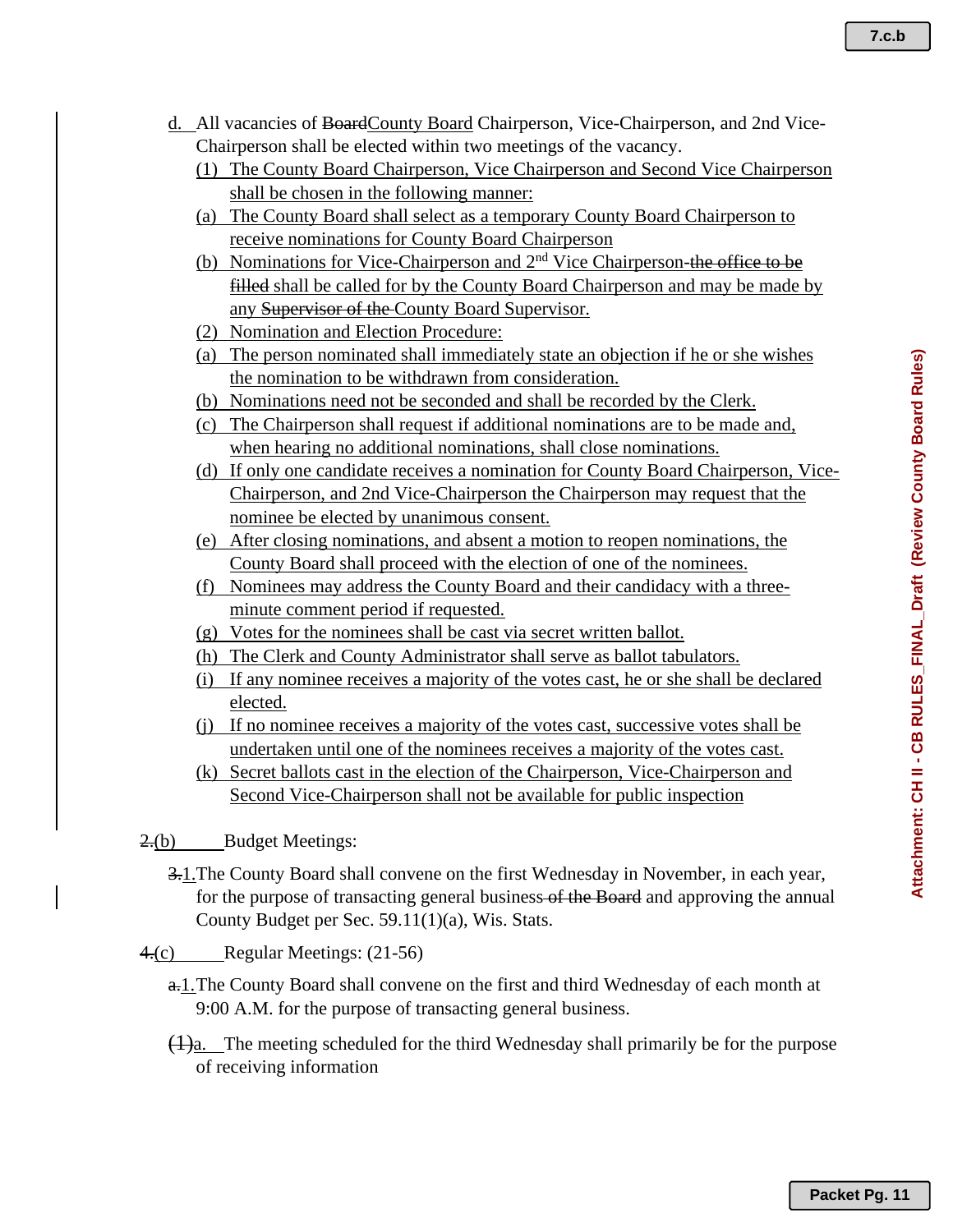- **7.c.b**
- (2)b. Regular meetings may be cancelled at the discretion of the Chairperson when he or she determines there is insufficient business to conduct, it is unlikely that quorum will be obtained or for any other reason demonstrating that a meeting would be an unproductive use of time.
- b.c.Any four (4) or more Supervisors of the County Board together may request that the meeting scheduled for the first Wednesday of each month be scheduled at 6:00 P.M. to provide for public input on Resolutions and Ordinances before the County Board.
	- $\left(\frac{a}{b}\right)(1)$  The request shall be submitted in writing to the County Board Chairperson and must be approved by the Executive Committee.
	- $(\theta)(2)$  No regular meeting of the County Board shall be rescheduled to 6:00 P.M. with less than seven (7) days' notice.
- e. 2. Order of Business: (10-74), (18-64), (21-12)
- $(1)$ a. The order of business shall be as follows (this may be changed by consent of a majority of the Supervisors present):

 $\left(\frac{a}{1}\right)$  Call to order

- $(b)(2)$  Pledge of Allegiance to the Flag
- $\left(\frac{c}{c}\right)$  Approval of minutes
- $\left(\frac{d}{d}\right)$  Public comment (limit 3 minutes per person and 12 minutes per issue)
- $\pm$ (a) Legislative Update
- 2.(b) Chairperson's Proclamation
- $(e)(5)$  Communications
- $(f)(6)$  Claims
- $(g)(7)$  Report of County Administrator
- $(h)(8)$  Resolutions
- $\leftrightarrow$ (9) Ordinances
- $\leftrightarrow$  (i)(10) Numbered Reports
- $(k)(11)$  Committee Appointments / Reappointments
- $\bigoplus_{k=1}^{\infty}$  Committee Reports and Supervisor Announcements

 $(m)(13)$  Adjournment

- $\frac{5 \cdot (d)}{2}$  Special Meetings:
	- $a-1$ . In accordance with Sec. 59.11(2), (a), Wis. Stats, a written request of a majority of the Supervisors elect, addressed and delivered to the County Clerk of Ozaukee County is required to call special meetings of the County Board of Supervisors:
	- b.2.The request shall: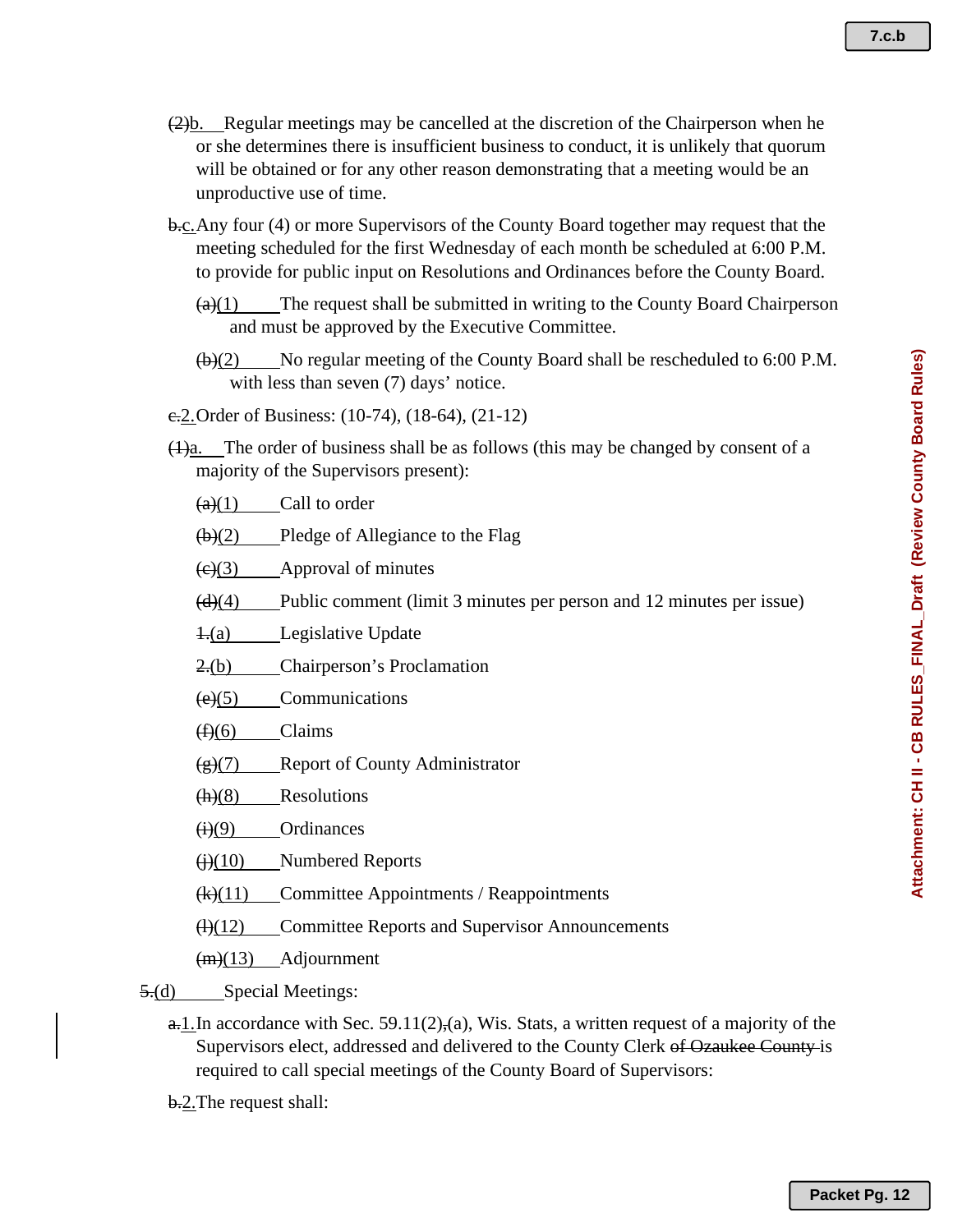- $\frac{1}{a}$ . Specify the time and place of the meeting.
- $\frac{2}{b}$ . Specify the purpose of the meeting.
- $(3)c$ . Be delivered not lessmore than 48 hours before the meeting is to be held.
- 6.(e) Public Informational Meetings: (21-56)
	- a.1.The County Board may conduct public informational meetings on any matter to gather input on matters of public importance.
	- b.2. The purpose of an informational meeting it to give the public an opportunity to express their views, comments or opinions to the County Board.
	- e.3.Any four (4) or more Supervisors of the County Board together may request that a public informational meeting be held.
	- d.4.The request shall:
	- (1)a. Specify the time and place of the public informational meeting.
	- $(2)$ b. Specify the purpose of the public informational meeting.
	- $\frac{3c}{2c}$ . Be submitted in writing to the County Board Chairperson and must be approved by the Executive Committee.
	- (4)d. No public informational meeting of the County Board shall be scheduled with less than seven (7) days' notices.
	- e.5.No action may be taken at a public informational meeting unless specified on the agenda.
	- f.a. During public informational meetings. Section 2.05(d) of the Policy and Procedure Manual: Public Attendance and Comment at Board Meetings shall apply.
	- $g(b)$ During public informational meetings Section 2.05(e)(8) of the Policy and Procedure Manual: Meeting Rules shall apply unless suspended by a two-thirds vote of the Supervisors present.

 $\bigoplus(f)$  Adjournment:

- 1. A meeting of the County Board may be adjourned, subject to the call of the Chairperson of the BoardCounty Board, or to a day certain upon motion and, by a majority vote of the Supervisors present.
- (c) Quorum:
	- 1. A majority of the Supervisors entitled to a seat on the County Board shall constitute a quorum.
- $\left(\frac{d}{g}\right)$  Public Attendance and Comment at BoardCounty Board Meetings: (20-60)
	- 1. A period for public comment will be provided at every meeting. The purpose of public comment is to provide non-County Board members that reside in the County an opportunity to comment on matters <u>over</u> which the County Board has authority.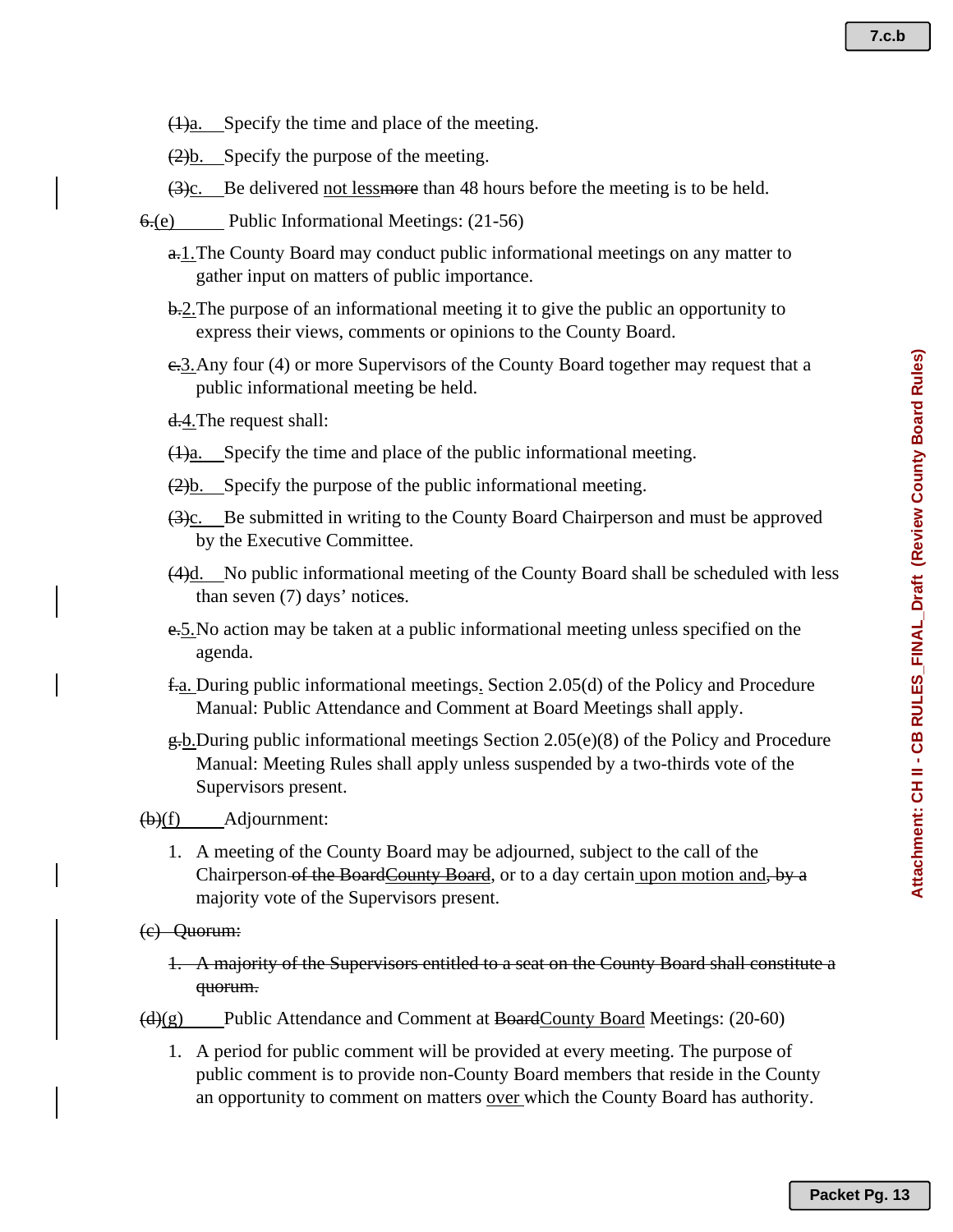- 2. The rules of decorum followed by County Board members apply to non-members in attendance at County Board Meetings. The use of signs is prohibited. Applause or heckling in response to a speaker's remarks and other conduct that disrupts the meeting or is disrespectful of others is prohibited.
- 3. The time allocated for public comment shall not exceed 3 minutes per speaker and 12 minutes per issue.
- 4. Public comment is not permitted on personnel matters, matters that have previously been the subject of a public hearing or are the subject of quasi-judicial hearings. Candidates for office may not use public comment for campaign purposes but may introduce themselves and state what office they are seeking.
- 5. Public Commenters:
- a. Must be present in person.
- b. Must complete a card stating their name, address and the matter on which they wish to speak.
- c. May not yield their time to others.
- d. May not speak until they have been recognized by the Chairperson.
- e. Must verbally state their name and address.
- f. Must make all remarks to the Chairperson.
- g. May speak or read something but may not play video or audio recordings.
- 6. The Chairperson may limit comment that is redundant.
- 7. County Board memberSupervisors wishing to ask questions for clarification or assistance in understanding comments presented must address their inquiries to the Chairperson. The Chairperson may refer matters raised in public comment to a committee or the County Administrator.
- $(e)(h)$  Meeting Rules:
	- 1. Except as modified by the rules herein, the rules of the parliamentary practice in Robert's Rules of Order Newly Revised 12<sup>th</sup> Edition, or subsequently revised version, shall govern in all cases where they are applicable and not in conflict with the Rules.
	- 2. The County Board shall sit with open doors, and all persons conducting themselves in an orderly manner may attend, except that the County Board may convene in closed session for the reasons provided in Wis. Stat. § 19.85.
	- a. Closed Sessions:
		- (1) A meeting of the County Board, upon a motion duly made and carried, may be convened in closed session under one or more of the exemptions provided in Sec. 19.85, Wis. Stats.
		- (2) The motion shall be carried by majority vote by roll call and the vote of each member shall be ascertained and recorded in the minutes.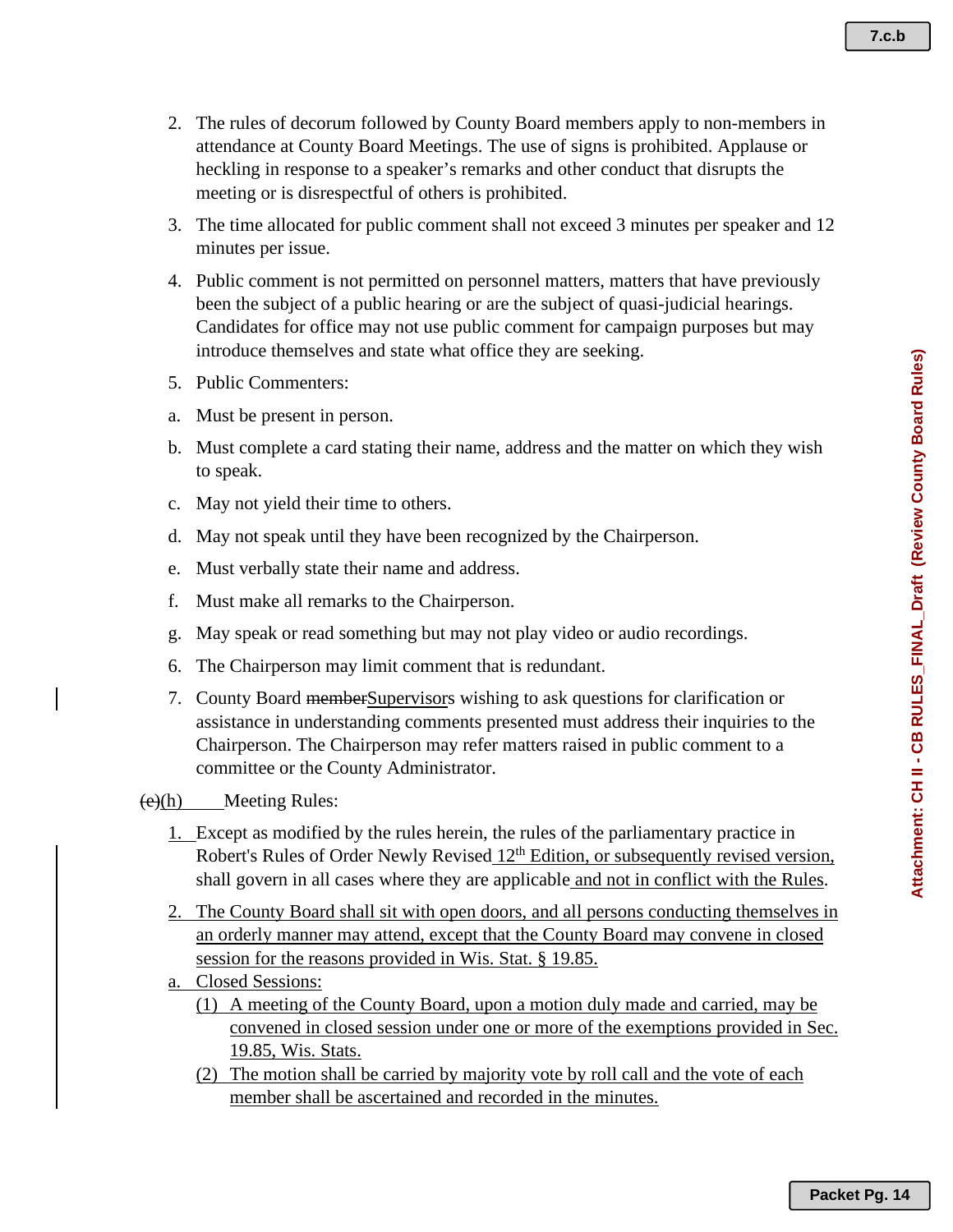- (3) No motion to convene in closed session may be adopted unless the County Board Chairperson announces to those present at the meeting at which such motion is made:
	- 1. The nature of the business to be considered in such closed session
	- 2. The specific exemption or exemptions by which such closed session is authorized.
	- 3. No business may be considered at any closed session except that which relates to matters contained in the County Board Chairperson's announcement of the closed session.
	- 4. If the agenda indicates that the County Board will return to open session, the motion to re-convene into open session shall be carried by majority vote in such a manner that the vote of each member is ascertained and recorded in the minutes..
- b. To prevent Open Meetings Law violations, all communications between County Board Supervisors during County Board meetings shall be conducted verbally.
	- (1) In cases where verbal communication is impossible, due to injury, illness or disability, the County Board Chairperson shall approve an alternate communication means.
	- (2) County Board Supervisors shall not engage in any electronic communication with other County Board Supervisors during County Board meetings.
	- 1.(3) Electronic devices may be used during meetings only to read and review meeting materials and information pertinent to matters being discussed on the floor.
- 2. The rules herein set forth shall not be suspended or amended except by a two-thirds vote of the Supervisors present.
- 3. The Chairperson shall preserve order and decorum, and shall decide all questions of order, subject to an appeal and reversal by majority vote of Supervisor's present BoardCounty Board.
- 3.4.The Chairperson may consult with the Corporation Counsel when deciding questions of order. A majority of the County Board may appeal the decision.
- 5. No Supervisor shall be interrupted while speaking, unless it is to call the Supervisor to order request a Point of Order or Point of Privilege.
- 4.6.Any Supervisor called to order by the Chairperson shall immediately cease debate, unless permitted to explain.
- 7. Each Supervisor shall activate his or her call switch to address the Chairperson when they wish to speak.
- 8. Supervisors shall avoid leaving the County Board room unless for good cause.
- a. Supervisors leaving a meeting and not returning shall request a Personal Point of Privilege to alert the body of their absence.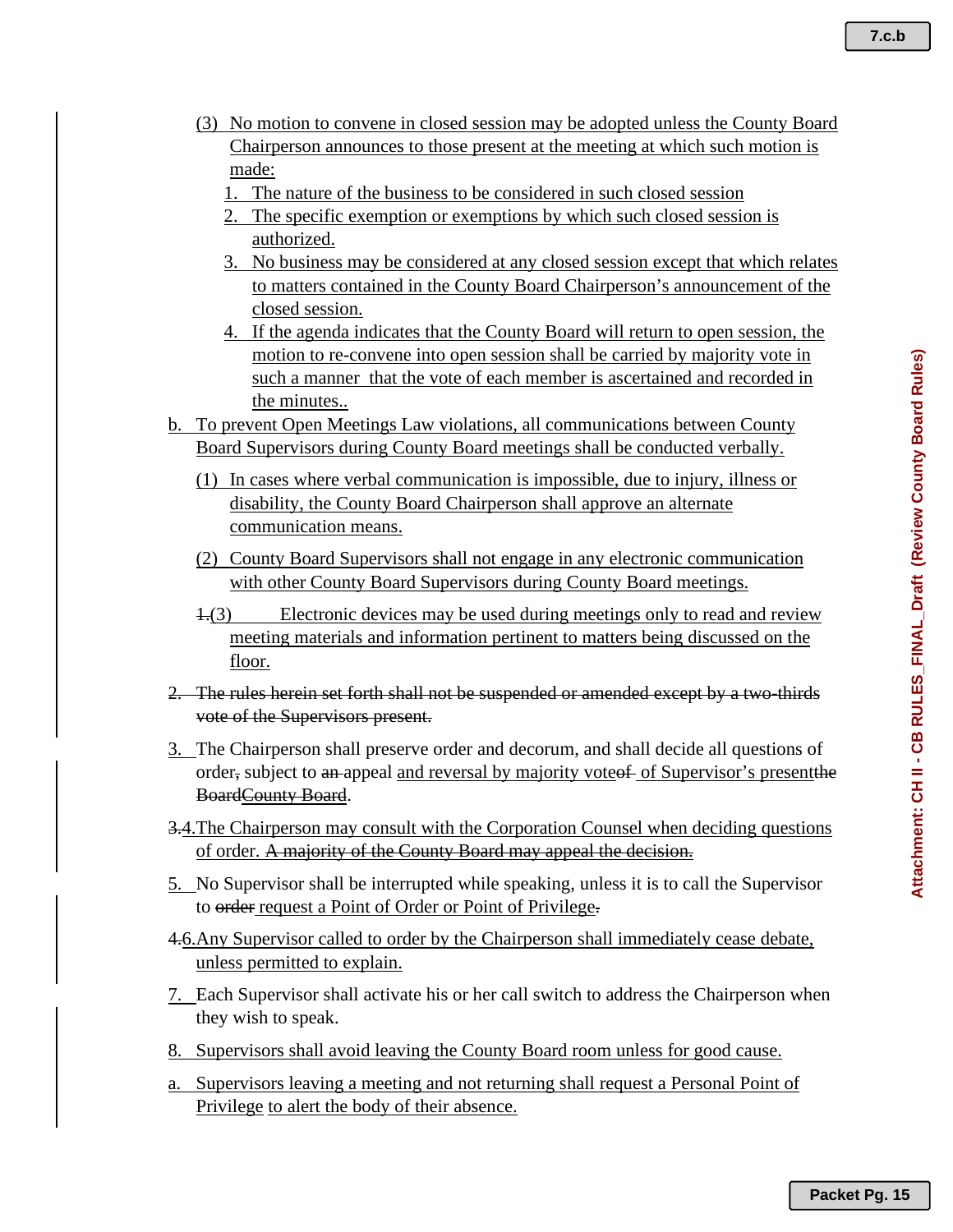- 5.b.When the point of order is recognized by the County Board Chairperson the Supervisor may leave.
- (i) Presentation and Form of Motions:
	- 1. Every motion received by the Chairperson shall be seconded and restated by the Chairperson prior to debate.
	- a. Motions shall be made in writing when requested by the Chairperson any Supervisor of the County Board.
	- b. When a main motion or motion to amend contains more than one point capable of being decided on its own, a Motion to Divide the Question may be made, and the Clerk shall separate said motion and restate each part before debate or a vote is taken thereon.
	- 6.c.After a motion is stated by the Chairperson, it is in the possession of the County Board, it may be withdrawn at any time before amendment or decision upon concurrence of the mover and seconder. If withdrawn, it shall not be entered upon the minutes of the meeting.
	- 7.2. The source of all reports, resolutions, or any communications to be considered or reviewed by the County Board must identify the sponsoring Supervisor or Committee. (07-37)
	- 8.3.No Supervisor shall be permitted to speak more than twice on the same question unless by permission of the BoardCounty Board.
	- 4. When all who wish to speak on any question before the Board have expressed their views, the Chairperson shall put the question. No Supervisor shall be permitted to speak while the question is being put.
	- 5. Any Supervisor desiring to terminate debate may call for the previous question when recognized by the County Board Chairperson.
	- a. The County Board Chairperson shall ask if there is any objection to closing the debate.
	- b. If a Supervisor objects to the call of the previous question, the County Board Chairperson may call for a motion to end the debate.
	- c. If the motion has been seconded the County Board Chairperson must immediately take a vote as to whether to order the previous question.
	- 9.d.To close the debate requires a two-thirds (2/3 ) vote of the County Board.
	- 10.1. When a question is before the Board, no motions shall be in order except the following said motions shall have preference in the order arranged
	- To adjourn
	- b.a.To lay on the table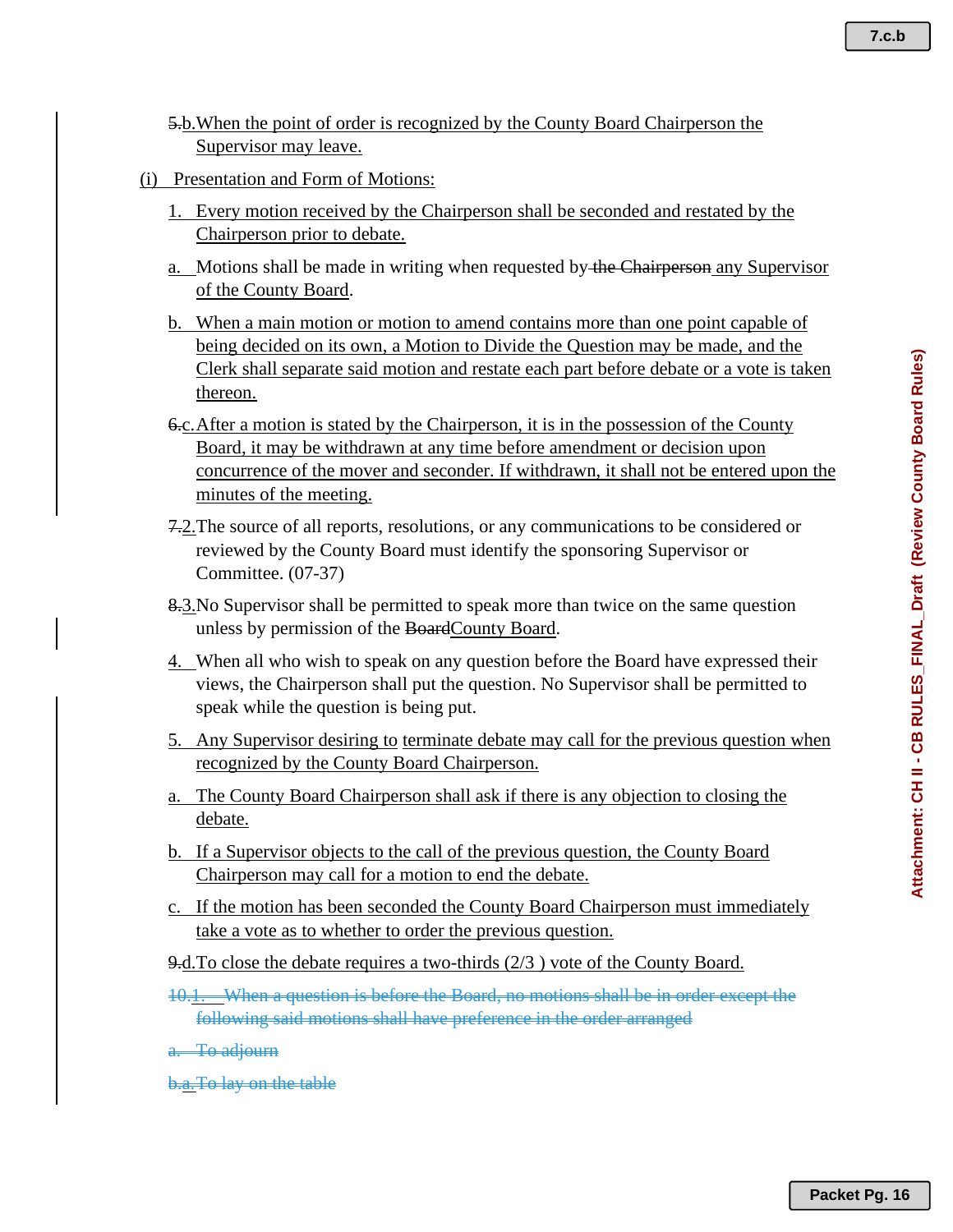<del>previous questi</del>

**postpone** 

<del>To divide</del>

To correct or amend

11.1. County Board Supervisors must be physically present to attend, participate and vote. (09-37)

 $(f)(i)$  Voting Procedures: (20-62)

- 1. Quorum:
- a. A majority of the Supervisors entitled to a seat on the County Board shall constitute a quorum.
- b. In the absence of a quorum no discussion or business may be conducted.
- 2. Voting:
- a. Every Supervisor present when a question is put shall vote unless a conflict of interest or other special cause exists.
	- (1) All requests to excuse a Supervisor from voting shall be made before debate on the question pending.
	- (2) Any Supervisors wishing to be so excused may make a brief verbal statement of the reason for such request, and the question upon such motion shall then be taken without further debate.
- b. County Board Supervisors must be physically present to attend, participate and vote. (09-37)
- c. When a question is before the Board, no motions shall be in order except the following said motions shall have preference in the order arranged
	- (1) To adjourn:
	- (a) A motion to adjourn is always in order and shall be decided without debate.
	- (b) This Rule shall not authorize any Supervisor to move an adjournment when another Supervisor has the floor or when the County Board is voting.
	- (2) To take a recess
	- (3) To raise a question of privilege
	- (4) To lay on the table: a motion to table shall be decided without debate.
	- (5) For the previous question
	- (6) To limit or extend the limits on debate
	- (7) To postpone to a certain time
	- (8) To commit or refer to a committee
	- (9) To divide the question
	- (10) To correct or amend
	- (11)Postpone indefinitely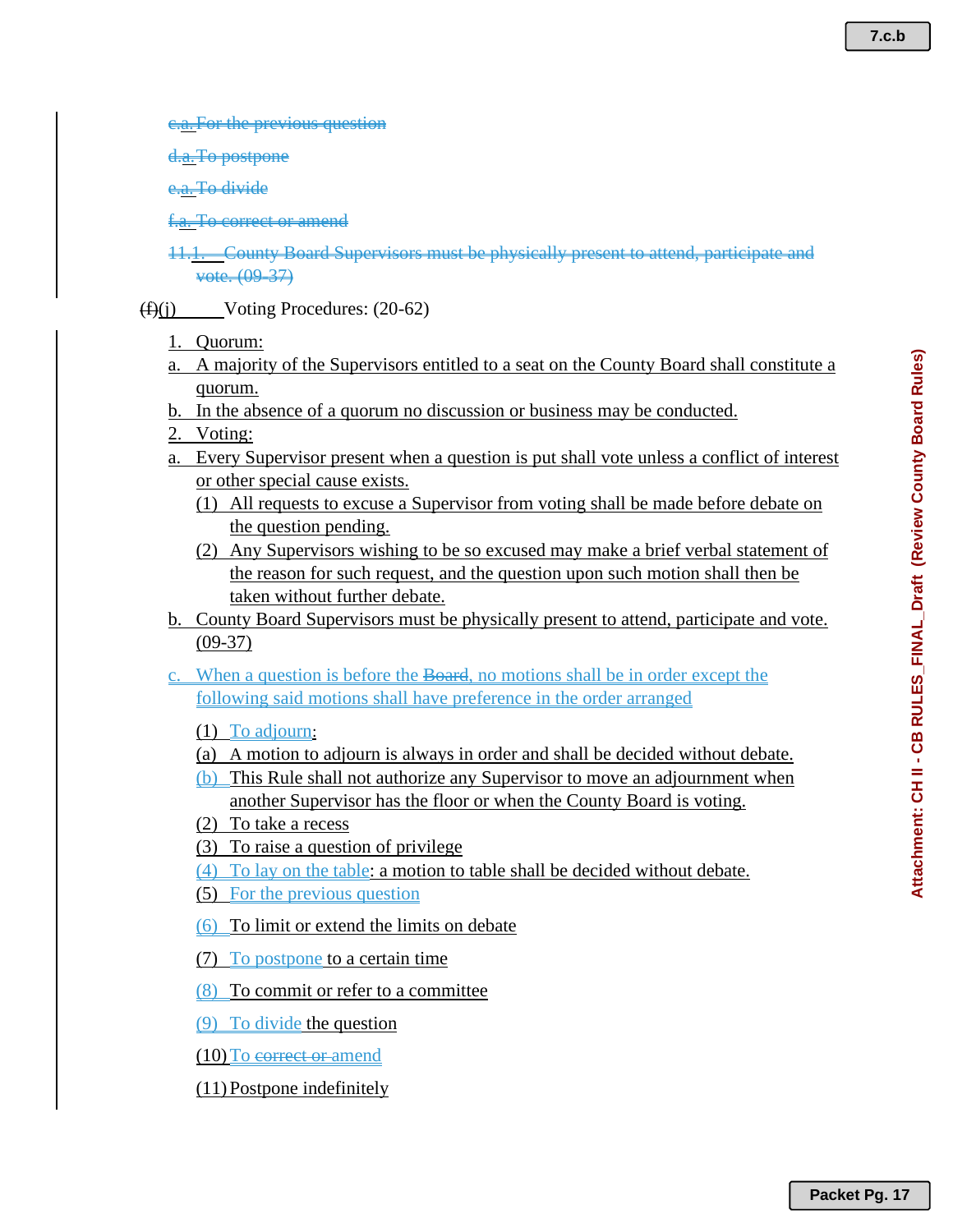(12)Main motion

County Board Supervisors must be physically present to attend, participate and vote. (09-37)

- d. Prior to the Chairperson's announcement of the results of a vote on any question, Supervisors have the right to change their vote by making a request to do so and announcing the change to the Clerk.
- e. Thereafter, Supervisors shall not be allowed to change their vote, even by unanimous consent.
- f. Votes cast in error using the electronic voting system may be appealed to the Chairperson and subject to the Chairperson's discretion.
- 1.3.All questions presented to the County Board shall be determined by a majority of the Super-visors present unless otherwise required by law, ordinance, or these rules.
- 4. When the BoardCounty Board is equally divided on a question, the question is lost.
- a. Any Supervisor voting on either side of the question, when the board is equally divided, may move to reconsider said question by a two-thirds (2/3rds) vote.
- 2. A motion to reconsider brought after a motion that is lost due to a tie vote must be made and acted upon at the same meeting.
- 3.5.The electronic voting board shall be utilized to record the vote regarding every action pertaining to each ordinance and resolution and shall also be utilized for any other vote when re-quested by any Supervisor.
- 4.6. No Supervisor may vote on a question by proxyfor another Supervisor(s) at a BoardCounty Board. or Committee meeting
- 5.7.In the event the electronic voting system would fail to operate, a voice roll call vote will be taken by the County Clerk. (10-83)
- a. For the first vote conducted in this manner, the Supervisor from District  $1\leftarrow$  (one), will be the first person to vote.
- b. For the second vote conducted in this manner, the Supervisor from District  $2\left(\frac{t}{w}\right)$ , will be the first person to vote, etc.
- 6.8.Every Supervisor indicated present, on the electronic voting system, shall vote aye, nay, or abstain unless the BoardCounty Board for a special reason shall excuse a Supervisor. (10-83)
- a. Supervisors may cast the following votes:
	- (1) Aye
	- (2) Nay
	- (3) Abstain: votes to abstain shall be counted for purposes of determining quorum and majority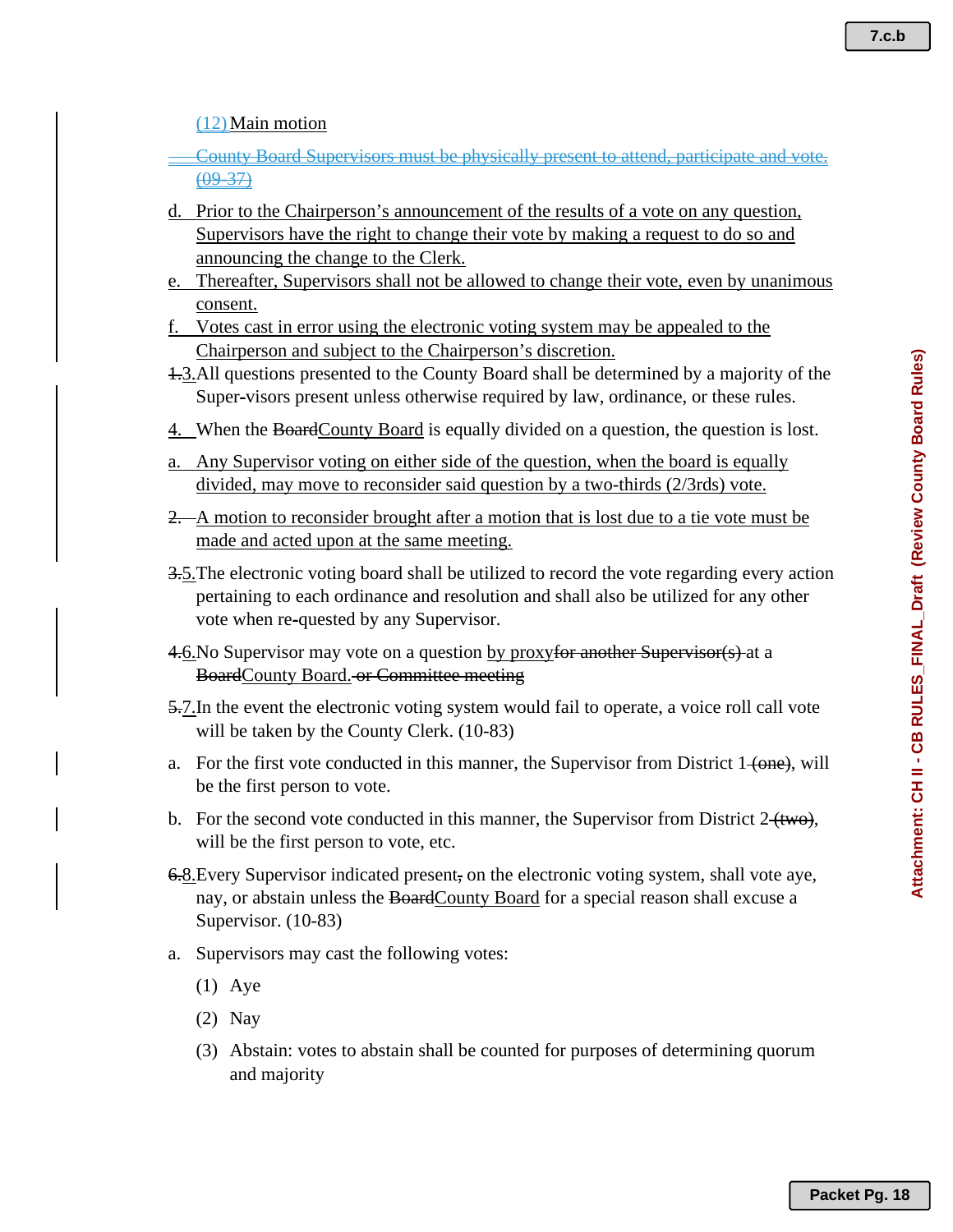- 7.9. No subject matter shall be voted upon more than twice in a the Ssession, unless by permission of a two-thirds vote of the Supervisors elect of the BoardCounty Board Supervisors elected.
- 8.10. The vote or abstention of each members upervisor on resolutions and ordinances shall be noted in the BoardCounty Board meeting minutes to reflect the position taken by each memberSupervisor present. The published minutes shall reflect only the minority vote and abstentions. (07-11)
- 9. A motion to adjourn is always in order and shall be decided without debate.
- 10. A motion to table shall be decided without debate.
- 11. No motion for reconsideration shall be received unless made by a Supervisor who voted on the prevailing side in the first instance. Such motion shall be made at the same meeting or at either of the next two regularly scheduled monthly meetings
- 12. All budget changes or appropriations of money shall be made only by the adoption of a resolution or ordinance passed in accordance with Sec. 59.60(9),(a), Wis. Stats. The vote on said resolution or ordinance shall be sustained by a two-thirds vote of the Supervisors elect.
- 13. Matters that come before the Board may be referred to appropriate Committees by the Chair-person without motion.
- $\left(\frac{g}{g}\right)$ (k) County Board Agendas: (20-37), (20-62)
	- 1. Creation of the agenda is the duty of the County Clerk, under the direction of the County Board Chairperson per s.59.23(2)(a), Wis. Stats., and The Clerk shall eirculated provide the agenda to the County Board Supervisors, by email to their official County Board Supervisor email address, not less than 48 hours before each meeting.
	- 2. All agenda items shall be filed with the County Clerk at least 7 (seven) days prior, or as soon as practicable to each County Board meeting.
	- 3. Ordinances and Resolutions
	- a. Any Supervisor may introduce a resolution on matters falling within the delegated legislative powers and privileges granted to the County or the performance of the legal duties charged upon the County by presenting such resolution to the Chairperson of the applicable standing committee or to the County Board Chairperson.
	- b. Ordinances and resolutions must be reviewed by all applicable oversight committees before being placed on the agenda unless the Chairperson determines that County Board action on a matter is necessary and extraordinary circumstances exist which make it impossible to obtain committee review due to time constraints.
	- c. The County Board Chairperson shall refer all resolutions presented to him or her to the applicable standing committee within 20 calendar days.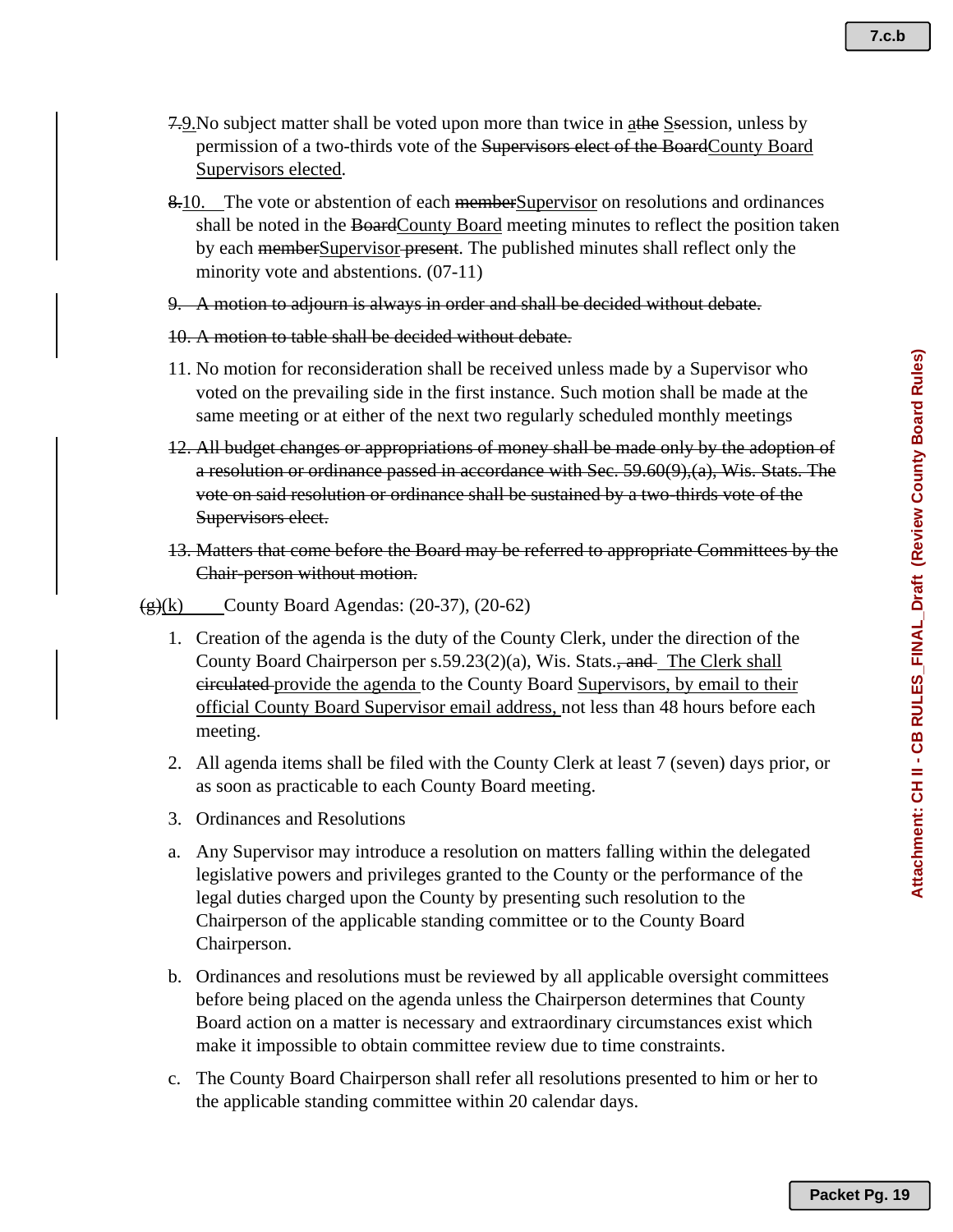- **7.c.b**
- d. If the standing committee does not consider a resolution within 60 days from the time it was referred to it, and the resolution falls within the delegated legislative powers and privileges granted to the County or the performance of the legal duties charged upon the County, the Supervisor may file the resolution with the County Clerk for placement on the County Board agenda.
- 4. The County Clerk shall compile from the information filed an agenda containing the business to be presented at the next meeting of the County Board.
- a. The agenda, and a copy of each ordinance, resolution, and report listed thereon, whenever possible, shall be emailed to each Supervisor and to each department head approximately one week prior to a Board meeting.
- b.e.All matters not appearing on the agenda for a particular Board meeting shall be out of order and shall not be considered at that meeting in accordance with Sec. 19.83(1), Wis. Stats.
- 4. In emergency situations, the County Board agenda may be revised, to allow consideration of additional items, within twenty-four (24), hours of the posted date and time of the meeting. In no case, may can the notice be less than two  $(2)$ , hours before the meeting in accordance with per Sec. 19.84(3), Wis. Stats.
- (l) County Board Policy Oversight: the County Board shall direct and guide all County policy
	- 1. The following items require approval beyond the Standing Committee level:
	- a. Budgetary Oversight: Review, amend and approve the annual County budget per Sec. 65.90, Wis. Stats.
	- b. Personnel Oversight: All modifications of County positions require approval of the County Board through the annual budget process, including but not limited to: (17- 58)
		- (1) Creation of new positions
		- (2) Changes in hours
		- (3) Changes in pay rates
		- (4) Personnel changes, not anticipated in the annual budget process, require the approval of:
		- (5) The appropriate Standing Committee
		- (6) Finance Committee
		- (7) County Board
		- (8) The Policy and Procedures Manual listing positions, pay ranges, and pay rates shall be updated to reflect any changes in positions
		- (9) A separate schedule detailing personnel changes in the annual budget process will be approved in addition to the annual budget
	- c. Confirm the appointment of non-elected department heads by a majority vote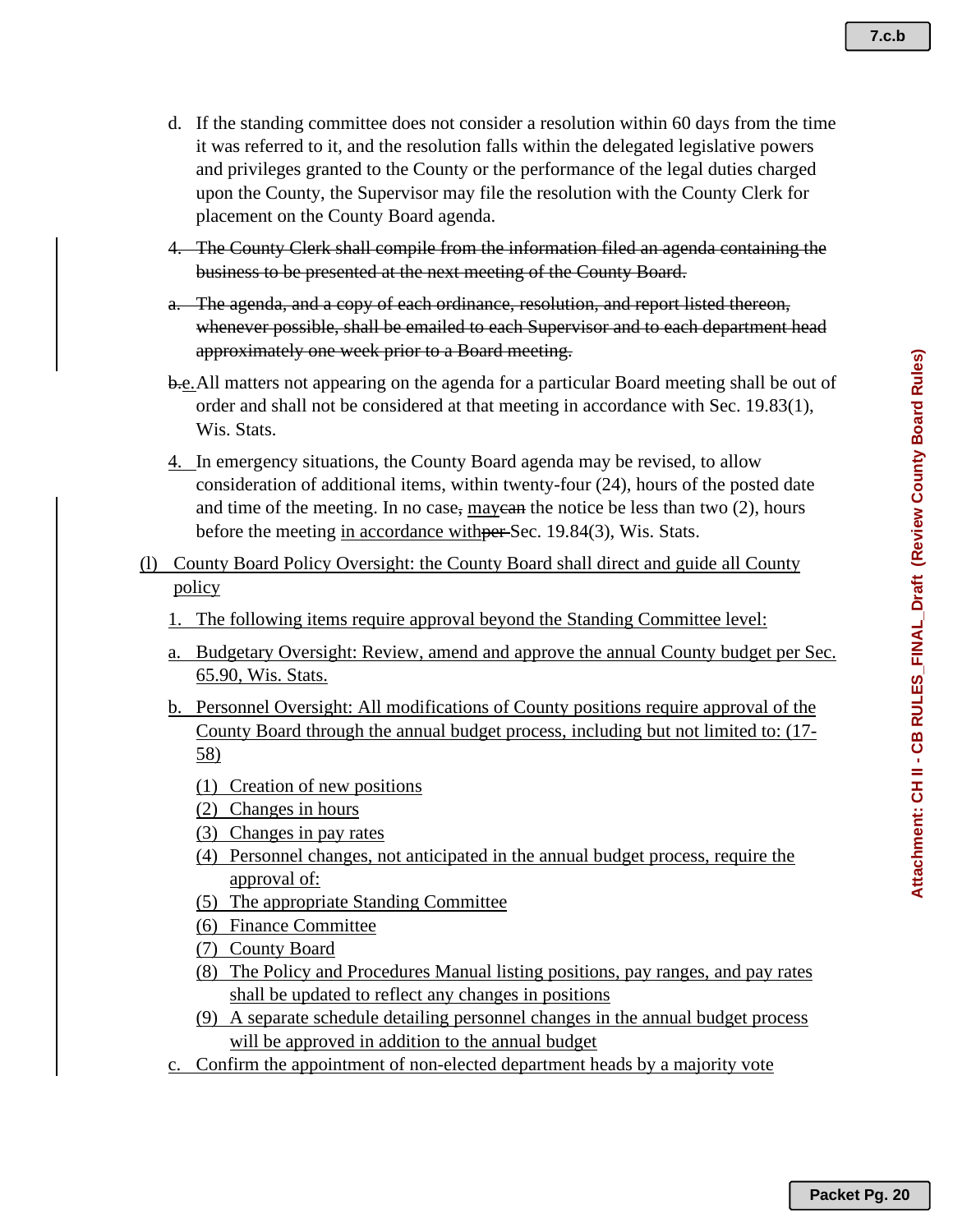- 
- d. Collective Bargaining Agreements: Approval of collective bargaining agreements requires a majority vote of the Ozaukee County Board of Supervisors
- e. Transfers of Funds: Transfer of funds from any County funds exceeding \$25,000 requires County Board approval (08-34)
- f. A two-thirds majority vote of the Board members elect is required for approval of transfers from any of the County's unreserved, undesignated fund balances or retained earnings.
- g. Grant Acceptances involving:
	- (1) Hiring of new personnel
	- (2) County funds
	- (3) Public works expenditures requiring formal specifications, public notices or bids per Sec. 59.52(29)(a), Wis. Stats., require the approval of the appropriate Standing Committee and full County Board unless Wis. Stats. delegate acceptance authority to a Standing Committee
- h. Grant Funded Positions:
- i. The Policy and Procedure Manual shall list, and mark with an asterisk, those positions, or any portions of positions supported with grant funds; upon termination of grant funds the position, or any portion thereof shall be eliminated
- j. The County Board may approve continuation of grant funded position, or any portion of the position thereof upon the termination of grant funds
- k. Contracts and Agreements: Approval of all contracts, intergovernmental, or other agreements unless approval authority has been previously delegated to a Standing Committee or Department or otherwise authorized by law.
- l. Establish Boards and Commissions: in keeping with the purposes and objectives of the Committee, to satisfy statutory requirements, and to encourage community involvement
- m. Appointments to Boards, Commissions, and Ad Hoc Groups shall be: (10-74)
- n. Recommended by the County Administrator per Sec.  $59.18(2)$ , (c), Wis. Stats
- o. Approved by the full County Board
- p. The County Board Chairperson, shall appoint a chairperson and vice-chairperson at the first meeting after being established by a Standing Committee unless State statutes prescribe another process.
- e. Acquisition and disposition of County property per Sec. 59.52(6) Wis. Stats. (09-14)
- (3) Committee General Procedures.
- (a) Parliamentary Procedure:
	- 1. Except as modified by the following rules, the rules of the parliamentary practice in Robert's Rules of Order Newly Revised 12<sup>th</sup> Edition, or subsequently revised version, shall govern in all cases where they are applicable.
	- 2. The Statutory Boards and Commissions shall select their own Chairperson and Vice-Chair-person by election.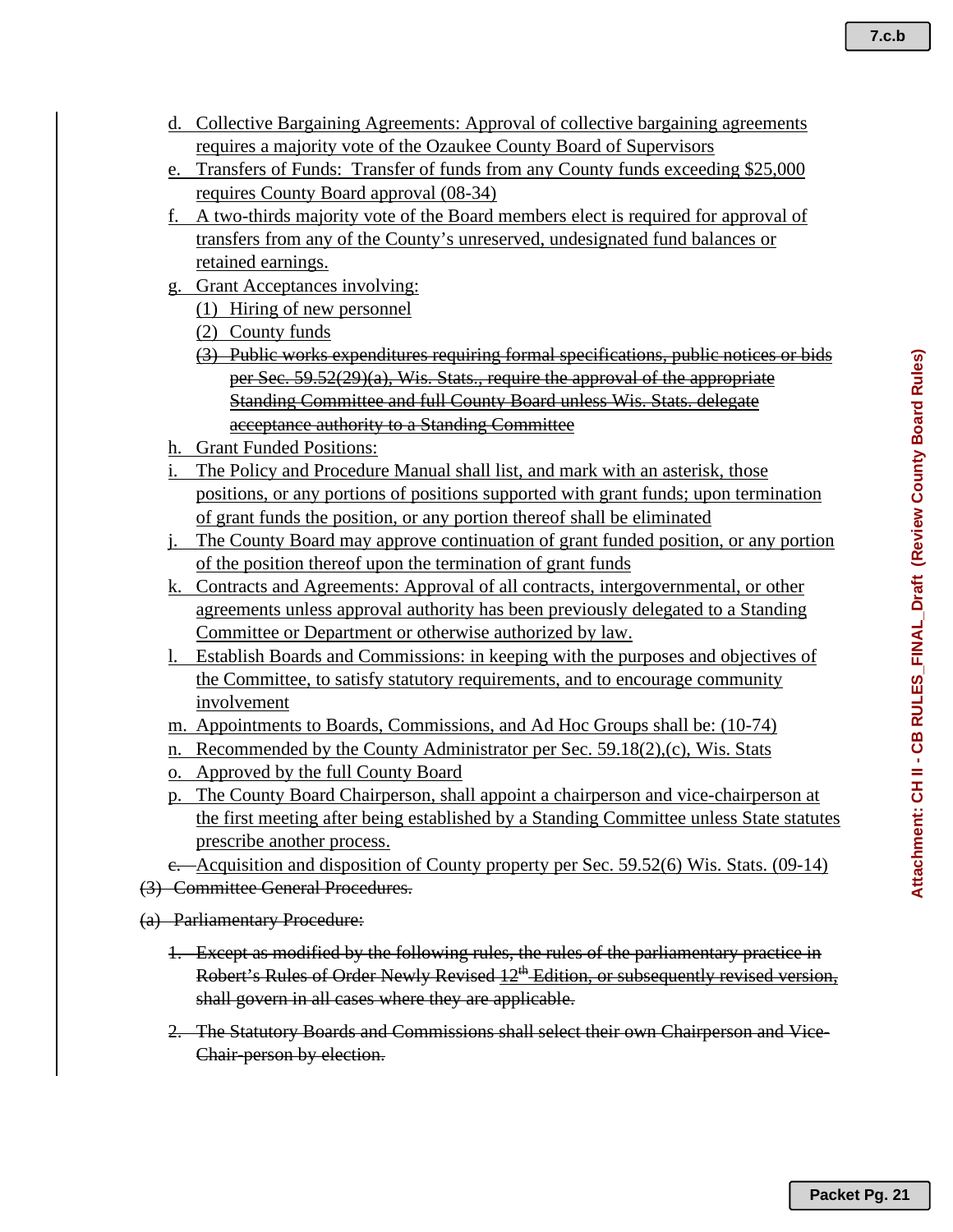- 3. No county employee, either full-time or part-time, may serve as a Committee, Board, or Commission, Chairperson or Vice-Chairperson that has any type of oversight responsibility involving that employee.
- 4. Section 2.05(2)(e)11. of this manual shall apply to attendance of County Board and citizen members at meetings of Standing Committees except when permission is granted to County Board Supervisors to attend by teleconference pursuant to the provision in Section 2.03(8)(a) of this manual. (08-54)(20-35)
- (b) Quorum: (16-60)
	- 1. A quorum is defined as a majority of the authorized number of Committee members. All standing Committees shall consist of five Board members. The Natural Resources Commit-tee shall also contain a Farm Service Agency representative for agricultural soil and water conservation related issues only. (07-37)
	- 2. If any of the members of the Committee are not in attendance then any member of the Executive Committee or the Chairperson's designee may act as members of the Committee.
	- 3. When a majority is not in attendance, all present shall be entitled to their per diem, if applicable, and mileage.
- (c) Closed Sessions:
	- 1. A meeting of a Committee, upon a motion duly made and carried, may be convened in closed session under one or more of the exemptions provided in Sec. 19.85, Wis. Stats.
	- a. The motion shall be carried by majority vote by rolle call and in such manner that the vote of each member shall beis ascertained and recorded in the minutes.
	- b. No motion to convene in closed session may be adopted unless the Committee Chairperson announces to those present at the meeting at which such motion is made:
		- (1) The nature of the business to be considered in such closed session
		- (2) The specific exemption or exemptions by which such closed session is claimed to be authorized.
		- (3) No business may be considered at any closed session except that which relates to matters contained in the Committee Chairperson's announcement of the closed session.
	- c. A Committee may not commence a meeting, subsequently convene in closed session, and thereafter reconvene again in open session within 12 (twelve) hours after completion of the closed session unless the agenda for the meeting indicates that the Committee will return to open session at an approximate time to be indicated on the agenda.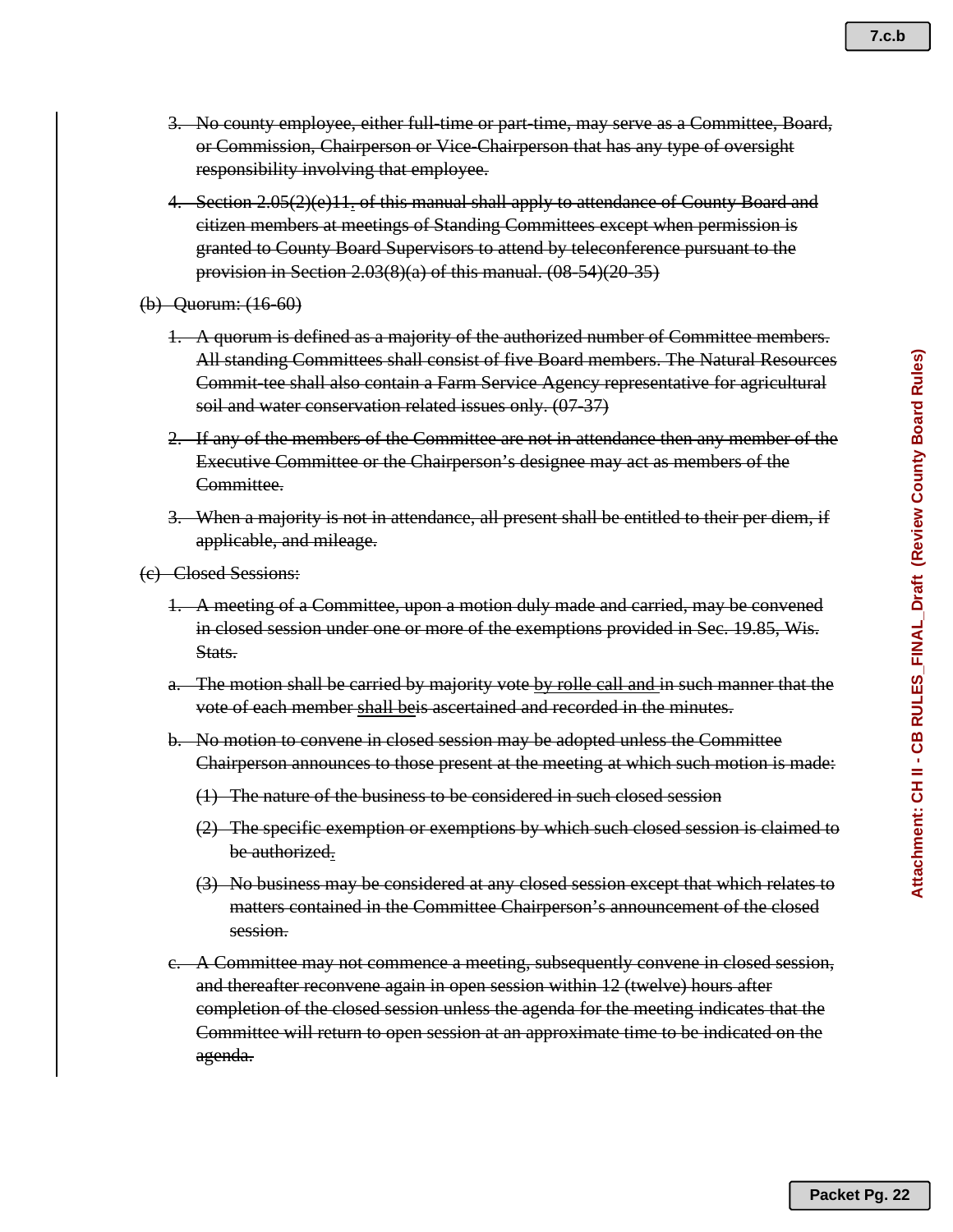- **7.c.b**
- (1) If the agenda indicates that the Committee will return to open session, the motion to re-convene into open session shall be carried by majority vote in such a manner that the vote of each member is ascertained and recorded in the minutes.  $(09 - 37)$
- (d) Public Comment: (20-60)
	- 1. Section  $2.05(2)(d)1, 2, 4, 5,a, d, e$ , and 6. of this manual shall apply to public comment at committee meetings.
	- 2. County Board Supervisors that are non-members of the committee may participate as non-voting members of the committee on any item noticed on the agenda for discussion or action.
- (e) Motions and Voting:
	- 1. Any member of a committee may make a motion.
	- 2. A motion that does not receive a second will be considered lost.
	- 3. All members of the Committee members present shall vote "aye", "nay" or "abstain" on each motion unless excused for a valid reason.
	- 4. The Chairperson must always vote last in order to break a tie vote or to create a tie vote.
	- 5. A tie vote will cause the motion to be lost.
	- 6. A roll call vote will be taken if a committee member requests such a vote. Such a vote must be taken on a motion to go into closed session.
- (f) Committee Agendas:
	- 1. Committee agendas are normally prepared by staff personnel in collaboroperation with the Committee Chairperson and County Administrator.
	- 2. Any member of a Committee shall have the right to have any particular item placed on the agenda for a specific meeting.
	- 3. Agendas are normally prepared and forwarded to the County Clerk's office one week before a meeting.
	- 4. Theat County Clerk's office will then shall post copies and forward copies to the news media to comply with Sec.19.84, Wis. Stats.
	- 5. If it becomes necessary to amend an agenda that has previously been distributed, a copy of such revised agenda must be received in the County Clerk's office at least 24 hours before the anticipated start of the meeting.
	- 6. A prescribed Committee attendance form must be completed for each meeting and is to be filed in the County Clerk's Office as soon as possible after each meeting
- (5) Duties of the County Board Chairperson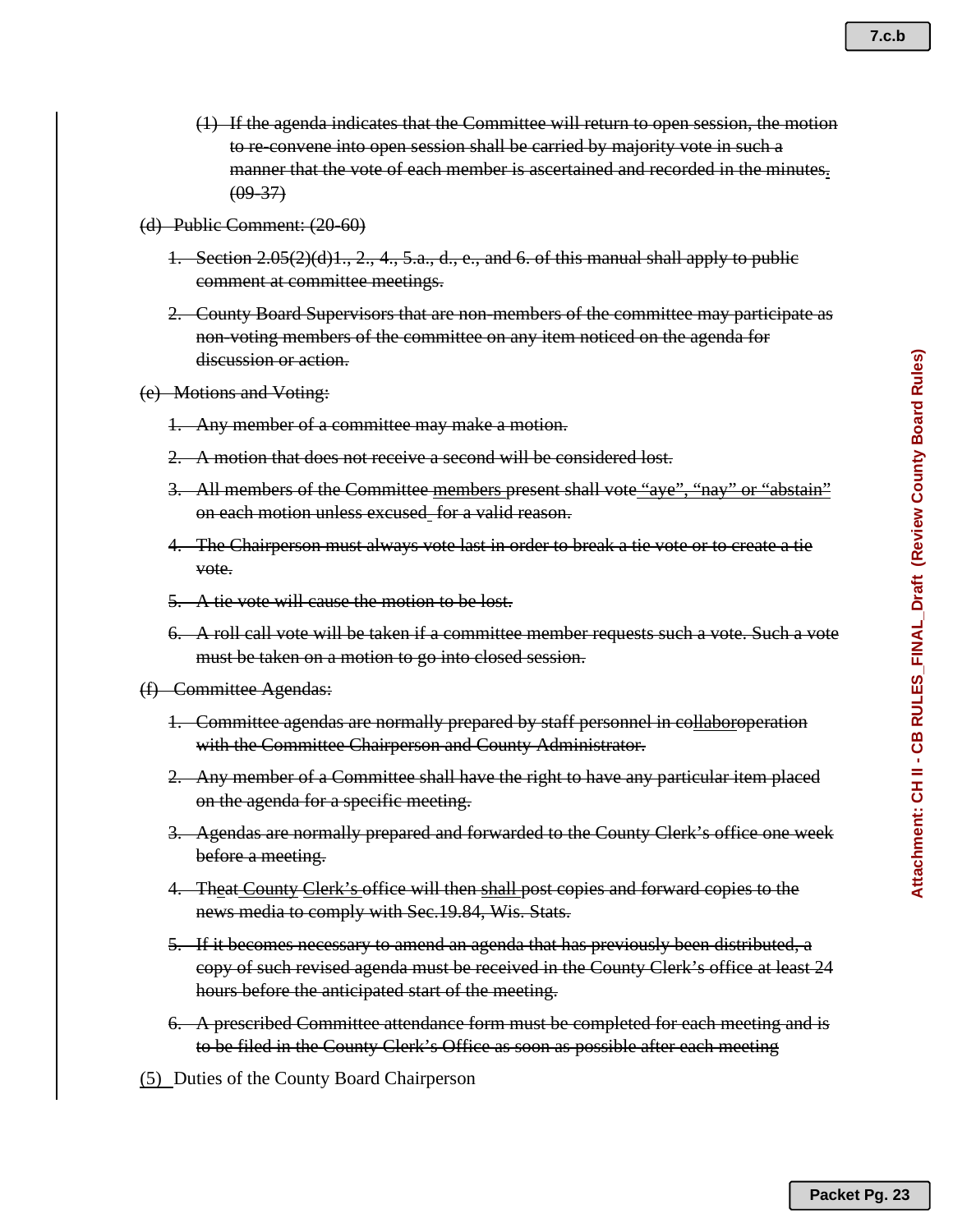Attachment: CH II - CB RULES\_FINAL\_Draft (Review County Board Rules) **Attachment: CH II - CB RULES\_FINAL\_Draft (Review County Board Rules)**

- (a) The Chairperson is a member of the County Board, and has the same rights in debate as any other Supervisor. However, the Chairperson is also obligated to maintain impartiality and fairness to the debate when presiding over the County Board.
- (b) The Chairperson shall ensure the County Board and individual Supervisors act consistently with the County Board's Rules and Policies.
- (c) The Chairperson shall preside at County Board meetings in an efficient and effective manner and shall set the general tone for each meeting through positive leadership.
- (d) The Chairperson shall be an ex-officio member of all Standing Committees, and may vote only in the absence of a member of the Committee if there is no quorum.
- $(4)$  (e) The County Board Chairperson or designee shall represent the county at all ceremonial events or functions when requested and shall represent the county upon request of groups or organizations to present county positions or programs
- $\left( \frac{a}{b} \right)$  (f) As provided in Sec. 59.12(1), Wis. Stats., the County Board Chairperson shall:
	- $(\theta)$ 1. Administer oaths to persons required to be sworn concerning any matter submitted to the BoardCounty Board or a Committee thereof, or concerning any matter in connection with their powers and duties.
	- (c)2. Countersign all ordinances of the County Board and countersign all county orders.
	- (d)3. Preside at all County Board meetings when present.
	- (e)4. Transact all necessary County Board business with local and county officials.
	- (f)5. Sign or countersign contracts negotiated by various Committees, unless the Committee designates a signatory.
	- $\left(\frac{g}{g}\right)$ 6. Expedite all such laws as may be resolved upon by the County Board
	- $(h)$ 7. Take care that all federal, state, and local laws, rules and regulations pertaining to the County government are faithfully carried out and adhered to.
	- $\leftrightarrow$ 8. The Chairperson shall be a member of the Executive Committee and serve as its Chairperson.
	- 9. Appointment Powers
	- a. In the event that a seat on the County Board becomes vacant County Board Chairperson shall select a successor.

(1) The County Board Chairperson shall interview interested candidates.

 $\overline{(i)(2)}$  The County Board shall approve the appointment.

1.b.Following the Organizational Meeting in April of each even-numbered year the Chairperson shall appoint County Board memberSupervisors as members of the five (5) Standing Committees and make appointments to all other committees within the Chairperson's province, subject to the approval of the County Board prior to June 1 of that year, per Wis Stats Sec. 59.13(1), Wis. Stats. (10-74)(12-72)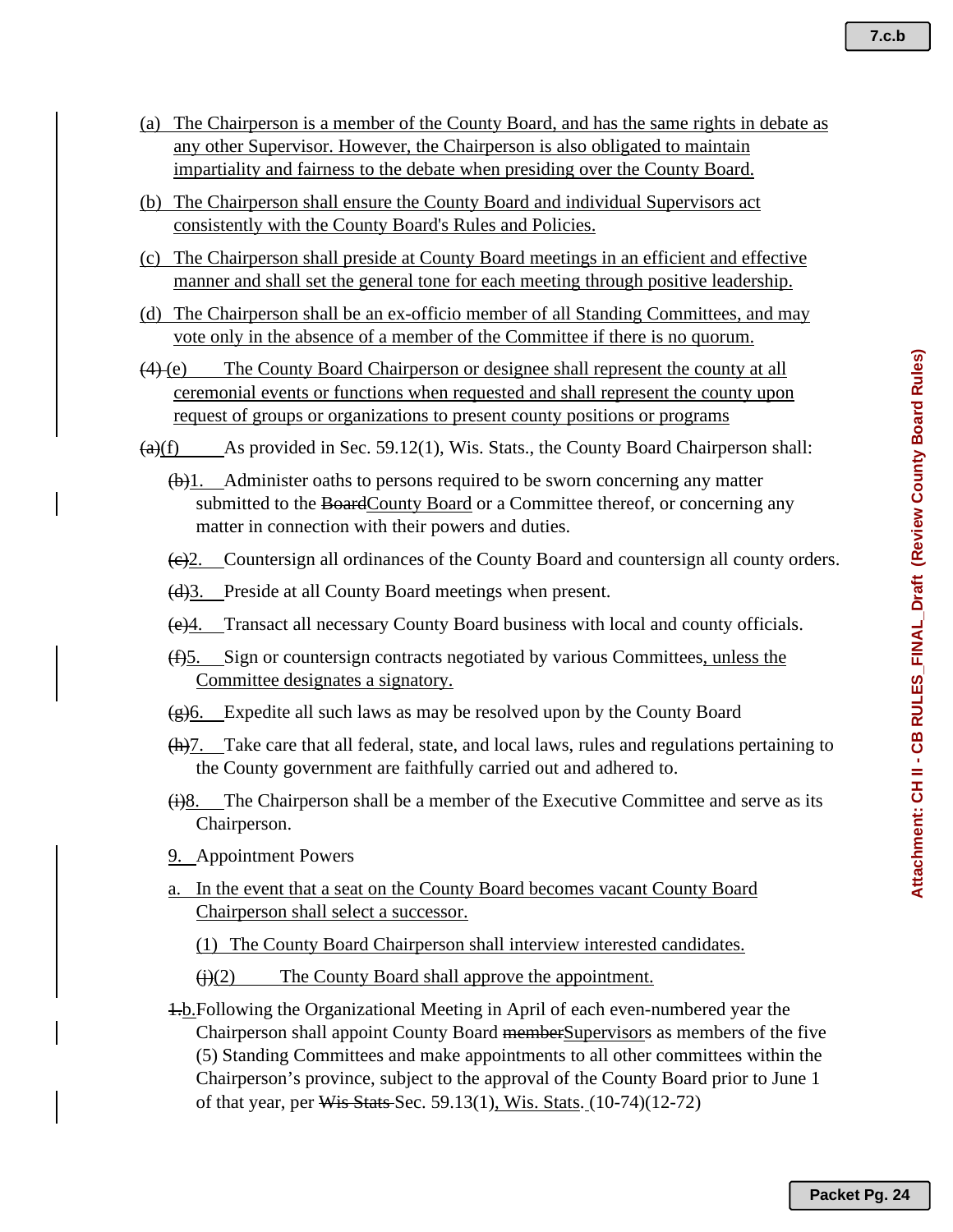- 2.c.In each odd numbered year, the Chairperson may appoint County Board memberSupervisors as members of the five (5) Standing Committees and make appointments to all other committees within the Chairperson's province, subject to the approval of the County Board prior to June 1 of that year, per Wis Stats-Sec. 59.13(1), Wis. Stats. (10-74)(12-72)
- 3.d. The Chairperson shall also appoint or reappoint individuals to Committees within the Chairperson's province, throughout the year as vacancies occur or as terms on specific Committees expire, subject to the approval of the County Board, unless otherwise provided by Statute.(12-72)
- e. The Chairperson shall designate the Standing Committees' Chairperson and Vice-Chairperson, unless otherwise provided by Statute or by the County Policy and Procedure Manual. (12-72)
- 10. Removal, Death or Disability of the County Board Chairperson.
- a. The County Board Chairperson can be removed by a majority vote of the entire membership of the County Board Supervisors elect.
- The removed County Board Chairperson would assume the role of a County Board supervisor.
- b. In the event of the death, disability or removal of the County Board Chairperson, the County Board shall endeavor to elect a new Chairperson following the election procedure set forth herein for County Board Chairpersons.
- Upon election of a new Chairperson, the Vice-Chairpersons shall resume their respective roles as Vice-Chairpersons to extent such person(s) perform or performed the duties of the Chairperson.
- (6) Duties of the First Vice Chairperson.
- (a) In the event of the County Board Chairperson'sthe absence from the county, disability or incapacity of the Chairperson for a period exceeding 14 days, a V $\psi$ ice Chairperson or  $2<sup>nd</sup>$ Vice Chairperson, in order of succession, shall assume all duties of the Chairperson and receive a salary equivalent to that of the Chairperson for the proportionate time such duties are assumed.
- (b) The first Vvice Chairperson shall serve on the Executive Committee.
- (7) Duties of the 2ndSecond Vice Chairperson.
- (a) The  $2<sup>nd</sup>$  second vVice Chairperson shall, in the case of the absence, or-disability incapacity of the Chairperson and first Vvice Chairperson, perform the duties of the Chairperson.
- $4.6$ ) The 2ndsecond V $\psi$ ice Chairperson shall serve on the Executive Committee.
- $\left( \frac{5}{6} \right)$  (8) Compensation of the County Board: (18-64)
- (a) Salaries: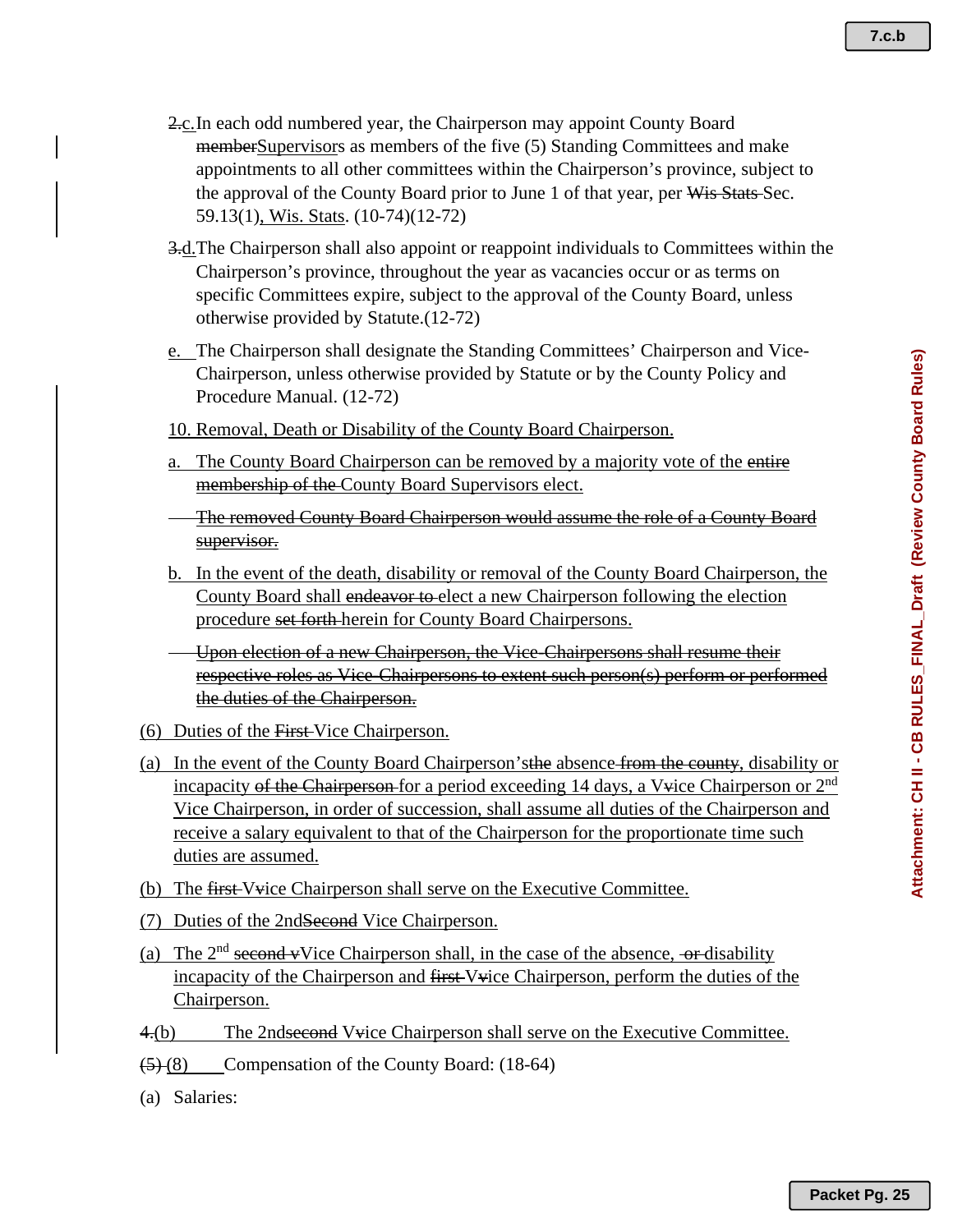- 1. In conformance with Sec. 59.10(3),(i), Wis. Stats., an annual salary for all Supervisors to be next elected shall be set at the annual meeting by a two-thirds vote of the memberSupervisors entitled to a seat, which shall be for all services for the county, including all committee services.
- 2. The County Board Chairperson's salary shall be established in the same manner as  $(4)(a)1$ . at a rate three times that of the annual salary of a Supervisor.
- a. Any Supervisor, including the Chairperson, may reject any or all of his or her salary by giving proper written notice to the County Clerk per 66.0505(3) Wis. Stats.
- b. The salary established above shall be all-inclusive for:
	- (1) All meetings of the County Board
	- (2) Standing and Statutory Committees and Commissions
	- (3) Labor negotiations
	- (4) Ad-hoc meetings
	- (5) Fact finding
	- (6) Any other meeting, County or otherwise, to which a Supervisor has been appointed, elected or attends for any purpose.
- c. Additional meetings, conferences, conventions, etc., may be authorized with the prior approval of the County Board Chairperson or the Executive Committee.
- d. Mileage:
	- (1) In addition to the salary established above, County Board Supervisors shall be paid the same automobile travel allowance established for other officials and employees, (07-58)
	- (a) In going to and returning from by the most usual and traveled route to meetings of the County Board and of the several Committees of the County Board.
	- (b) Mileage shall be paid for attendance at not to exceed two Committee meetings in any one day.
	- (c) Payment of mileage claims shall be made following approval of said claims by the County Board at the February and August meetings each year.
- e. Supervisors of the County Board of Supervisors shall be compensated for such other expenses necessarily incurred in the performance of their duties as approved by the Chairperson of the County Board.
- f. If a quorum is not present for a Committee meeting, those present may not conduct any business, but those who are present are entitled to compensation as provided for in this code.
- (6) Citizen Appointees: (10-74), (20-5)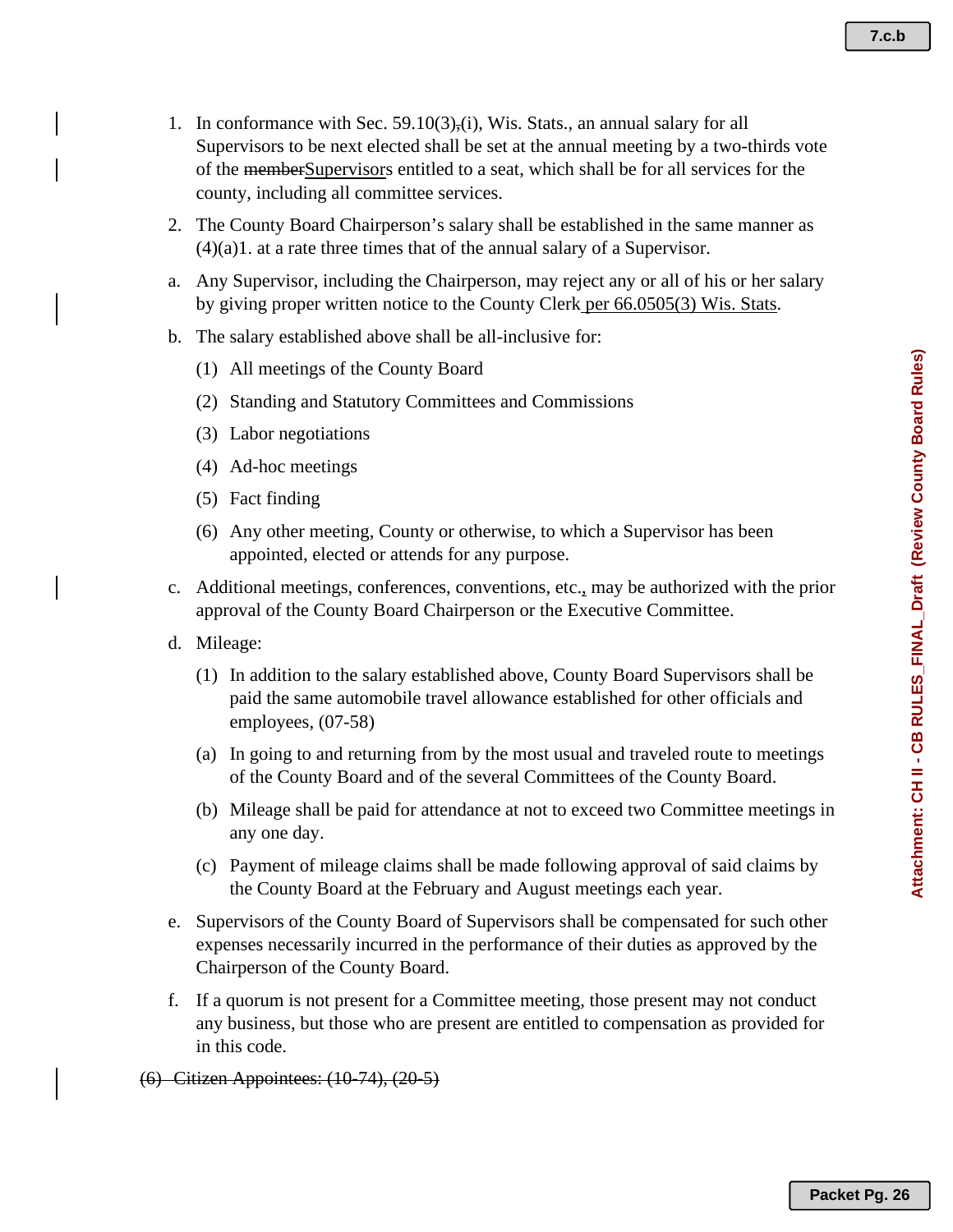- (a) Non-County Board members, who are non-government employees, approved by vote of the County Board, to serve as members on various Boards, Commissions, Committees, et al, if not otherwise compensated, shall be paid the same sum per day as every grand and petit Juror as stated in (7)(d) whether attending meetings in-person or virtually. All members, including government employees, shall be paid the prevailing Internal Revenue Service mileage reimbursement rate for attending meetings of said Board, Commission or Committee. Non County Board members shall:
	- 1. Attend at least seventy (70) percent of the meetings of the Committees, Boards, and Com-missions to which they are appointed annually.
	- 2. Report to the Ozaukee County Clerk's Office when unable to attend meetings of their ap-pointed Committees, Boards, and Commissions.
- (b) Attendance Policy: Members of the public appointed to represent Ozaukee County on Commit-tees, Boards, and Commissions may be removed from their appointment for:
	- 1. Failure to comply with sections  $(10)(a)1$  and 2 as stated above.
	- 2. Consecutive absences of more than two (2) meetings.
- (c) The Executive Committee will consider removal of citizen appointees on a case-by-case basis.
- (7) Compensation for Services & Expenses: (10-74)
- (a) Officials and employees (including volunteer drivers for the home-delivered meals program) shall be paid the prevailing Internal Revenue Service mileage reimbursement rate as a travel allowance for the use of privately owned automobiles in the transaction of official county business.
- (b) Members of the Ozaukee County Board of Canvassers are to be paid the sum of \$15.00 for each hour and election inspectors acting as tabulators during a recount are to be paid the sum of \$12.00 for each hour actually spent in official service and shall be paid the prevailing Internal Revenue Service mileage reimbursement rate for mileage actually traveled in attending any and all meetings of the Board of Canvassers in the discharge of their duties, pursuant to the provisions of Section 7.60 of the Wisconsin Statutes. (17-23)
- (c) Assessors attending meetings called by the State Department of Revenue pursuant to Section 73.06 (1) of the Wisconsin Statutes are to be paid the sum of \$18.00 per day for each day's at tendance at such meetings and shall be paid the prevailing Internal Revenue Service mileage re-imbursement rate in coming and returning from the place of meetings.
- (d) Every grand and petit Juror summoned upon any venire is to be paid the sum of \$25.00 for each half day of actual attendance upon any Circuit Court and mileage pursuant to the provisions of Section 756.25 (1) of the Wisconsin Statutes.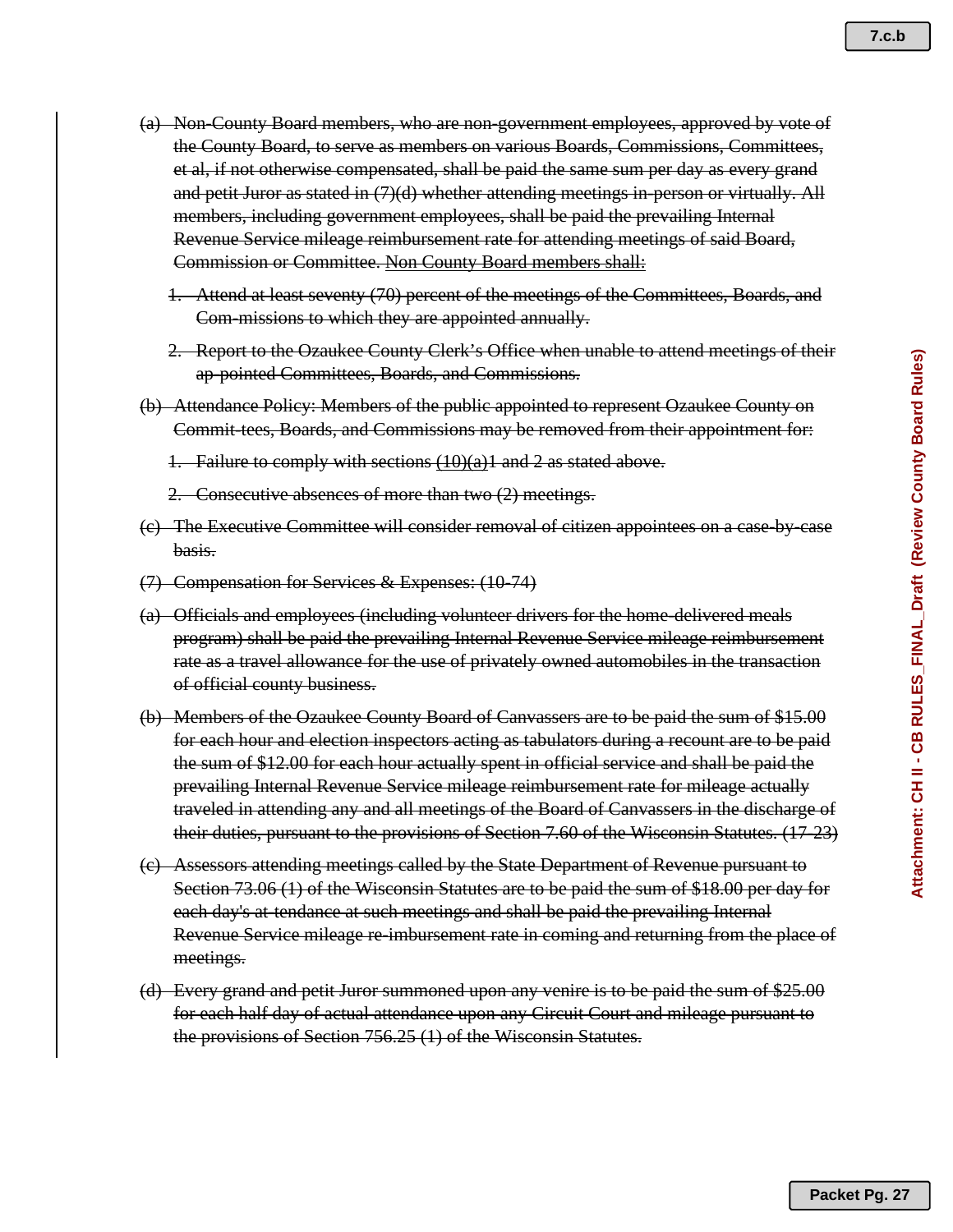- (e) Compensation for services and expenses, other than the travel allowance in section (a), shall not apply to employees covered by a collective bargaining agreement unless otherwise stated.
- (f) Compensation for Commissioners of Condemnation:
	- 1. Commissioners of Condemnation appointed pursuant to the provisions of Section 32.08 of Wis. Stats. shall be compensated for actual service at the rate of \$12.50 per hour.
	- 2.3.Commissioners shall also receive the same automobile travel allowance established for other officials and employees in a resolution annually adopted by the County Board.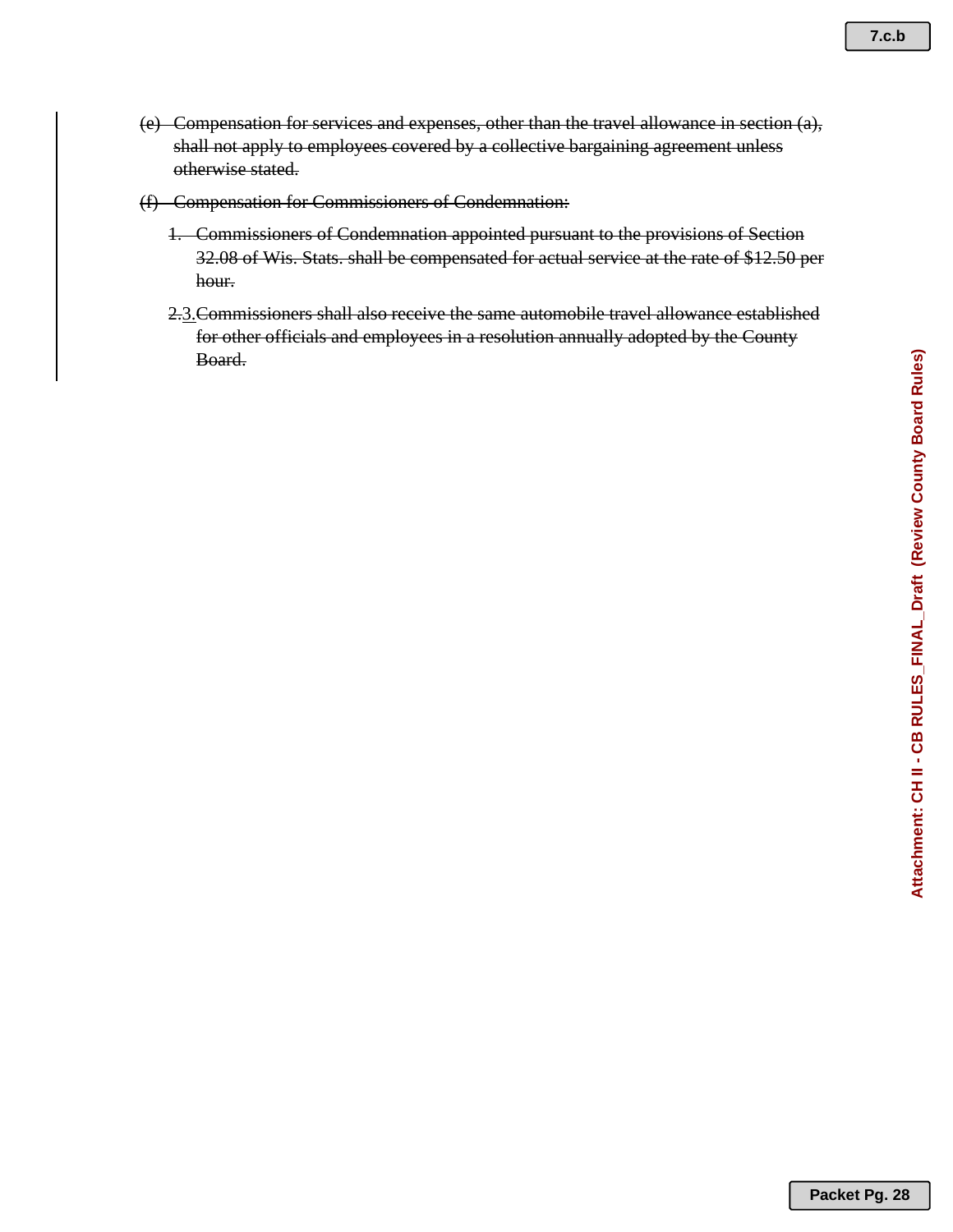### 2.01 RULES OF THE COUNTY BOARD OF SUPERVISORS

- (1) The governing body of Ozaukee County shall be known as the Ozaukee County Board of Supervisors.
- (a) The County Board shall consist of twenty-six (26) Supervisors representing twenty-six (26) Districts within Ozaukee County.
- (b) The County Board shall serve a two (2) year term expiring on the third (3rd) Tuesday in April in the even numbered years.
- (c) The role of the County Board is to set the strategic mission and priorities for the County, establish the general policies by which the County is guided in its management of County affairs, consider and act upon resolutions and ordinances, provide financial oversight and support of the mission and priorities of Ozaukee County
- (d) The County Board appoints the County Administrator and monitors the County Administrator's management of the daily operations and implementation of policy.
- (e) The County Board may exercise any of the powers conferred on it by the laws of the State of Wisconsin in accordance with the Ozaukee County Code of Ordinances and the County Board Rules contained herein and the Ozaukee County Policy and Procedure Manual.
- (2) Purpose:
- (a) The purpose of these Rules is to provide a procedure to protect the participation rights of County Board Supervisors, to ensure equal application of those rights, to maintain order and decorum, and to protect the interests of their constituents.
- (b) The County Board has adopted these Rules to ensure that County Board business is conducted in a smooth and organized manner.
- (c) The County Board Rules are adopted in even numbered years at the first Regular Meeting in April.
- (d) The Rules may be suspended by a two-thirds (2/3) vote of the Supervisors present and voting.
- (e) The Rules may be amended by Resolution at any Regular Meeting of the County Board by a two-thirds (2/3) vote of Supervisors present and voting.
- (f) Rules of Decorum:
	- 1. County Board Supervisors shall address the County Board Chairperson as "Chairperson."
	- 2. County Board Supervisors shall refer to other County Board members in a respectful manner.
	- 3. County Board Supervisors shall refrain from speaking until recognized by the Chairperson.
	- 4. If two members request to speak at the same time the Chairperson shall use his/her discretion to recognize the member to speak first.
	- 5. County Board Supervisors shall address all remark to the Chairperson, maintain a courteous tone & avoid injecting a personal tone into the debate
	- 6. County Board members shall only speak to the subject under debate.
	- 7. Remarks must be confined to the merits of the pending question and germane.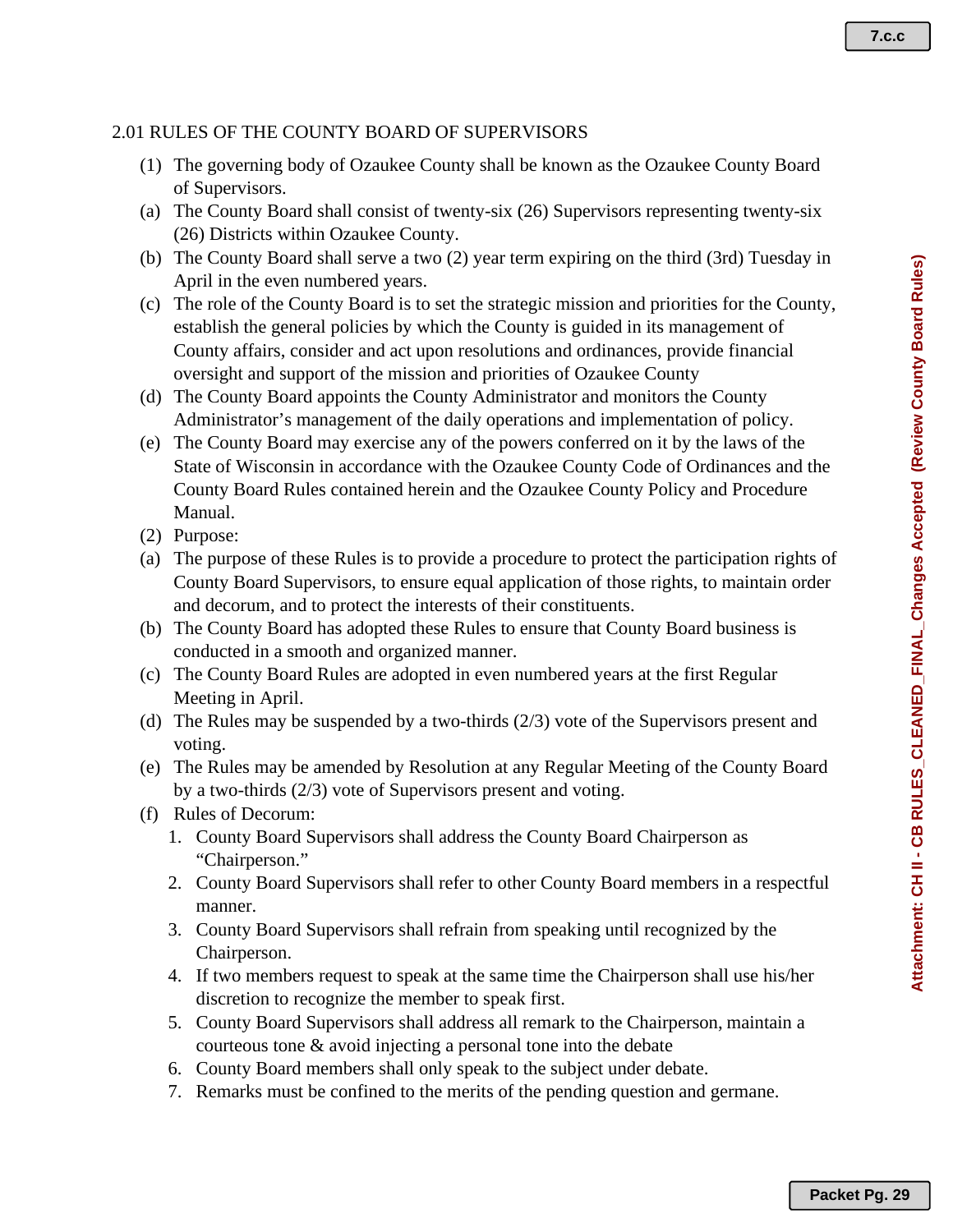- 8. County Board Supervisors shall refrain from personal attacks or questioning a member's motives.
- 9. County Board Supervisors shall refrain from the use of another members name.
- 10. County Board Supervisors shall refrain from speaking against one's own motion.
- 11. Duties of the Chairperson:
- a. County Board Supervisors have an obligation to obey legitimate orders of the Chairperson.
- b. The County Board Chairperson shall:
	- (1) Protect the County Board from obviously frivolous or dilatory motions by refusing to recognize them.
	- (2) Enforce the rules relating to debate and those relating to order and decorum within the assembly.
	- (3) Make necessary rulings on questions of parliamentary procedure.
- 12. The County Board Chairperson may enter debate in rare instances and shall relinquish the chair in instances of lengthy debate.
- (3) Session of the County Board of Supervisors: Session is defined as a single two-year term of the Ozaukee County Board of Supervisors. A session commences on the 3rd Tuesday in April following the biennial election of County Board Supervisors and terminates the 3rd Monday in April following the next biennial election of County Board Supervisors. (20-34)
- (4) Meetings
- (a) Organizational Meetings: (10-75), (20-37), (20-62)
	- 1. The County Board shall convene on the 3rd Tuesday of April, in each year, for the purposes of organization per Sec. 59.11(1)(c), Wis. Stats.
	- a. At the organizational meeting in April of each even numbered year, the County Board shall elect one of its members Chairperson of the County Board and Executive Committee for a term of two years, or until a successor is elected and qualified.
	- b. The County Board, immediately following the election of the Chairperson, shall then elect one of its members Vice-Chairperson of the County Board and Executive Committee for the same term, who, in the temporary absence or disability of the Chairperson, shall perform the duties of the Chairperson. If the position of Chairperson becomes permanently vacant, the Vice-Chairperson shall perform the duties of the Chairperson until a successor is elected and qualified.
	- c. The County Board, immediately following the election of the Vice-Chairperson, shall then elect one of its members 2nd Vice-Chairperson of the County Board and Executive Commit-tee for the same term, who, in the temporary absence or disability of the Vice-Chairperson, shall perform the duties of the Vice-Chairperson. If the position of Vice-Chairperson becomes permanently vacant, the 2nd Vice-Chairperson shall succeed the Vice-Chairperson and an election shall be held for the 2nd Vice-Chairperson.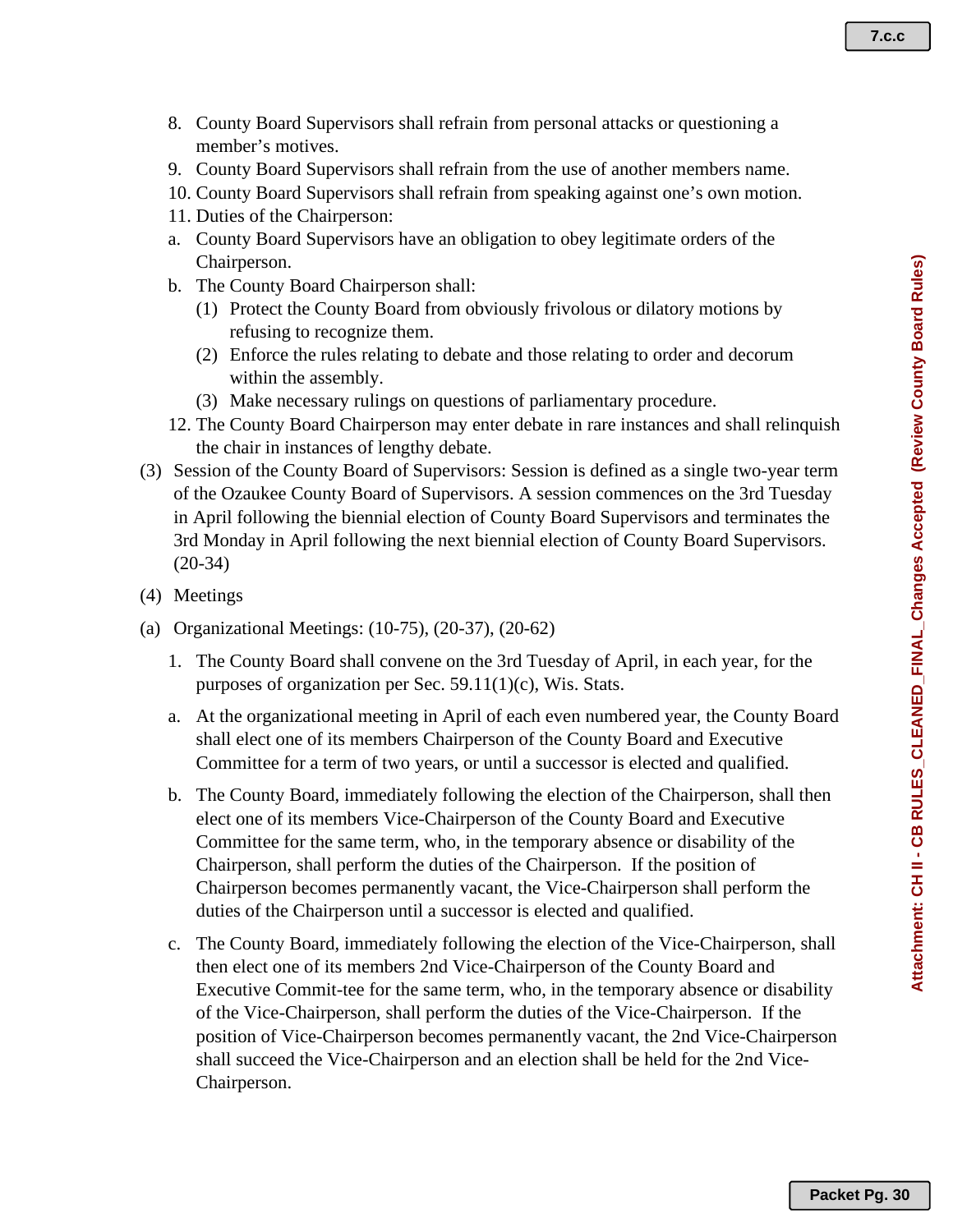- d. All vacancies of County Board Chairperson, Vice-Chairperson, and 2nd Vice-Chairperson shall be elected within two meetings of the vacancy.
	- (1) The County Board Chairperson, Vice Chairperson and Second Vice Chairperson shall be chosen in the following manner:
	- (a) The County Board shall select as a temporary County Board Chairperson to receive nominations for County Board Chairperson
	- (b) Nominations for Vice-Chairperson and 2nd Vice Chairperson- shall be called for by the County Board Chairperson and may be made by any County Board Supervisor.
	- (2) Nomination and Election Procedure:
	- (a) The person nominated shall immediately state an objection if he or she wishes the nomination to be withdrawn from consideration.
	- (b) Nominations need not be seconded and shall be recorded by the Clerk.
	- (c) The Chairperson shall request if additional nominations are to be made and, when hearing no additional nominations, shall close nominations.
	- (d) If only one candidate receives a nomination for County Board Chairperson, Vice-Chairperson, and 2nd Vice-Chairperson the Chairperson may request that the nominee be elected by unanimous consent.
	- (e) After closing nominations, and absent a motion to reopen nominations, the County Board shall proceed with the election of one of the nominees.
	- (f) Nominees may address the County Board and their candidacy with a threeminute comment period if requested.
	- (g) Votes for the nominees shall be cast via secret written ballot.
	- (h) The Clerk and County Administrator shall serve as ballot tabulators.
	- (i) If any nominee receives a majority of the votes cast, he or she shall be declared elected.
	- (j) If no nominee receives a majority of the votes cast, successive votes shall be undertaken until one of the nominees receives a majority of the votes cast.
	- (k) Secret ballots cast in the election of the Chairperson, Vice-Chairperson and Second Vice-Chairperson shall not be available for public inspection
- (b) Budget Meetings:
	- 1. The County Board shall convene on the first Wednesday in November, in each year, for the purpose of transacting general business and approving the annual County Budget per Sec. 59.11(1)(a), Wis. Stats.
- (c) Regular Meetings: (21-56)
	- 1. The County Board shall convene on the first and third Wednesday of each month at 9:00 A.M. for the purpose of transacting general business.
	- a. The meeting scheduled for the third Wednesday shall primarily be for the purpose of receiving information
	- b. Regular meetings may be cancelled at the discretion of the Chairperson when he or she determines there is insufficient business to conduct, it is unlikely that quorum will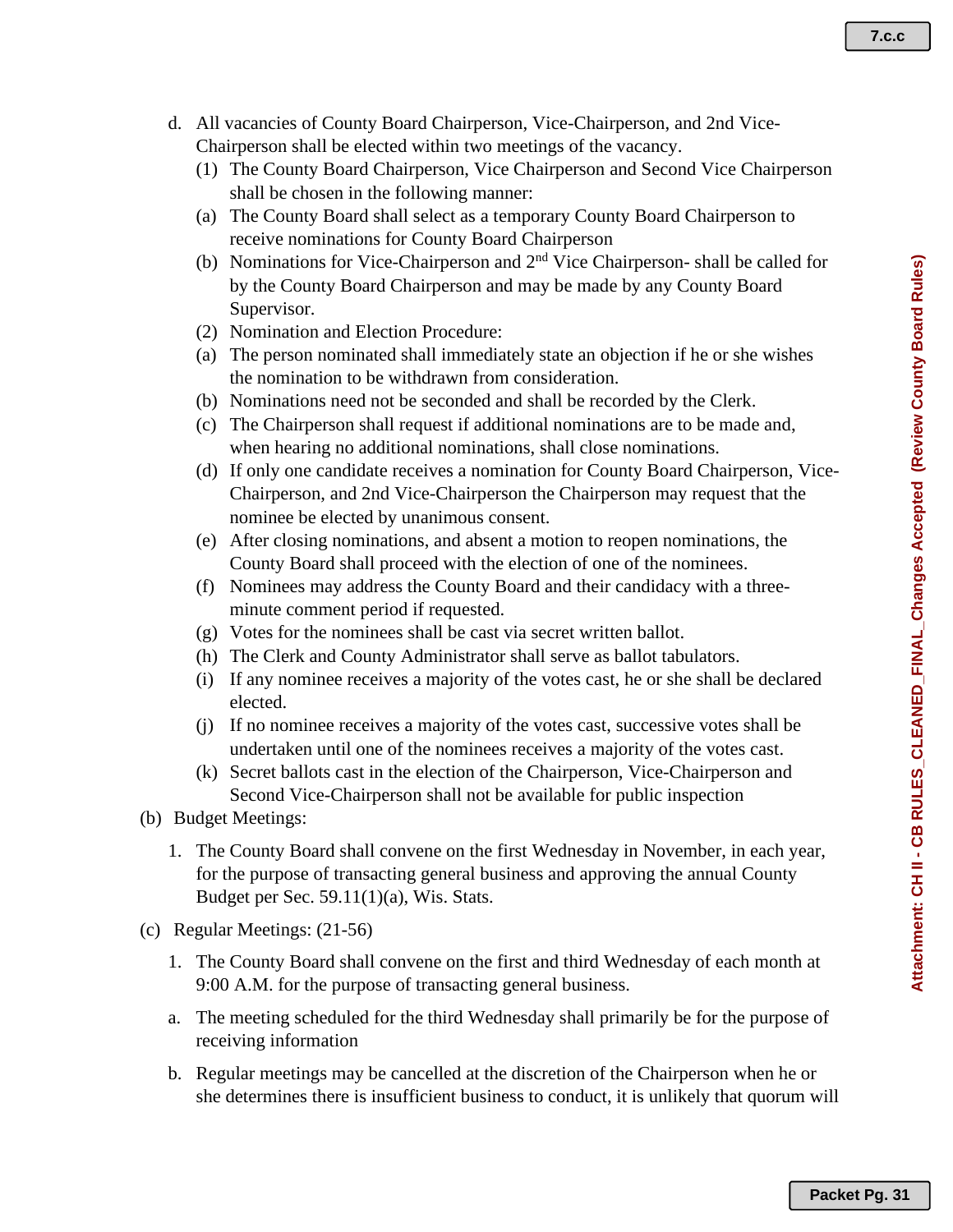be obtained or for any other reason demonstrating that a meeting would be an unproductive use of time.

- c. Any four (4) or more Supervisors of the County Board together may request that the meeting scheduled for the first Wednesday of each month be scheduled at 6:00 P.M. to provide for public input on Resolutions and Ordinances before the County Board.
	- (1) The request shall be submitted in writing to the County Board Chairperson and must be approved by the Executive Committee.
	- (2) No regular meeting of the County Board shall be rescheduled to 6:00 P.M. with less than seven (7) days' notice.
- 2. Order of Business: (10-74), (18-64), (21-12)
- a. The order of business shall be as follows (this may be changed by consent of a majority of the Supervisors present):
	- (1) Call to order
	- (2) Pledge of Allegiance to the Flag
	- (3) Approval of minutes
	- (4) Public comment (limit 3 minutes per person and 12 minutes per issue)
	- (a) Legislative Update
	- (b) Chairperson's Proclamation
	- (5) Communications
	- (6) Claims
	- (7) Report of County Administrator
	- (8) Resolutions
	- (9) Ordinances
	- (10)Numbered Reports
	- (11)Committee Appointments / Reappointments
	- (12)Committee Reports and Supervisor Announcements
	- (13)Adjournment
- (d) Special Meetings:
	- 1. In accordance with Sec.  $59.11(2)(a)$ , Wis. Stats, a written request of a majority of the Supervisors elect, addressed and delivered to the County Clerk is required to call special meetings of the County Board of Supervisors:
	- 2. The request shall:
	- a. Specify the time and place of the meeting.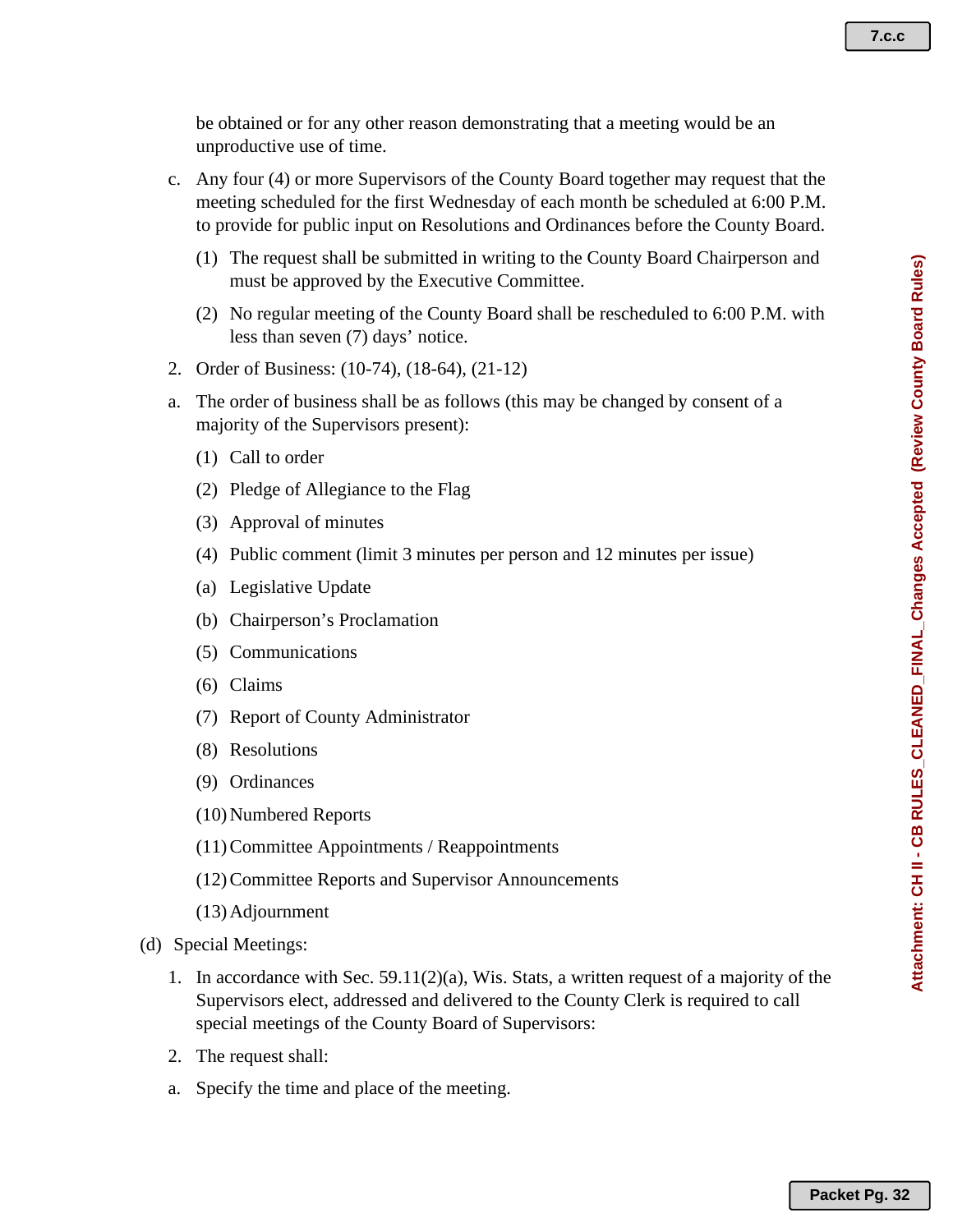Attachment: CH II - CB RULES\_CLEANED\_FINAL\_Changes Accepted (Review County Board Rules) **Attachment: CH II - CB RULES\_CLEANED\_FINAL\_Changes Accepted (Review County Board Rules)**

- b. Specify the purpose of the meeting.
- c. Be delivered not less than 48 hours before the meeting is to be held.
- (e) Public Informational Meetings: (21-56)
	- 1. The County Board may conduct public informational meetings on any matter to gather input on matters of public importance.
	- 2. The purpose of an informational meeting it to give the public an opportunity to express their views, comments or opinions to the County Board.
	- 3. Any four (4) or more Supervisors of the County Board together may request that a public informational meeting be held.
	- 4. The request shall:
	- a. Specify the time and place of the public informational meeting.
	- b. Specify the purpose of the public informational meeting.
	- c. Be submitted in writing to the County Board Chairperson and must be approved by the Executive Committee.
	- d. No public informational meeting of the County Board shall be scheduled with less than seven (7) days' notice.
	- 5. No action may be taken at a public informational meeting unless specified on the agenda.
	- a. During public informational meetings. Section 2.05(d) of the Policy and Procedure Manual: Public Attendance and Comment at Board Meetings shall apply.
	- b. During public informational meetings Section 2.05(e)(8) of the Policy and Procedure Manual: Meeting Rules shall apply unless suspended by a two-thirds vote of the Supervisors present.
- (f) Adjournment:
	- 1. A meeting of the County Board may be adjourned, subject to the call of the Chairperson, or to a day certain upon motion and majority vote of the Supervisors present.
- (g) Public Attendance and Comment at County Board Meetings: (20-60)
	- 1. A period for public comment will be provided at every meeting. The purpose of public comment is to provide non-County Board members that reside in the County an opportunity to comment on matters over which the County Board has authority.
	- 2. The rules of decorum followed by County Board members apply to non-members in attendance at County Board Meetings. The use of signs is prohibited. Applause or heckling in response to a speaker's remarks and other conduct that disrupts the meeting or is disrespectful of others is prohibited.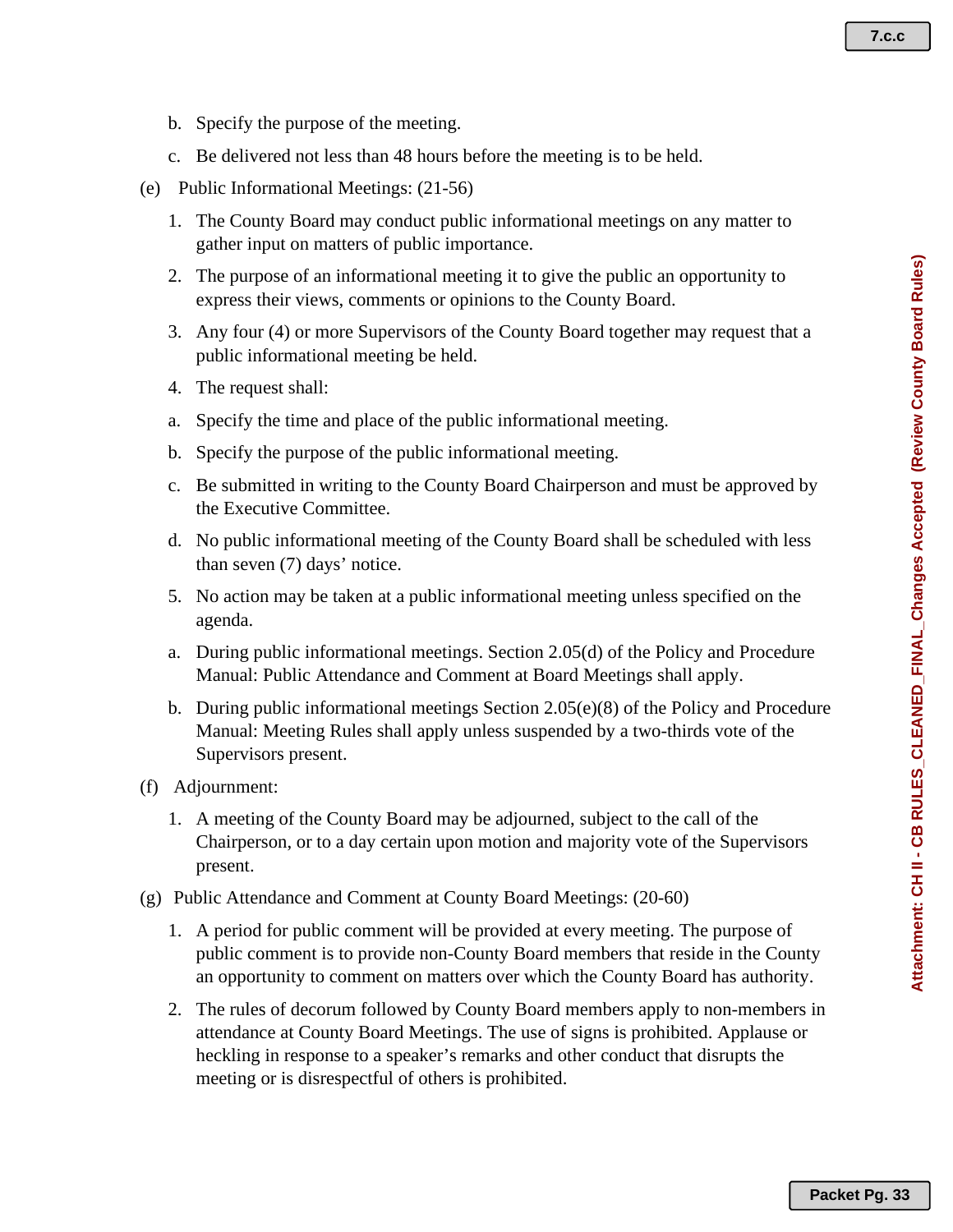- 3. The time allocated for public comment shall not exceed 3 minutes per speaker and 12 minutes per issue.
- 4. Public comment is not permitted on personnel matters, matters that have previously been the subject of a public hearing or are the subject of quasi-judicial hearings. Candidates for office may not use public comment for campaign purposes but may introduce themselves and state what office they are seeking.
- 5. Public Commenters:
- a. Must be present in person.
- b. Must complete a card stating their name, address and the matter on which they wish to speak.
- c. May not yield their time to others.
- d. May not speak until they have been recognized by the Chairperson.
- e. Must verbally state their name and address.
- f. Must make all remarks to the Chairperson.
- g. May speak or read something but may not play video or audio recordings.
- 6. The Chairperson may limit comment that is redundant.
- 7. County Board Supervisors wishing to ask questions for clarification or assistance in understanding comments presented must address their inquiries to the Chairperson. The Chairperson may refer matters raised in public comment to a committee or the County Administrator.
- (h) Meeting Rules:
	- 1. Except as modified by the rules herein, the rules of the parliamentary practice in Robert's Rules of Order Newly Revised 12<sup>th</sup> Edition, or subsequently revised version, shall govern in all cases where they are applicable and not in conflict with the Rules.
	- 2. The County Board shall sit with open doors, and all persons conducting themselves in an orderly manner may attend, except that the County Board may convene in closed session for the reasons provided in Wis. Stat. § 19.85.
	- a. Closed Sessions:
		- (1) A meeting of the County Board, upon a motion duly made and carried, may be convened in closed session under one or more of the exemptions provided in Sec. 19.85, Wis. Stats.
		- (2) The motion shall be carried by majority vote by roll call and the vote of each member shall be ascertained and recorded in the minutes.
		- (3) No motion to convene in closed session may be adopted unless the County Board Chairperson announces to those present at the meeting at which such motion is made:
			- 1. The nature of the business to be considered in such closed session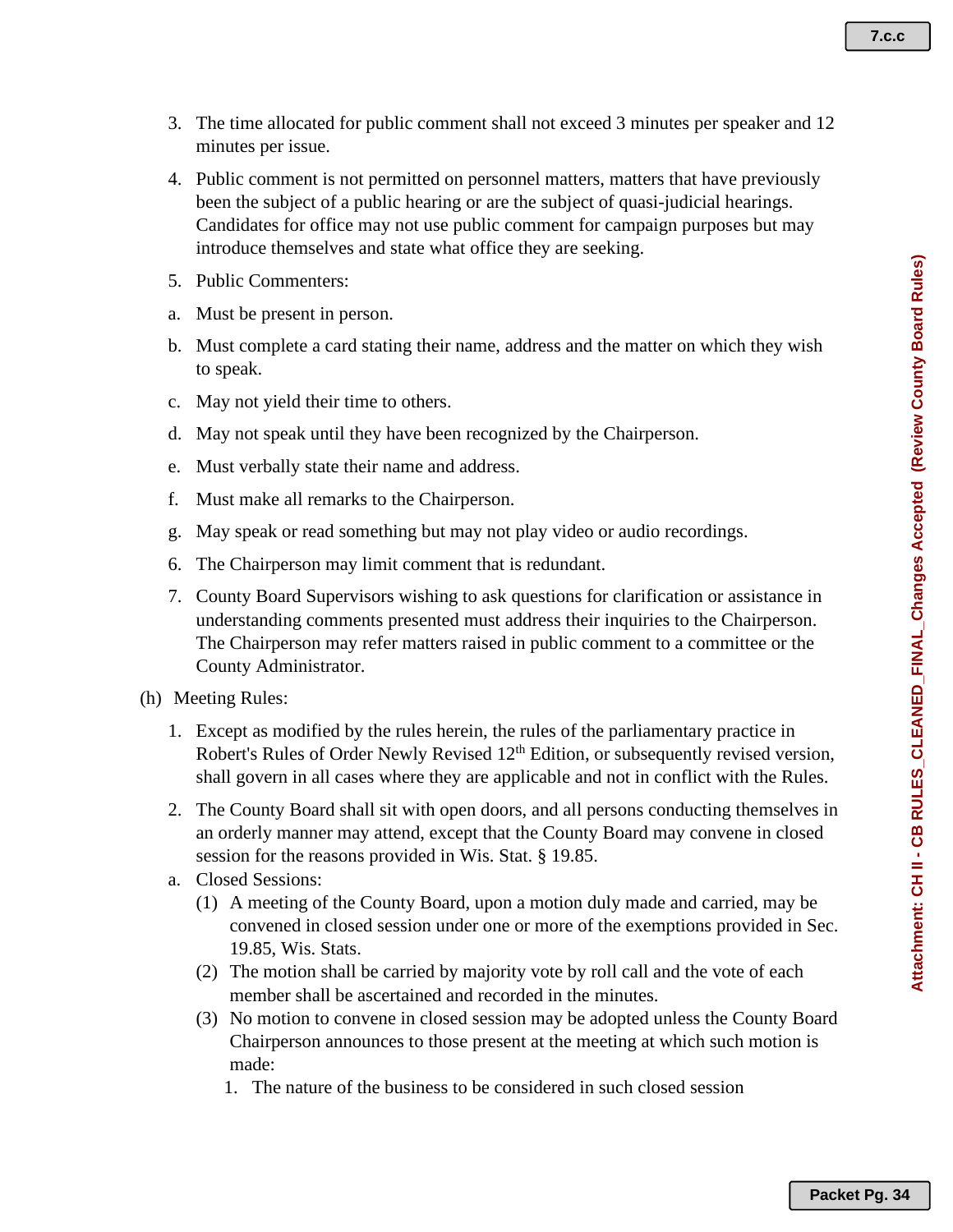- 2. The specific exemption or exemptions by which such closed session is authorized.
- 3. No business may be considered at any closed session except that which relates to matters contained in the County Board Chairperson's announcement of the closed session.
- 4. If the agenda indicates that the County Board will return to open session, the motion to re-convene into open session shall be carried by majority vote in such a manner that the vote of each member is ascertained and recorded in the minutes..
- b. To prevent Open Meetings Law violations, all communications between County Board Supervisors during County Board meetings shall be conducted verbally.
	- (1) In cases where verbal communication is impossible, due to injury, illness or disability, the County Board Chairperson shall approve an alternate communication means.
	- (2) County Board Supervisors shall not engage in any electronic communication with other County Board Supervisors during County Board meetings.
	- (3) Electronic devices may be used during meetings only to read and review meeting materials and information pertinent to matters being discussed on the floor.
- 3. The Chairperson shall preserve order and decorum, and shall decide all questions of order subject to appeal and reversal by majority vote of Supervisor's present.
- 4. The Chairperson may consult with the Corporation Counsel when deciding questions of order.
- 5. No Supervisor shall be interrupted while speaking, unless it is to call the Supervisor to request a Point of Order or Point of Privilege
- 6. Any Supervisor called to order by the Chairperson shall immediately cease debate, unless permitted to explain.
- 7. Each Supervisor shall activate his or her call switch to address the Chairperson when they wish to speak.
- 8. Supervisors shall avoid leaving the County Board room unless for good cause.
- a. Supervisors leaving a meeting and not returning shall request a Personal Point of Privilege to alert the body of their absence.
- b. When the point of order is recognized by the County Board Chairperson the Supervisor may leave.
- (i) Presentation and Form of Motions:
	- 1. Every motion received by the Chairperson shall be seconded and restated by the Chairperson prior to debate.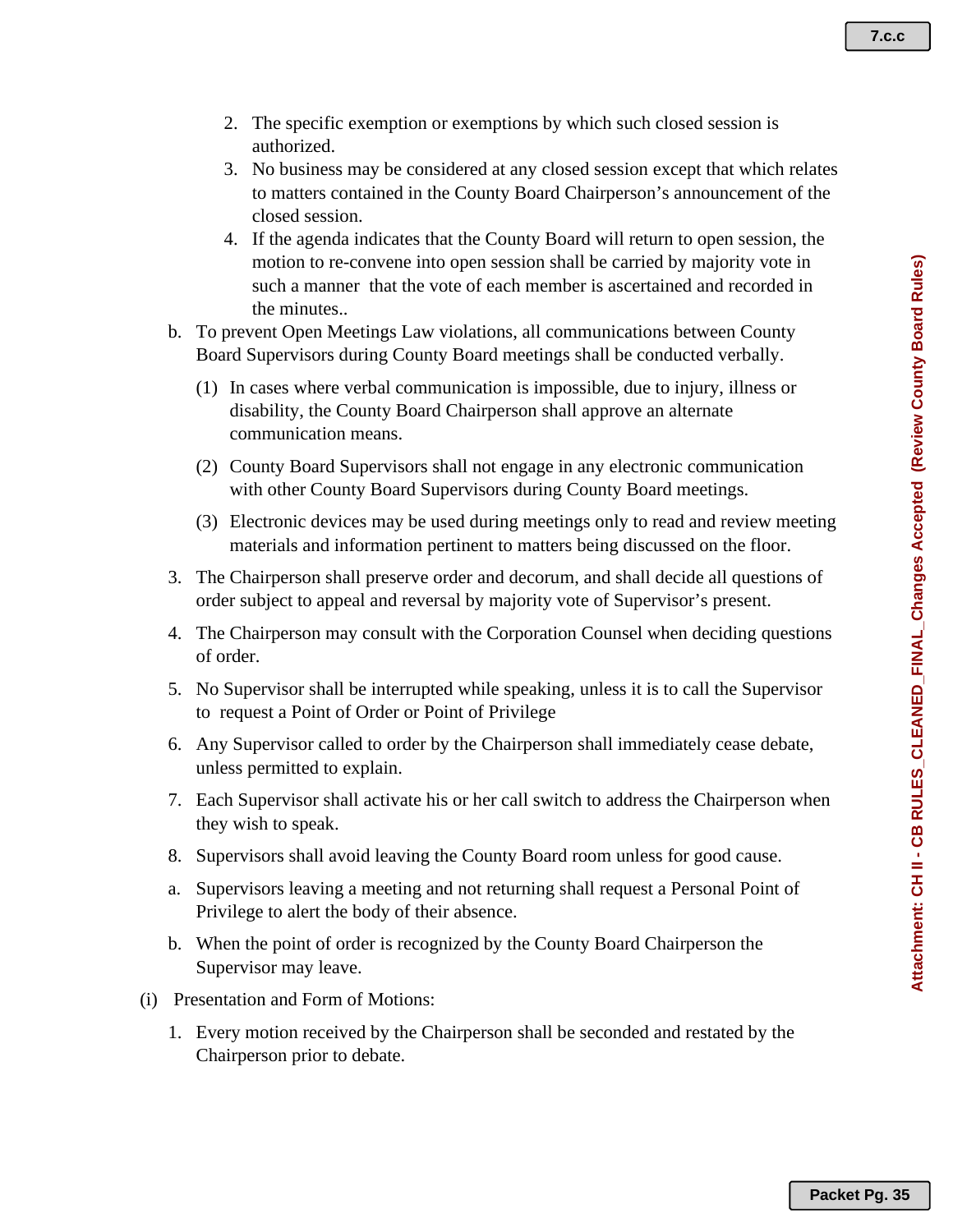- a. Motions shall be made in writing when requested by any Supervisor of the County Board.
- b. When a main motion or motion to amend contains more than one point capable of being decided on its own, a Motion to Divide the Question may be made, and the Clerk shall separate said motion and restate each part before debate or a vote is taken thereon.
- c. After a motion is stated by the Chairperson, it is in the possession of the County Board, it may be withdrawn at any time before amendment or decision upon concurrence of the mover and seconder. If withdrawn, it shall not be entered upon the minutes of the meeting.
- 2. The source of all reports, resolutions, or any communications to be considered or reviewed by the County Board must identify the sponsoring Supervisor or Committee. (07-37)
- 3. No Supervisor shall be permitted to speak more than twice on the same question unless by permission of the County Board.
- 4. When all who wish to speak on any question before the Board have expressed their views, the Chairperson shall put the question. No Supervisor shall be permitted to speak while the question is being put.
- 5. Any Supervisor desiring to terminate debate may call for the previous question when recognized by the County Board Chairperson.
- a. The County Board Chairperson shall ask if there is any objection to closing the debate.
- b. If a Supervisor objects to the call of the previous question, the County Board Chairperson may call for a motion to end the debate.
- c. If the motion has been seconded the County Board Chairperson must immediately take a vote as to whether to order the previous question.
- d. To close the debate requires a two-thirds (2/3 ) vote of the County Board.
- (j) Voting Procedures: (20-62)
	- 1. Quorum:
	- a. A majority of the Supervisors entitled to a seat on the County Board shall constitute a quorum.
	- b. In the absence of a quorum no discussion or business may be conducted.
	- 2. Voting:
	- a. Every Supervisor present when a question is put shall vote unless a conflict of interest or other special cause exists.
		- (1) All requests to excuse a Supervisor from voting shall be made before debate on the question pending.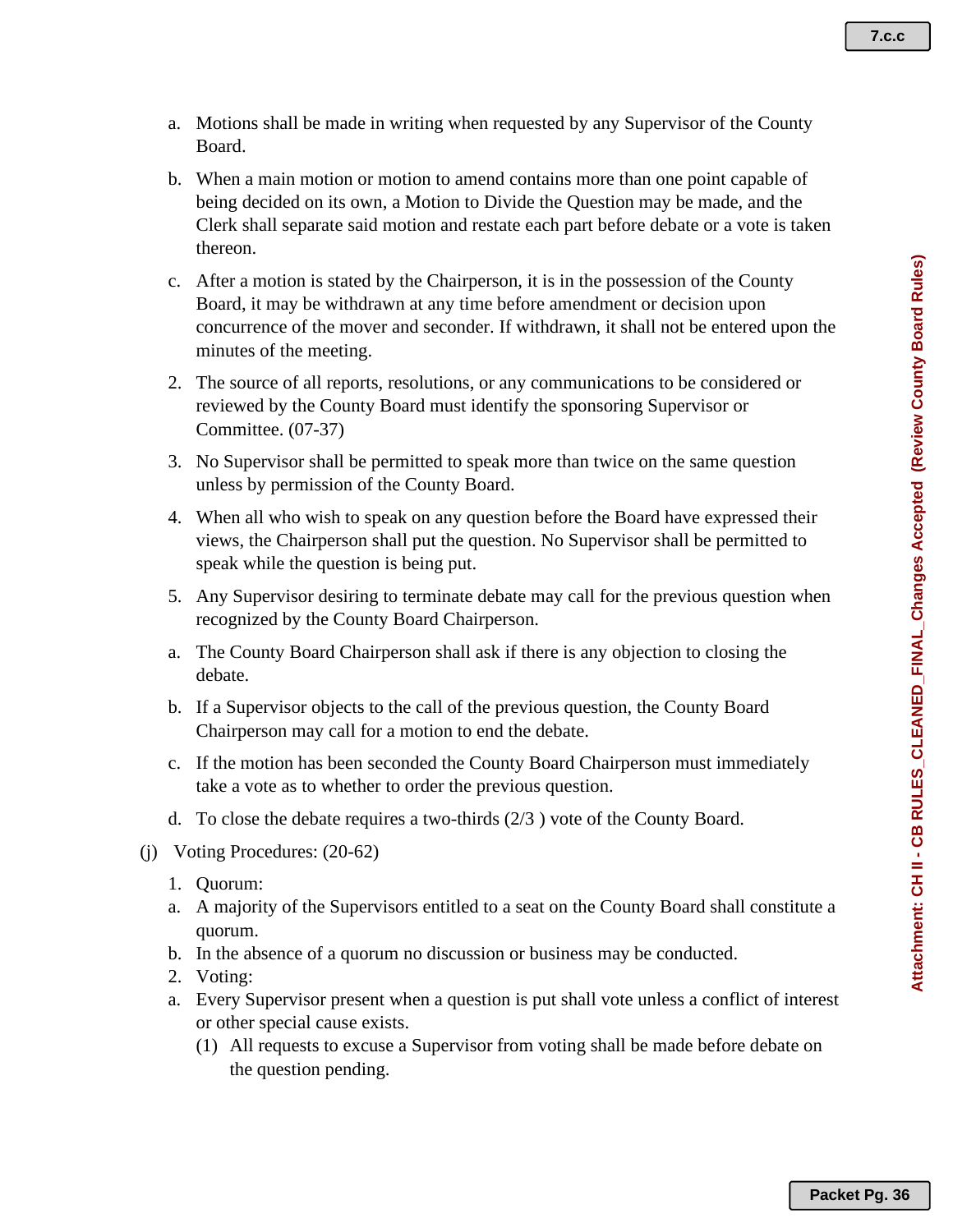- (2) Any Supervisors wishing to be so excused may make a brief verbal statement of the reason for such request, and the question upon such motion shall then be taken without further debate.
- b. County Board Supervisors must be physically present to attend, participate and vote. (09-37)
- c. When a question is before the , no motions shall be in order except the following said motions shall have preference in the order arranged
	- (1) To adjourn:
	- (a) A motion to adjourn is always in order and shall be decided without debate.
	- (b) This Rule shall not authorize any Supervisor to move an adjournment when another Supervisor has the floor or when the County Board is voting.
	- (2) To take a recess
	- (3) To raise a question of privilege
	- (4) To lay on the table: a motion to table shall be decided without debate.
	- (5) For the previous question
	- (6) To limit or extend the limits on debate
	- (7) To postpone to a certain time
	- (8) To commit or refer to a committee
	- (9) To divide the question
	- $(10)$  To amend
	- (11)Postpone indefinitely
	- (12)Main motion
- d. Prior to the Chairperson's announcement of the results of a vote on any question, Supervisors have the right to change their vote by making a request to do so and announcing the change to the Clerk.
- e. Thereafter, Supervisors shall not be allowed to change their vote, even by unanimous consent.
- f. Votes cast in error using the electronic voting system may be appealed to the Chairperson and subject to the Chairperson's discretion.
- 3. All questions presented to the County Board shall be determined by a majority of the Supervisors present unless otherwise required by law, ordinance, or these rules.
- 4. When the County Board is equally divided on a question, the question is lost.
- a. Any Supervisor voting on either side of the question, when the board is equally divided, may move to reconsider said question by a two-thirds (2/3rds) vote.
- 5. A motion to reconsider brought after a motion that is lost due to a tie vote must be made and acted upon at the same meeting.The electronic voting board shall be utilized to record the vote regarding every action pertaining to each ordinance and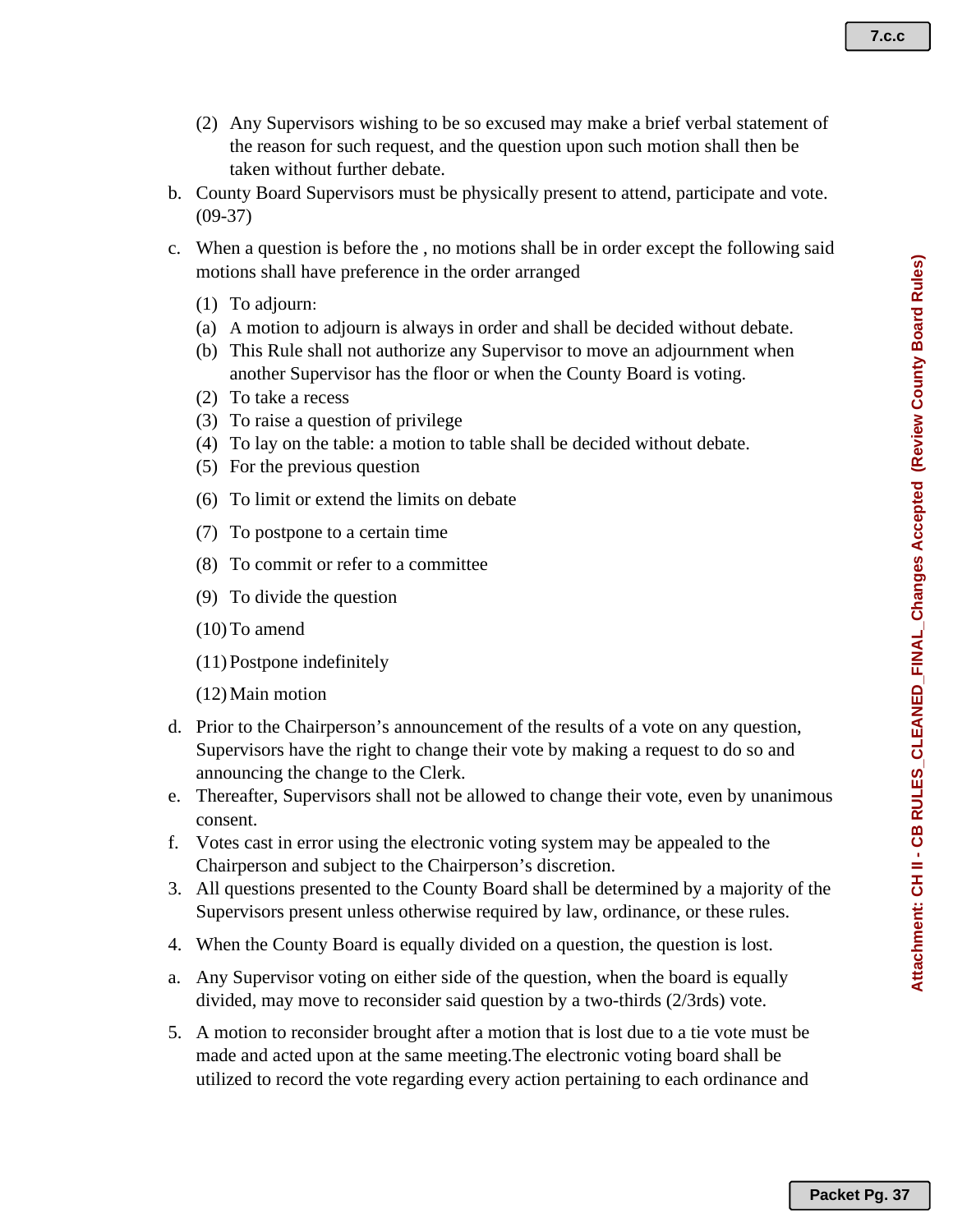resolution and shall also be utilized for any other vote when requested by any Supervisor.

- 6. No Supervisor may vote on a question by proxyat a County Board.
- 7. In the event the electronic voting system would fail to operate, a voice roll call vote will be taken by the County Clerk. (10-83)
- a. For the first vote conducted in this manner, the Supervisor from District 1, will be the first person to vote.
- b. For the second vote conducted in this manner, the Supervisor from District 2, will be the first person to vote, etc.
- 8. Every Supervisor indicated present on the electronic voting system, shall vote aye, nay, or abstain unless the County Board for a special reason shall excuse a Supervisor. (10-83)
- a. Supervisors may cast the following votes:
	- (1) Aye
	- (2) Nay
	- (3) Abstain: votes to abstain shall be counted for purposes of determining quorum and majority
- 9. No subject matter shall be voted upon more than twice in a Session, unless by permission of a two-thirds vote of the County Board Supervisors elected.
- 10. The vote or abstention of each Supervisor on resolutions and ordinances shall be noted in the County Board meeting minutes to reflect the position taken by each Supervisor. The published minutes shall reflect only the minority vote and abstentions. (07-11)
- 11. No motion for reconsideration shall be received unless made by a Supervisor who voted on the prevailing side in the first instance. Such motion shall be made at the same meeting or at either of the next two regularly scheduled monthly meetings
- (k) County Board Agendas: (20-37), (20-62)
	- 1. Creation of the agenda is the duty of the County Clerk, under the direction of the County Board Chairperson per s.59.23(2)(a), Wis. Stats. The Clerk shall provide the agenda to the County Board Supervisors, by email to their official County Board Supervisor email address, not less than 48 hours before each meeting.
	- 2. All agenda items shall be filed with the County Clerk at least 7 (seven) days prior, or as soon as practicable to each County Board meeting.
	- 3. Ordinances and Resolutions
	- a. Any Supervisor may introduce a resolution on matters falling within the delegated legislative powers and privileges granted to the County or the performance of the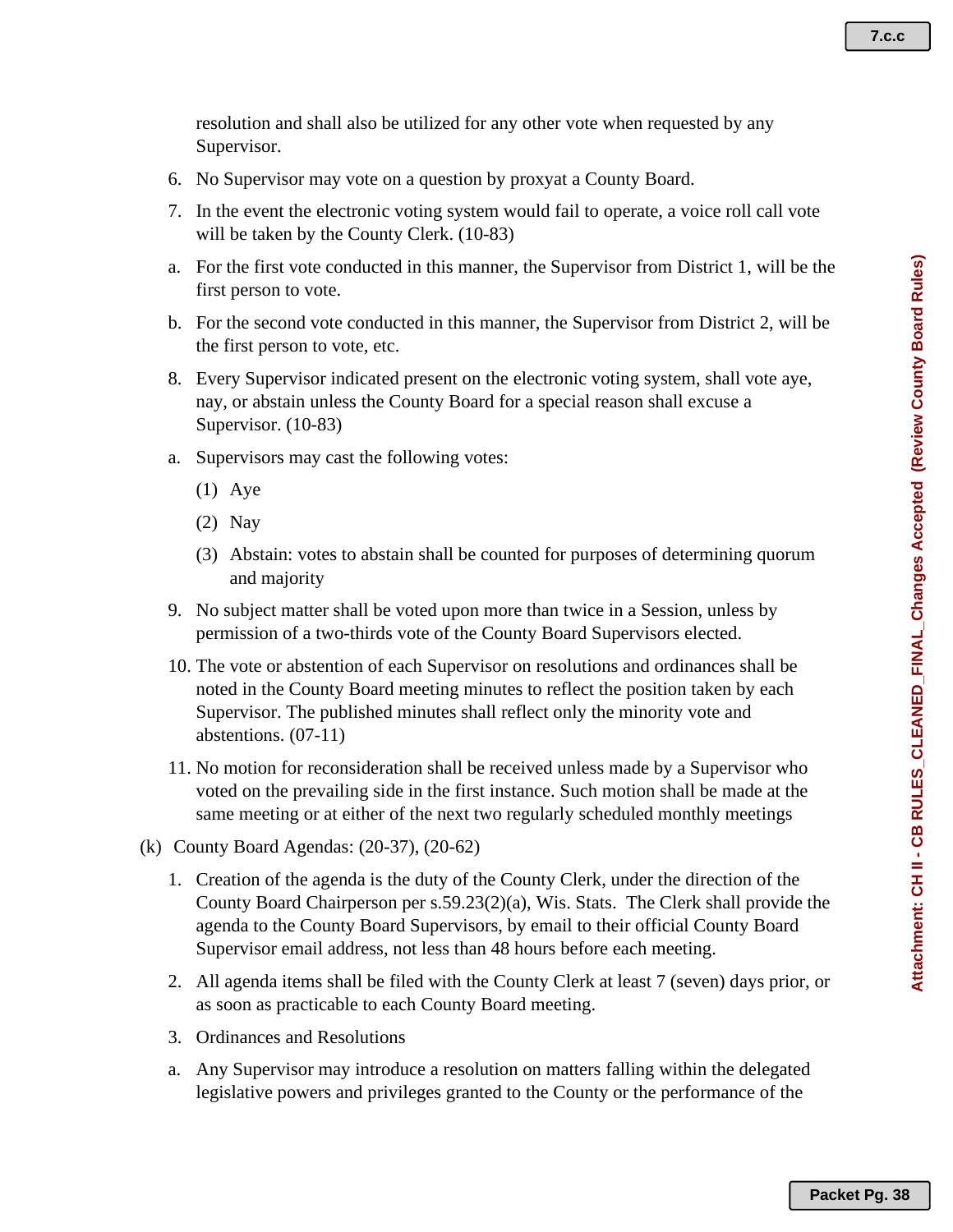legal duties charged upon the County by presenting such resolution to the Chairperson of the applicable standing committee or to the County Board Chairperson.

- b. Ordinances and resolutions must be reviewed by all applicable oversight committees before being placed on the agenda unless the Chairperson determines that County Board action on a matter is necessary and extraordinary circumstances exist which make it impossible to obtain committee review due to time constraints.
- c. The County Board Chairperson shall refer all resolutions presented to him or her to the applicable standing committee within 20 calendar days.
- d. If the standing committee does not consider a resolution within 60 days from the time it was referred to it, and the resolution falls within the delegated legislative powers and privileges granted to the County or the performance of the legal duties charged upon the County, the Supervisor may file the resolution with the County Clerk for placement on the County Board agenda.
- e. All matters not appearing on the agenda for a particular Board meeting shall be out of order and shall not be considered at that meeting in accordance with Sec. 19.83(1), Wis. Stats.
- 4. In emergency situations, the County Board agenda may be revised, to allow consideration of additional items, within twenty-four (24), hours of the posted date and time of the meeting. In no case may the notice be less than two (2), hours before the meeting in accordance withSec. 19.84(3), Wis. Stats.
- (l) County Board Policy Oversight: the County Board shall direct and guide all County policy
	- 1. The following items require approval beyond the Standing Committee level:
	- a. Budgetary Oversight: Review, amend and approve the annual County budget per Sec. 65.90, Wis. Stats.
	- b. Personnel Oversight: All modifications of County positions require approval of the County Board through the annual budget process, including but not limited to: (17- 58)
		- (1) Creation of new positions
		- (2) Changes in hours
		- (3) Changes in pay rates
		- (4) Personnel changes, not anticipated in the annual budget process, require the approval of:
		- (5) The appropriate Standing Committee
		- (6) Finance Committee
		- (7) County Board
		- (8) The Policy and Procedures Manual listing positions, pay ranges, and pay rates shall be updated to reflect any changes in positions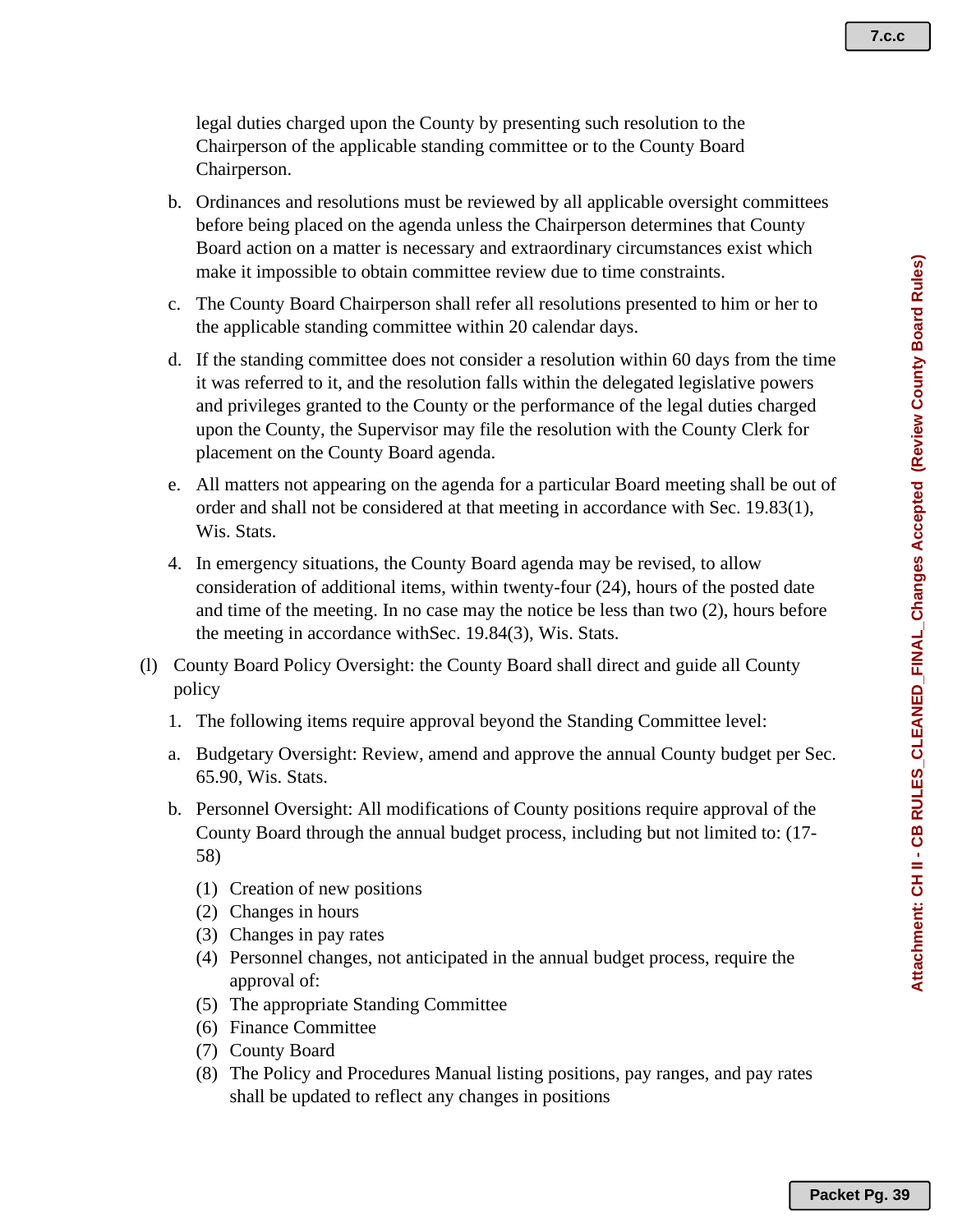**7.c.c**

- (9) A separate schedule detailing personnel changes in the annual budget process will be approved in addition to the annual budget
- c. Confirm the appointment of non-elected department heads by a majority vote
- d. Collective Bargaining Agreements: Approval of collective bargaining agreements requires a majority vote of the Ozaukee County Board of Supervisors
- e. Transfers of Funds: Transfer of funds from any County funds exceeding \$25,000 requires County Board approval (08-34)
- f. A two-thirds majority vote of the Board members elect is required for approval of transfers from any of the County's unreserved, undesignated fund balances or retained earnings.
- g. Grant Acceptances involving:
	- (1) Hiring of new personnel
		- (2) County funds
		- (3) Public works expenditures requiring formal specifications, public notices or bids per Sec. 59.52(29)(a), Wis. Stats., require the approval of the appropriate Standing Committee and full County Board unless Wis. Stats. delegate acceptance authority to a Standing Committee
- h. Grant Funded Positions:
- i. The Policy and Procedure Manual shall list, and mark with an asterisk, those positions, or any portions of positions supported with grant funds; upon termination of grant funds the position, or any portion thereof shall be eliminated
- j. The County Board may approve continuation of grant funded position, or any portion of the position thereof upon the termination of grant funds
- k. Contracts and Agreements: Approval of all contracts, intergovernmental, or other agreements unless approval authority has been previously delegated to a Standing Committee or Department or otherwise authorized by law.
- l. Establish Boards and Commissions: in keeping with the purposes and objectives of the Committee, to satisfy statutory requirements, and to encourage community involvement
- m. Appointments to Boards, Commissions, and Ad Hoc Groups shall be: (10-74)
- n. Recommended by the County Administrator per Sec. 59.18(2),(c), Wis. Stats
- o. Approved by the full County Board
- p. The County Board Chairperson, shall appoint a chairperson and vice-chairperson at the first meeting after being established by a Standing Committee unless State statutes prescribe another process.
- (5) Acquisition and disposition of County property per Sec. 59.52(6) Wis. Stats. (09- 14)Duties of the County Board Chairperson
- (a) The Chairperson is a member of the County Board, and has the same rights in debate as any other Supervisor. However, the Chairperson is also obligated to maintain impartiality and fairness to the debate when presiding over the County Board.
- (b) The Chairperson shall ensure the County Board and individual Supervisors act consistently with the County Board's Rules and Policies.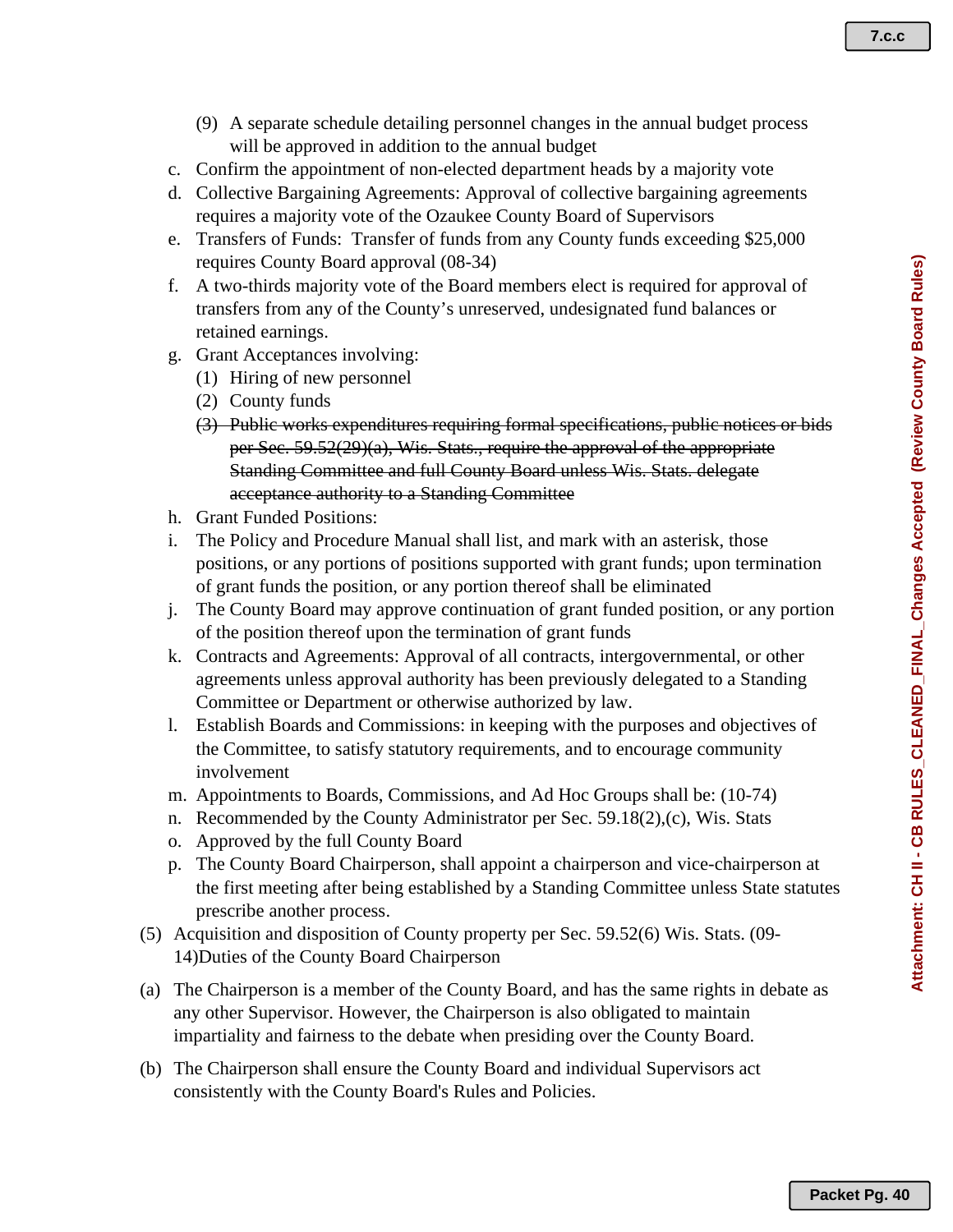- (c) The Chairperson shall preside at County Board meetings in an efficient and effective manner and shall set the general tone for each meeting through positive leadership.
- (d) The Chairperson shall be an ex-officio member of all Standing Committees, and may vote only in the absence of a member of the Committee if there is no quorum.
- (e) The County Board Chairperson or designee shall represent the county at all ceremonial events or functions when requested and shall represent the county upon request of groups or organizations to present county positions or programs
- (f) As provided in Sec. 59.12(1), Wis. Stats., the County Board Chairperson shall:
	- 1. Administer oaths to persons required to be sworn concerning any matter submitted to the County Board or a Committee thereof, or concerning any matter in connection with their powers and duties.
	- 2. Countersign all ordinances of the County Board and countersign all county orders.
	- 3. Preside at all County Board meetings when present.
	- 4. Transact all necessary County Board business with local and county officials.
	- 5. Sign or countersign contracts negotiated by various Committees, unless the Committee designates a signatory.
	- 6. Expedite all such laws as may be resolved upon by the County Board
	- 7. Take care that all federal, state, and local laws, rules and regulations pertaining to the County government are faithfully carried out and adhered to.
	- 8. The Chairperson shall be a member of the Executive Committee and serve as its Chairperson.
	- 9. Appointment Powers
	- a. In the event that a seat on the County Board becomes vacant County Board Chairperson shall select a successor.
		- (1) The County Board Chairperson shall interview interested candidates.
		- (2) The County Board shall approve the appointment.
	- b. Following the Organizational Meeting in April of each even-numbered year the Chairperson shall appoint County Board Supervisors as members of the five (5) Standing Committees and make appointments to all other committees within the Chairperson's province, subject to the approval of the County Board prior to June 1 of that year, per Sec. 59.13(1), Wis. Stats. (10-74)(12-72)
	- c. In each odd numbered year, the Chairperson may appoint County Board Supervisors as members of the five (5) Standing Committees and make appointments to all other committees within the Chairperson's province, subject to the approval of the County Board prior to June 1 of that year, per Sec. 59.13(1), Wis. Stats. (10-74)(12-72)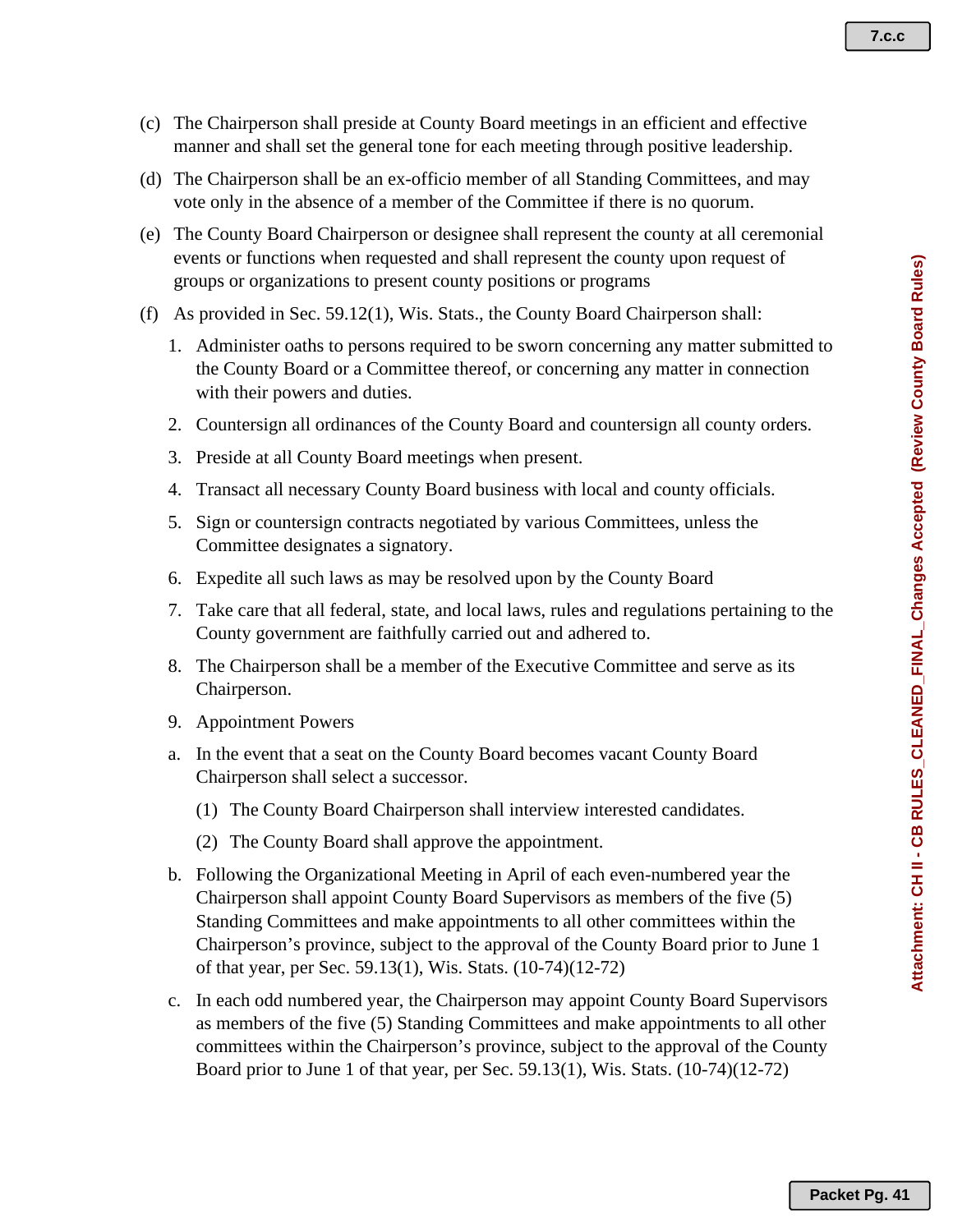- d. The Chairperson shall also appoint or reappoint individuals to Committees within the Chairperson's province, throughout the year as vacancies occur or as terms on specific Committees expire, subject to the approval of the County Board, unless otherwise provided by Statute.(12-72)
- e. The Chairperson shall designate the Standing Committees' Chairperson and Vice-Chairperson, unless otherwise provided by Statute or by the County Policy and Procedure Manual. (12-72)
- 10. Removal, Death or Disability of the County Board Chairperson.
- a. The County Board Chairperson can be removed by a majority vote of the County Board Supervisors elect.
- b. In the event of the death, disability or removal of the County Board Chairperson, the County Board shall elect a new Chairperson following the election procedure herein for County Board Chairpersons.
- (6) Duties of the Vice Chairperson.
- (a) In the event of the County Board Chairperson's absence, disability or incapacity for a period exceeding 14 days, a Vice Chairperson or 2nd Vice Chairperson, in order of succession, shall assume all duties of the Chairperson and receive a salary equivalent to that of the Chairperson for the proportionate time such duties are assumed.
- (b) The Vice Chairperson shall serve on the Executive Committee.
- (7) Duties of the 2nd Vice Chairperson.
- (a) The  $2<sup>nd</sup>$  Vice Chairperson shall, in the case of the absence, disability incapacity of the Chairperson and Vice Chairperson, perform the duties of the Chairperson.
- (b) The 2nd Vice Chairperson shall serve on the Executive Committee.
- (8) Compensation of the County Board: (18-64)
- (a) Salaries:
	- 1. In conformance with Sec. 59.10(3)(i), Wis. Stats., an annual salary for all Supervisors to be next elected shall be set at the annual meeting by a two-thirds vote of the Supervisors entitled to a seat, which shall be for all services for the county, including all committee services.
	- 2. The County Board Chairperson's salary shall be established in the same manner as (4)(a)1. at a rate three times that of the annual salary of a Supervisor.
	- a. Any Supervisor, including the Chairperson, may reject any or all of his or her salary by giving proper written notice to the County Clerk per 66.0505(3) Wis. Stats.
	- b. The salary established above shall be all-inclusive for:
		- (1) All meetings of the County Board
		- (2) Standing and Statutory Committees and Commissions